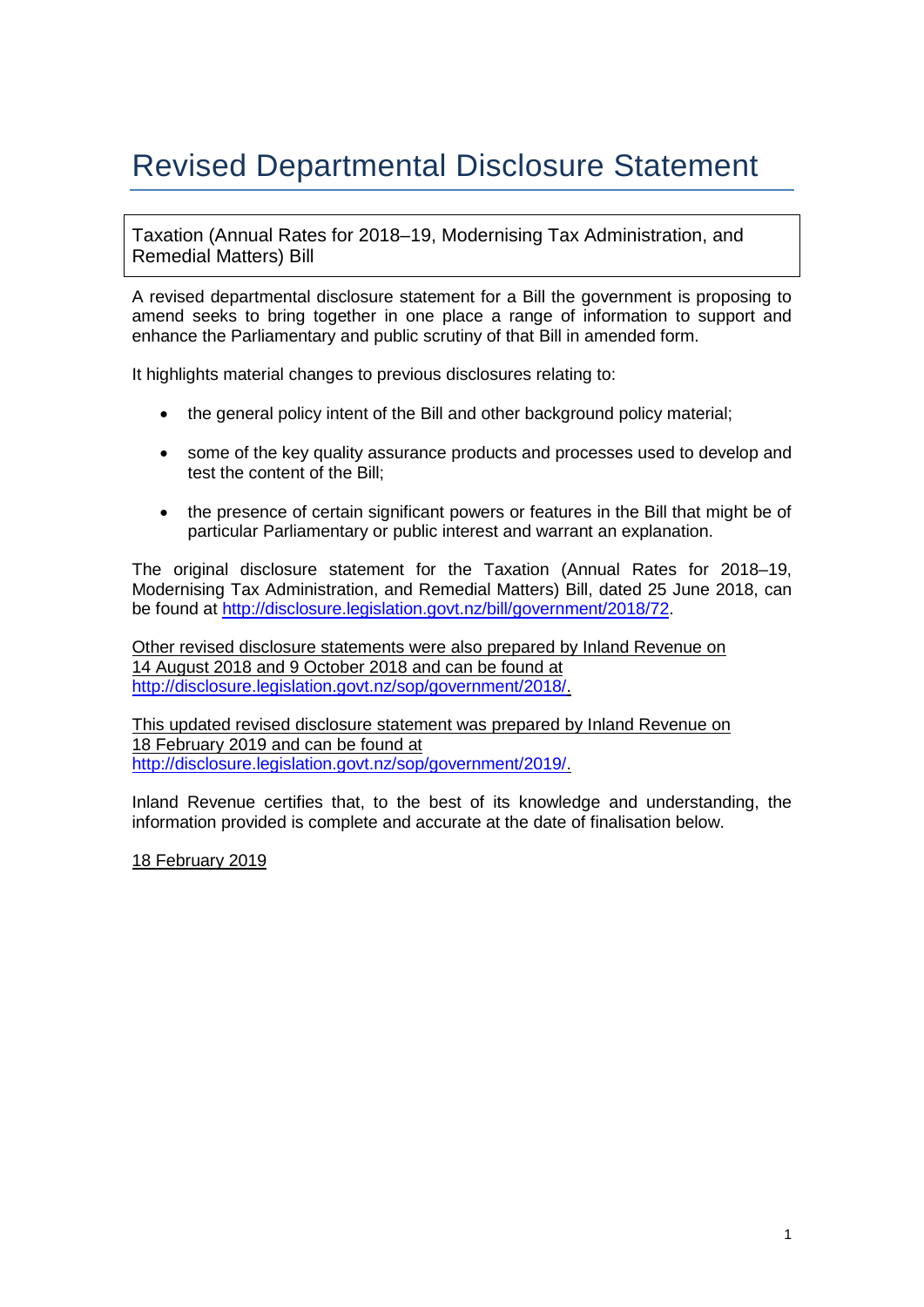## **Contents**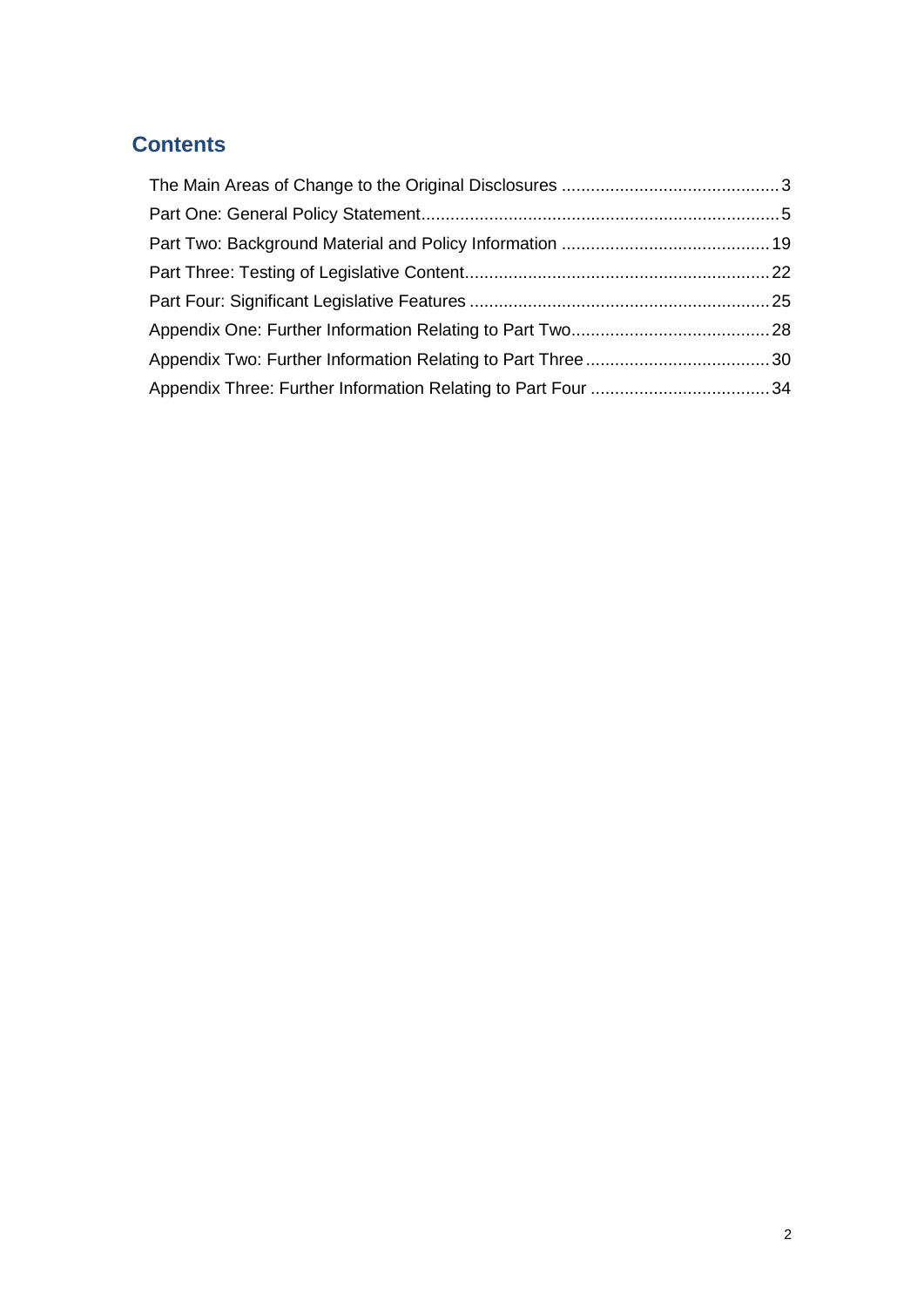## <span id="page-2-0"></span>**The Main Areas of Change to the Original Disclosures**

This is a revised disclosure statement for the Taxation (Annual Rates for 2018–19, Modernising Tax Administration, and Remedial Matters) Bill.

A revised disclosure statement incorporates the content of the original disclosure statement for the Bill, but also includes and highlights the changes needing to be made to the original disclosure statement to accurately reflect the Bill with the proposed government amendments incorporated.

The amendments made to the disclosure statement will be highlighted by the use of underlined text (to represent new material added since the last revised disclosure statement) and strikethrough text (to represent any deleted material deleted since the last revised disclosure statement).

The main areas of change to the original disclosure statement and previous revised disclosure statements include the removal of the comments about the Commissioner of Inland Revenue's care and management powers as the related provisions have been removed from the Bill, and the addition of comments on changes about: comment on:

- Granting overseas donee status to the New Zealand Memorial Museum Trust Le Quesnoy.
- Making directly funded disability support payments exempt from income tax.
- Remedial changes to the company demerger rules.
- Broadening the grandparenting provisions for certain cross border debt issued by registered banks.
- Updating the names of two of the organisations being added to the schedule 32 overseas donee list.
- Minor changes to enhance the income tax changes for individuals.
- Changes to the lock in provisions for KiwiSaver members that have joined KiwiSaver after their 60<sup>th</sup> birthday.
- Providing depreciation roll over relief provisions for property affected by the Hurunui/Kaikoura earthquake.
- Treating honoraria payments to fire and emergency service volunteers as subject to the PAYE rules.
- Changes to the tax treatment of backdated ACC payments.
- Amendments to the bright-line test for residential land for freehold estates converted from leases with a perpetual right of renewal and for land that is purchased off the plans.
- Clarification of the GST treatment on non-profit bodies for non-income earning assets, with effect from 15 May 2018 including a proposed transitional opt-out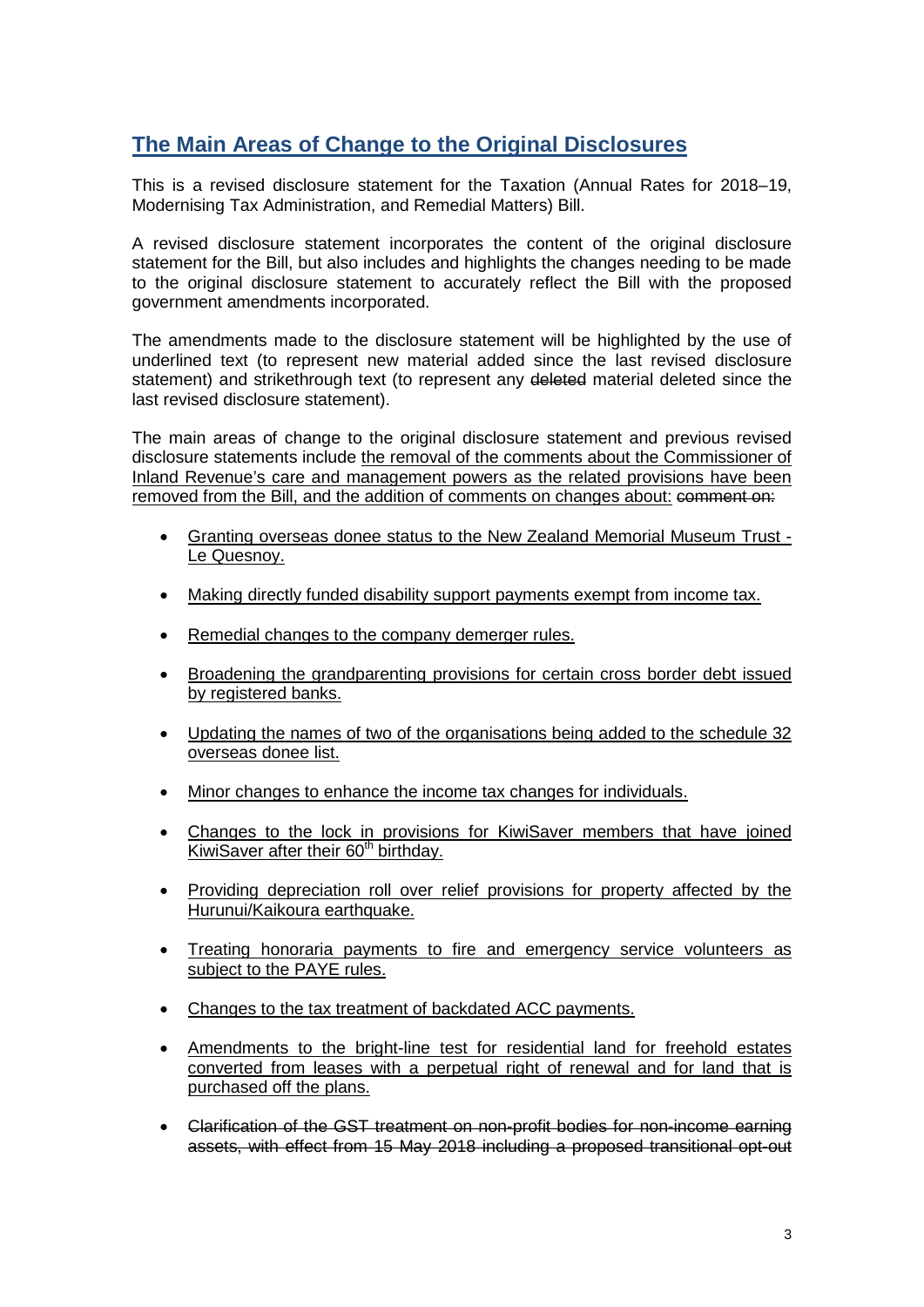option for assets on hand at 15 May 2018 that may reduce the GST payable under the main rule.

- Extension of depreciation roll-over relief provisions for Canterbury earthquakes for a further five years, to the end of the 2023-24 income year.
- Addressing a technical flaw in legislation recently enacted in the Taxation (Neutralising Base Erosion and Profit Shifting) Act, to ensure the legislation meets its policy intent.
- Amendments that entitle new investors to claim tax deductions for high quality yearling bloodstock acquired with an intention to breed for profit in the future.

These changes arise from the release of two supplementary order papers in advance of the Committee of the whole House stage of the Bill, and also as a result of changes recommended by the Finance and Expenditure Committee as part of their consideration of the Bill.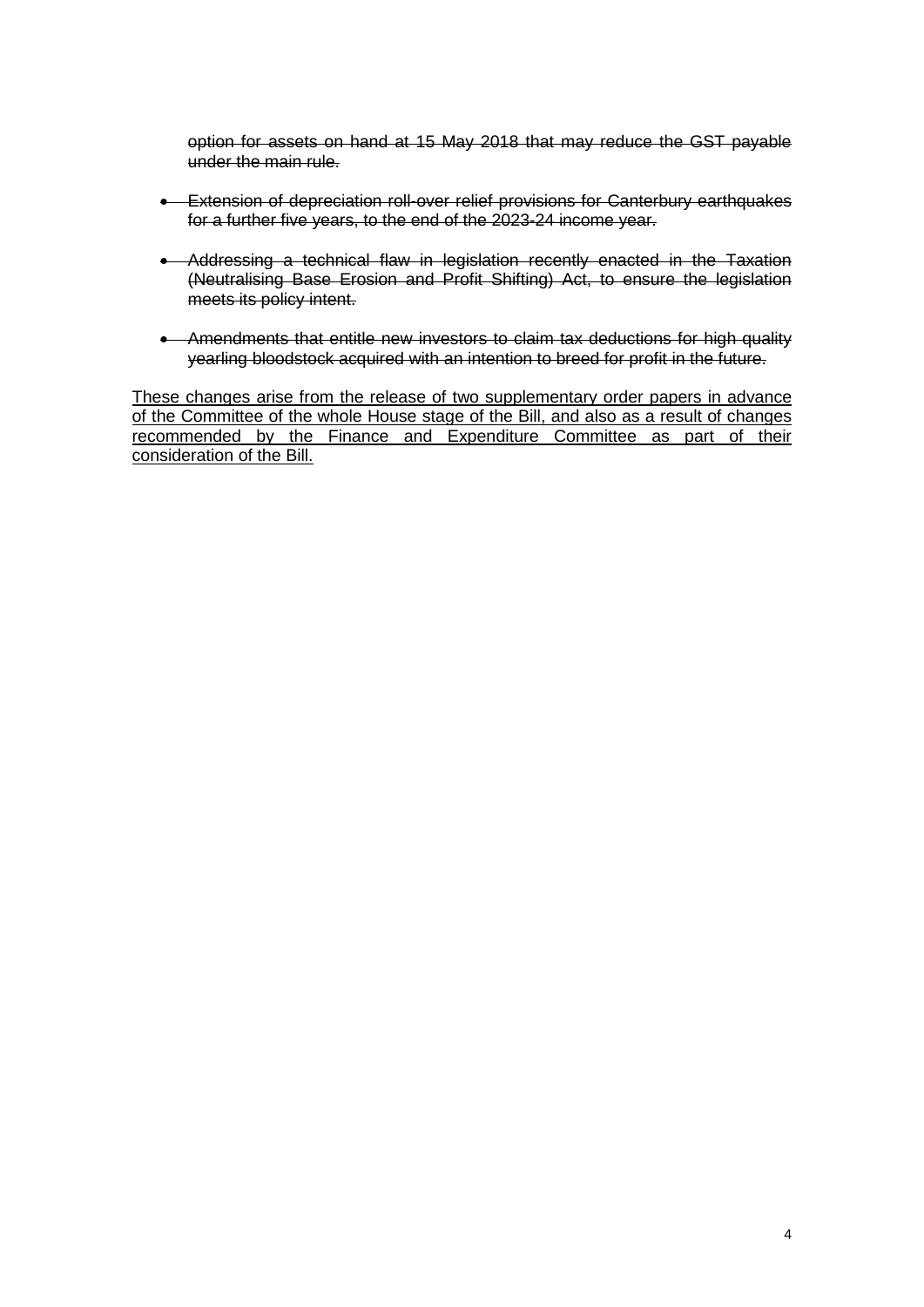## <span id="page-4-0"></span>**Part One: General Policy Statement**

This taxation omnibus Bill introduces amendments to the following enactments—

- Income Tax Act 2007
- Tax Administration Act 1994
- Income Tax Act 2007
- Goods and Services Tax Act 1985
- KiwiSaver Act 2006
- Child Support Act 1991
- Student Loan Scheme Act 2011
- Taxation (Annual Rates for 2017–18, Employment and Investment Income and Remedial Matters) Act 2018
- Families Package (Income Tax and Benefits) Act 2017
- Income Tax Act 2004
- Accident Compensation Act 2001
- Intelligence and Security Act 2017
- Financial Advisers Act 2008
- Financial Service Providers (Registration and Dispute Resolution) Act 2008
- Income Tax Act 1994
- Taxation Review Authorities Act 1994
- Taxation Review Authorities Regulations 1998
- Tax Administration (Binding Rulings) Regulations 1999.

Broadly, the policy proposals in this Bill fall into 3 categories. The first category sets the annual rates of income tax for the 2018–19 tax year.

The second of these categories relates to proposals aimed at modernising and improving the legislative settings for the administration of the tax system as part of the Government's programme of transforming the revenue system through business process and technology change. This category includes measures to simplify and modernise the administration of individuals' income tax, modernise aspects of the Tax Administration Act 1994, such as the care and management provisions and the information collection and disclosure provisions. Amendments to methods of error correction of PAYE information in the context of payday reporting, and a number of minor measures relating to provisional tax and the payment allocation rules, are also included.

The third category comprises proposals aimed at improving current tax settings within a broad-base, low rate framework. Under the framework, the treatment of alternative forms of income and expenditure is intended to be as even as possible. This treatment ensures that overall tax rates can be kept low, while also minimising the biases that taxation introduces into economic decisions. This framework underpins the Government's revenue strategy and helps maintain confidence that the tax system is broadly fair, which is crucial to encouraging voluntary compliance.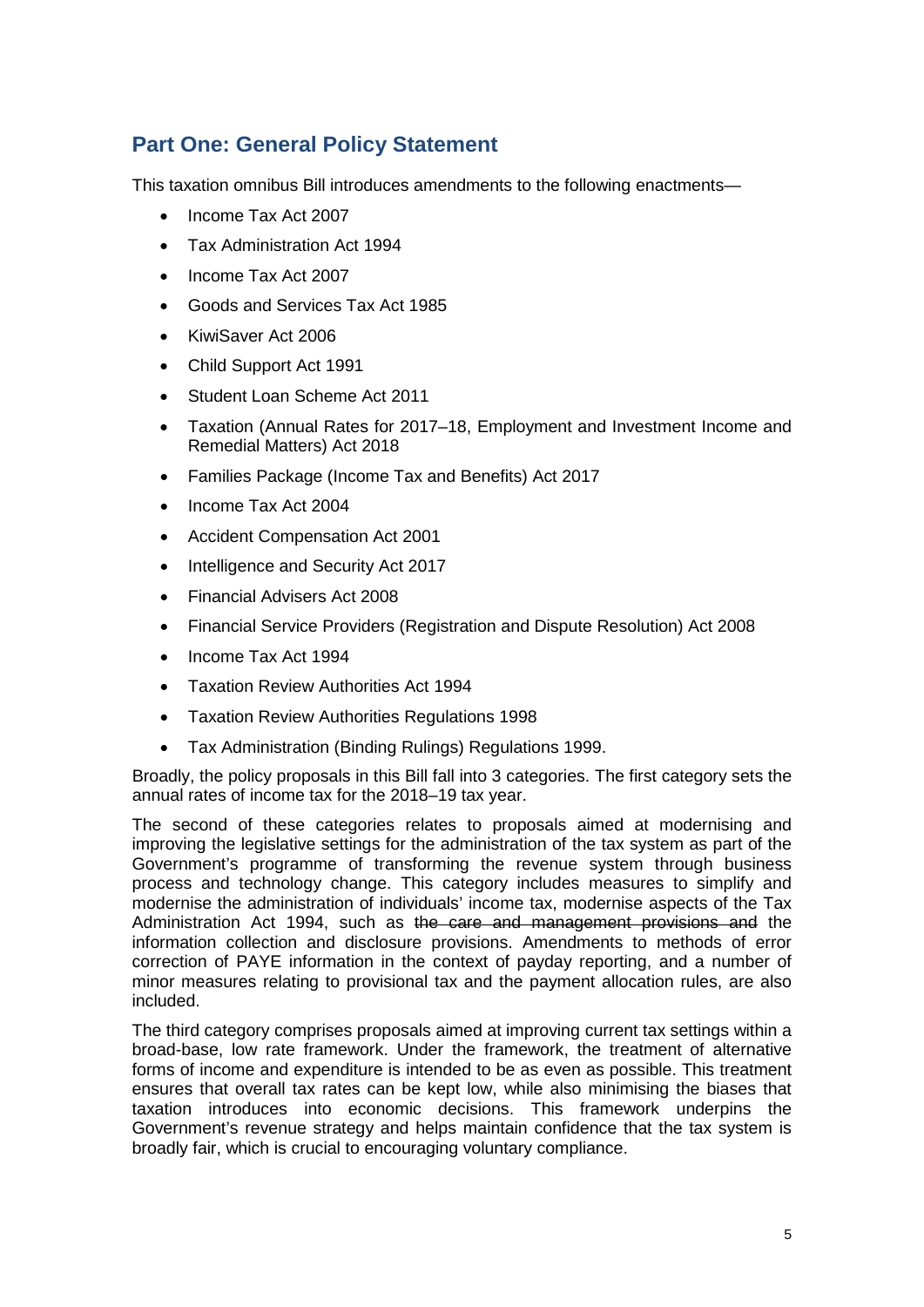Although New Zealand has relatively strong tax settings, it is important to maintain the tax system and ensure that it continues to be fit for purpose. Changes in the economic environment, business practice, or interpretation of the law can mean that the tax system becomes unfair, inefficient, complex, or uncertain. The tax system needs to be responsive to accommodate these concerns.

The main policy measures within this Bill have been developed in accordance with the Generic Tax Policy Process (GTPP). It is a very open and interactive engagement process between the public and private sectors, which helps ensure that tax and social policy changes are well thought through. This process is designed to ensure better, more effective policy development through early consideration of all aspects, and likely impacts, of proposals, and increased opportunities for public consultation.

The GTPP means that major tax initiatives are subject to public scrutiny at all stages of their development. As a result, Inland Revenue and Treasury officials have the opportunity to develop more practical options for reform by drawing on information provided by the private sector and the people who will be affected.

The final stage of the GTPP is a post-implementation review of new legislation and identification of remedial issues that need correcting for the new legislation to have its intended effect. Further information on the GTPP can be found at [http://taxpolicy.ird.govt.nz/how-we-develop-tax-policy.](http://taxpolicy.ird.govt.nz/how-we-develop-tax-policy)

The following is a brief summary of the policy measures contained in this Bill. A comprehensive explanation of all the policy items included in the Bill at its introduction was will be provided in a commentary on the Bill that was made will be available shortly after this Bill was is introduced, at [http://taxpolicy.ird.govt.nz/publications/2018](http://taxpolicy.ird.govt.nz/publications/2018-commentary-armtarm-bill/overview) [commentary-armtarm-bill/overview.](http://taxpolicy.ird.govt.nz/publications/2018-commentary-armtarm-bill/overview)

## **Confirmation of annual rates of income tax for the 2018–19 tax year**

The Income Tax Act 2007 requires the rates of income tax to be set each tax year by an annual taxing Act. The Bill sets the annual rates of income tax for the 2018–19 tax year at the same rates that apply for the 2017–18 tax year.

## **Better administration of individuals' income tax**

The Bill proposes to reform the administration of individuals' income tax, in particular the way in which individuals are required to report their income for a tax year. The new rules are part of the Government's plans to modernise the revenue system through business process and technology change. They simplify individuals' year-end income tax obligations, remove unnecessary compliance costs for individuals and ensure that rates of withholding and tax codes that are applied to individuals' income during the year are more appropriate.

### **Proactive actions**

The new rules would enable Inland Revenue to use the income information received during the year to proactively help people to move to appropriate tax rates. By recommending more appropriate tax rates during the year Inland Revenue would help people to receive the right amount of income when they need it and would help to reduce the size of tax refunds or amount of tax payable by individuals at the end of the year.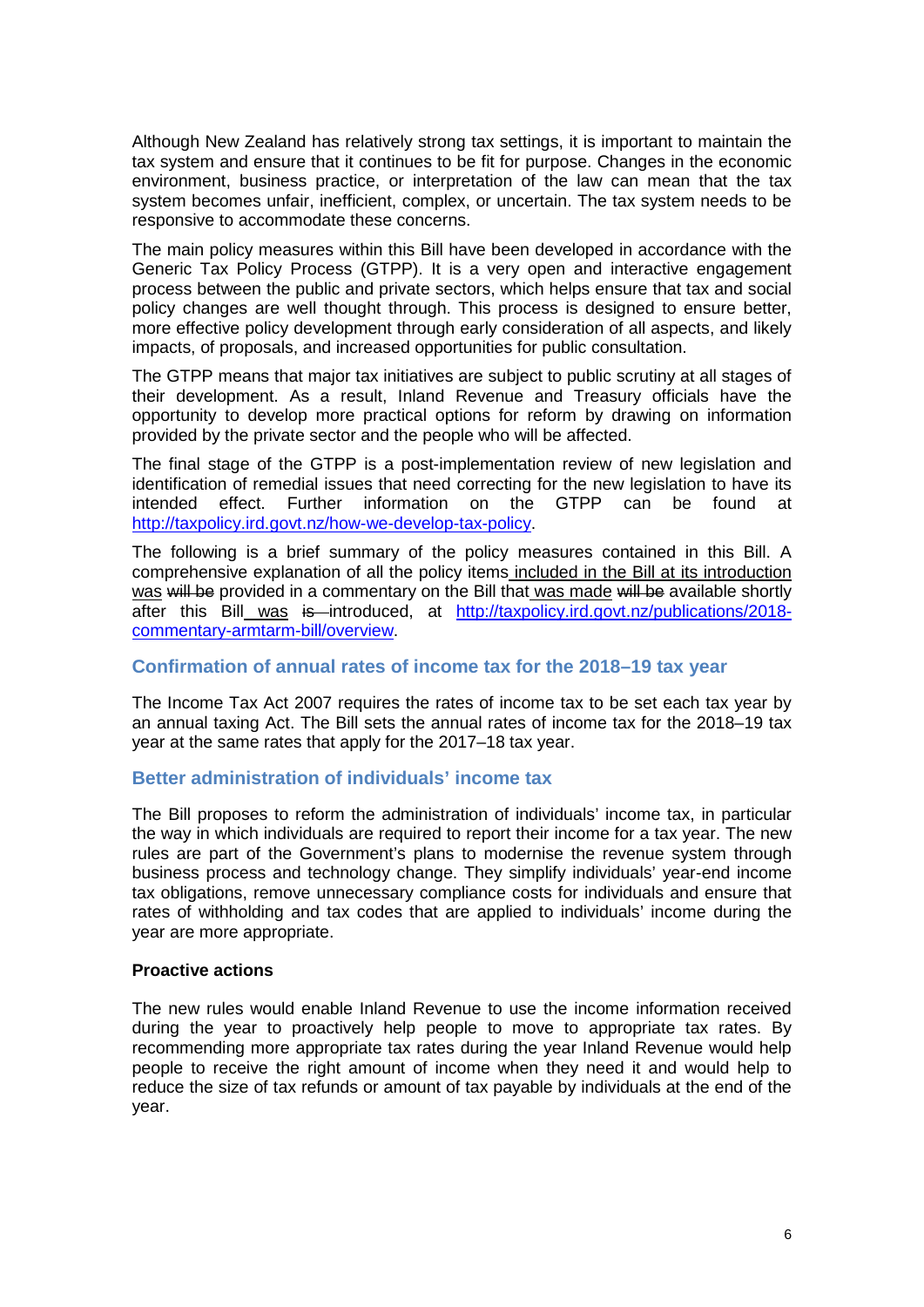### **Tailored tax codes**

Inland Revenue would make it easier for individuals to apply for tailored tax codes that suit their income earning circumstances and would provide an online process for applications. Also, Inland Revenue would monitor changes in a person's earnings to identify where they may be using an incorrect or less appropriate tax rate, so identifying where they might benefit from the use of a tailored tax code or a secondary tax rate. The Bill proposes that Inland Revenue would contact the individuals who could benefit from using a tailored tax code and recommend that they change their tax rate.

### **Year-end income tax filing obligations for individuals**

The Bill proposes that individuals who earn only income that must be reported to Inland Revenue by third parties during or shortly after the end of the income tax year (*reportable income*) would not have an obligation to provide information about that income to Inland Revenue.

Individuals that only earn reportable income or have been treated by Inland Revenue as if they have only earned reportable income will have until the terminal tax date (typically 7 February of the following year or later if they have an extension of time arrangement) to advise Inland Revenue of any changes or any additional income and pay any additional tax without being subject to penalties or interest.

An individual earning up to \$200 of income other than reportable income in a tax year would not be required to provide that information to Inland Revenue.

Those individuals who derive more than \$200 of non-reportable income, are nonresident, have tax losses, are subject to the financial arrangements rules, or pay provisional tax, would still need to provide income information to Inland Revenue.

### **Refunds of tax and amounts of tax to pay**

Inland Revenue would calculate whether people who are not required to provide income information are entitled to a refund or had tax to pay. If they have a tax refund, it will automatically be paid out to them and Inland Revenue will contact them if they have tax to pay (subject to the de minimis rules discussed below).

If an individual who only earns reportable income (a qualifying individual) has tax to pay of \$50 or less, their tax to pay will be written off. In addition, if a qualifying individual has more than \$50 tax to pay and their income is solely from income tested benefits the tax will be written off. From 1 April 2020 a write off will also be available for qualifying individuals that have tax to pay of more than \$50 due to having an extra pay in the tax year.

If tax on an individual's income has been withheld at an appropriate withholding tax rate or tax code, they will not be required to pay additional tax on any income that has been under-taxed.

The Bill also proposes that if amounts of tax to pay arise in relation to income that is subject to withholding rules when less than \$200 of income is not taxed correctly, those amounts of tax would not have to be paid.

All individuals' income tax refunds would be paid out by direct credit unless refunding by direct credit would result in undue hardship or was not practicable.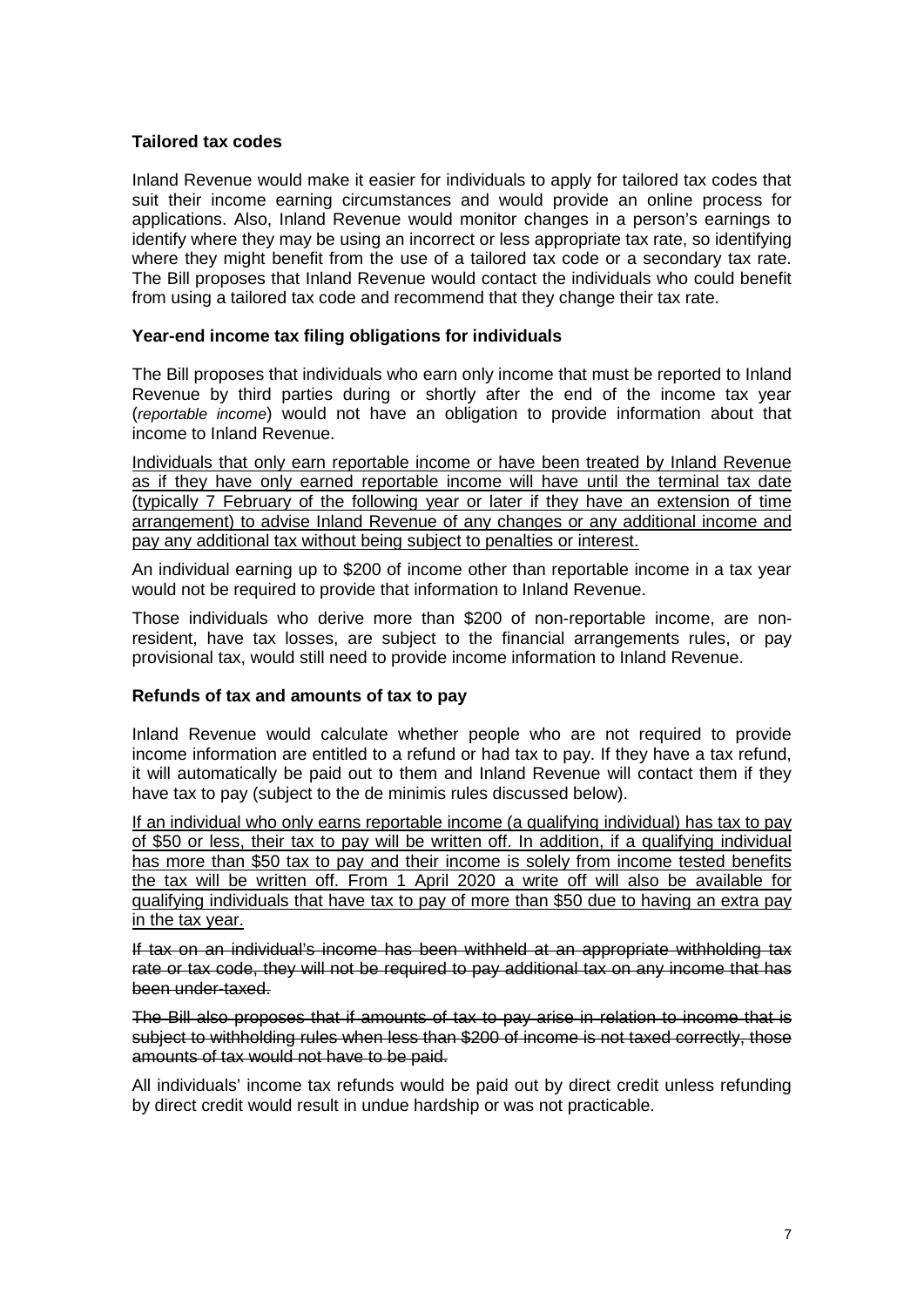### **The administration of donations tax credits**

The Bill proposes that donation receipts could be submitted electronically during the year and the donations tax credits could be claimed as part of the year-end income tax process. When donation receipts have been submitted electronically during the year, they would be taken into account without requiring a separate claim form to be completed. However, people would be able to continue to complete a separate donation tax credit claim form should they wish to.

## **Modernising core aspects of the Tax Administration Act 1994**

The Bill proposes to modernise key aspects of the Tax Administration Act 1994. These aspects form part of the modernisation of the tax system being implemented by Inland Revenue's business transformation programme to modernise the revenue system through business process and technology change. They cover 3 areas: information collection, use, and disclosure; helping taxpayers get it right from the start; and the role of tax intermediaries.

#### **Information collection, use, and disclosure**

Two amendments are proposed to the information collection, use, and disclosure rules—

- introducing a regulation-making power to govern the repeat collection of large third-party datasets, providing a more efficient and transparent process for this type of collection, as distinct from the ad hoc collection of such information using existing powers:
- clarifying explicitly in the legislation that information collected for 1 Inland Revenue purpose can be used for the department's other functions.

The Bill also proposes the rewriting of the information collection provisions to modernise the rules and to improve the navigability of these provisions.

The modernisation of the rules regarding the confidentiality of Inland Revenue's information is intended to make them clearer, more cohesive, and better aligned with the underlying rationale of protecting taxpayer information. It also proposes 2 amendments to the way Inland Revenue shares information, specifically—

- providing more flexibility for Inland Revenue to share information within a regulatory framework, building on existing legislative provisions:
- allowing Inland Revenue to enter into agreements to share information with other agencies without the need for regulation where customer consent for sharing is obtained.

Other minor amendments are also proposed allowing Inland Revenue to disclose information to ensure taxpayer compliance with the Anti-Money Laundering and Countering Financing Terrorism Act 2009 and the Customs and Excise Act 2018. This information sharing is authorised under existing legislation and these amendments insert parallel authorisations into the Tax Administration Act 1994.

#### **Rulings and amending assessments**

The Bill proposes changes to the binding rulings regime to provide earlier certainty and thus reduce compliance and administrative costs for a greater number of business taxpayers. Currently, rulings are in practice only available to large taxpayers due to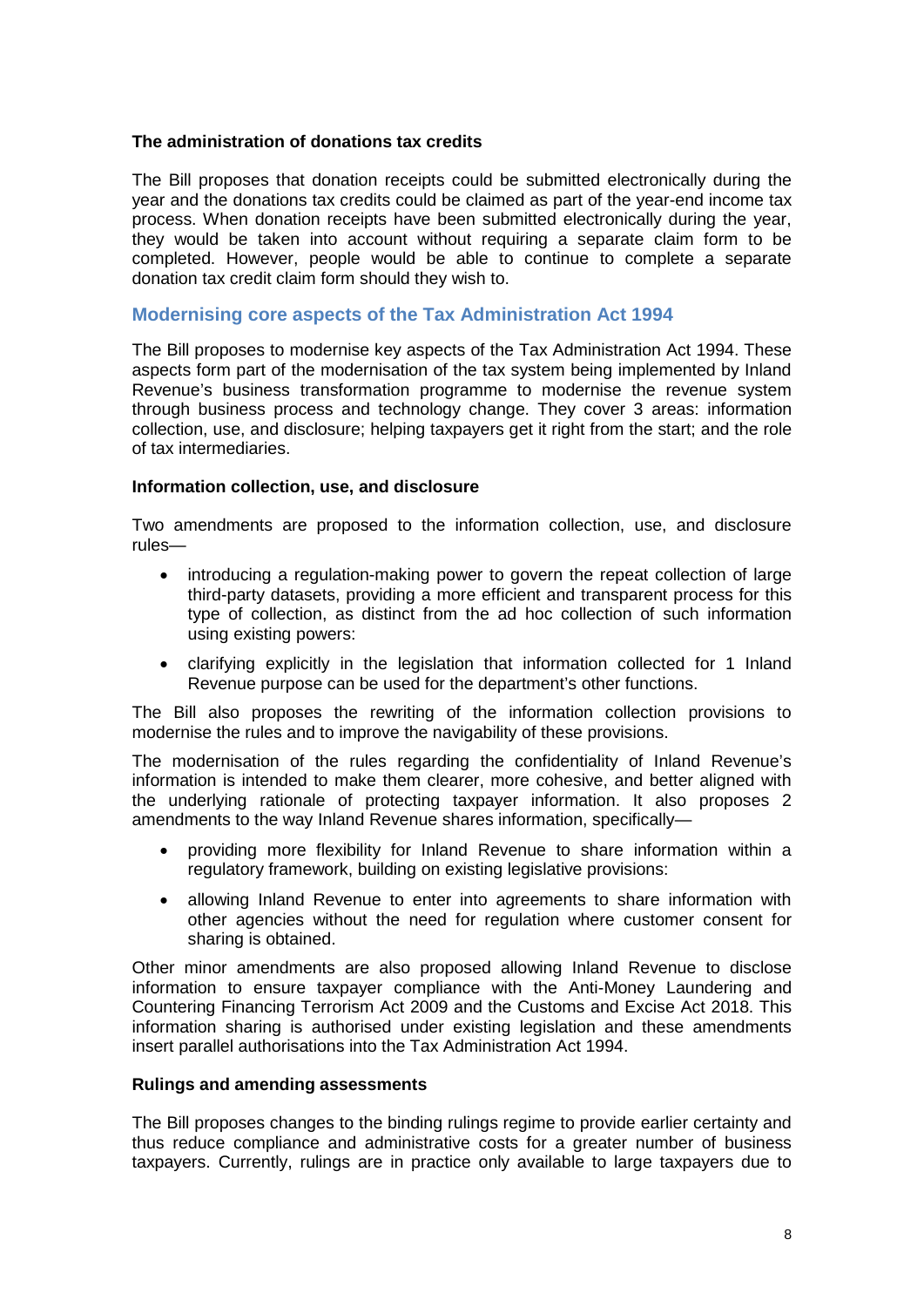their cost, and there are issues which cannot be ruled on. Changes are proposed to expand access to binding rulings—

- creating a simplified process for small and medium-sized taxpayers to obtain a binding ruling at a reduced cost compared with the current process:
- extending the scope of the regime so that rulings can be provided on a broader range of issues.

To align the error-correction process with taxpayers' processes it is proposed to increase the current \$1,000 threshold for taxpayers to include an error in a subsequent return (rather than having to reopen the original assessment). The new threshold would be where the error is equal or less than both \$10,000 and 2% of the taxpayer's taxable income or GST output tax liability.

### **Third party providers and intermediaries**

The Bill proposes amendments that will clarify Inland Revenue's ability to provide more services to tax preparers who are not tax agents (such as intermediaries who prepare PAYE and GST returns for other taxpayers) while safeguarding the integrity of the tax system. An example of such a service is being able to order a report on a clients' filing performance online.

The Bill also proposes to provide the Commissioner of Inland Revenue would have a discretion to refuse to recognise a person acting on behalf of another for a fee as a nominated person. This refusal would occur if the person has been removed from the list of tax agents for tax integrity reasons, or if allowing them to act for others would otherwise adversely impact on the integrity of the tax system.

#### **The Commissioner of Inland Revenue's care and management role**

The Bill proposes amendments to introduce a more flexible approach to dealing with situations when the legislation does not align with the intended policy (that is, when there is a legislative anomaly).

The Commissioner's care and management role would be extended by having more tools for addressing gaps or inconsistencies in the legislation that do not reflect the clear policy intent of a provision. These are-

- an Order in Council on the recommendation of the Minister of Revenue:
- a binding determination of the Commissioner of the treatment to be applied:
- an administrative action of the Commissioner either notifying a class of persons of a proposed treatment, an exemption for a class of persons to remove a compliance burden or a declaration of the validity of an established administrative practice.

The application period of the regulation, determination, or administrative action would be limited to 3 years, and their application would be optional for taxpayers.

## **PAYE error correction rules**

Amendments to the Income Tax Act 2007 are proposed to clarify 2 issues relating to error correction in the context of payday reporting of employment income information. The amendments provide that—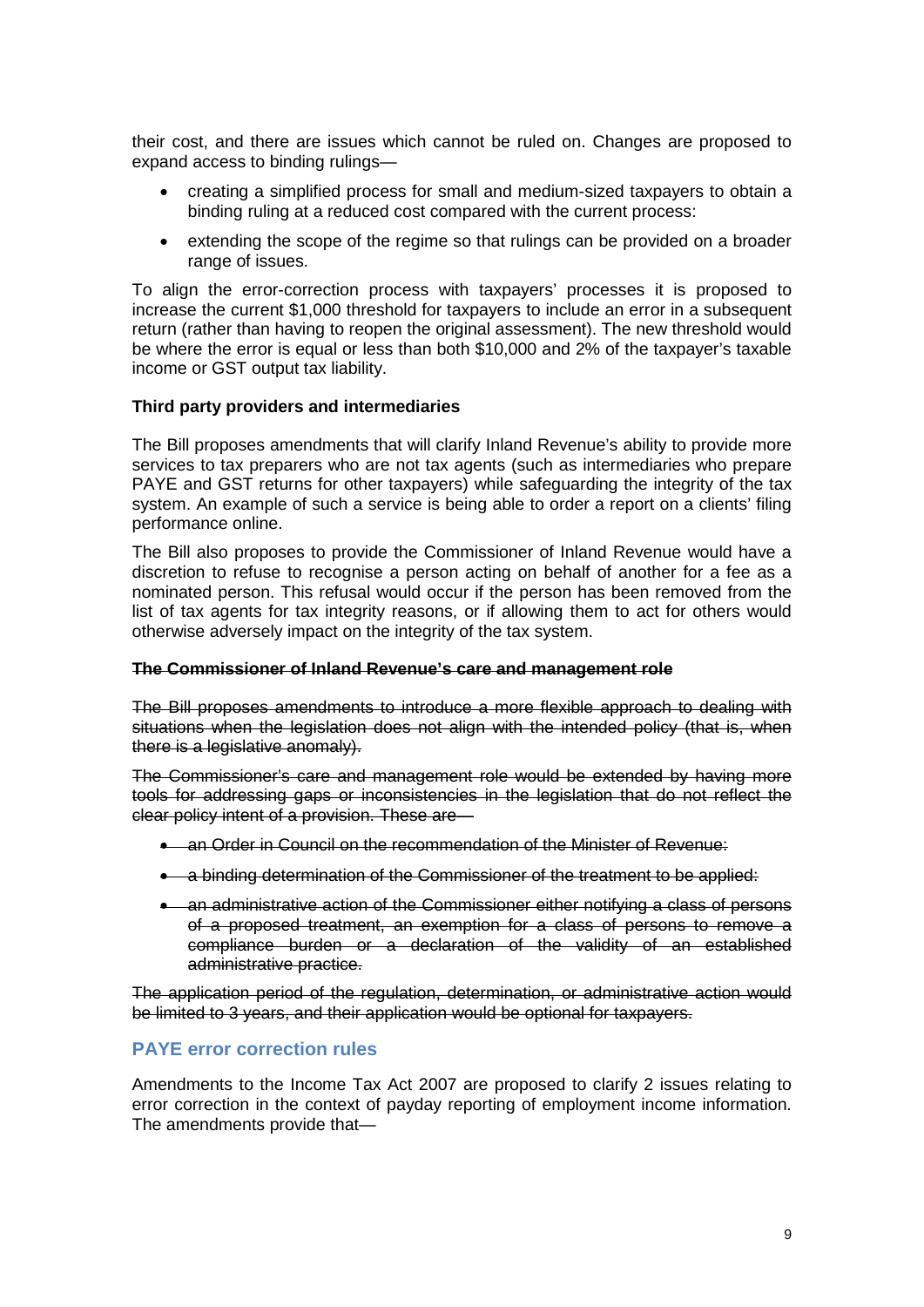- PAYE-related overpayments that are not repaid remain taxable as PAYE income:
- fringe benefit tax (FBT) on an interest-free loan does not arise where an employer allows an employee time to repay an overpayment.

#### **Mid-year entry to the accounting income method**

Currently, taxpayers who are eligible to use the accounting income method (AIM) to pay provisional tax may only commence using AIM prior to the first AIM instalment for the tax year of that taxpayer. For existing businesses, this rule means that they can join only at the beginning of the income year. The Bill proposes to allow taxpayers who are eligible to use AIM to switch from another provisional tax method (excluding the estimation method) to AIM during the income year, as long as all their payments under the other method have been made.

#### **Amending the payment allocation rules**

At present, payments received from taxpayers are allocated to use of money interest before being allocated to core tax debt. Inland Revenue has moved to multiple billing items within a period, as part of the transition to Inland Revenue's new START system. The current payment allocation rule can create some issues where there are multiple bill items within a period and, as such, an amendment to that rule is proposed to accommodate the change. The proposal continues to have a general rule of use of money interest first, but allows some flexibility to apply payments to core tax on older debt before use of money interest on newer debt within a taxable period.

### **Correction of unintended change in the provisional tax use of money interest rules**

In 2007, amendments were made to align the payment dates for GST and income tax. At that time, a change was made to the wording in the use of money interest rules which made an unintended change to the way in which interest was charged to certain taxpayers. These taxpayers, because of certain circumstances, were required to make only 1 or 2 provisional tax payments rather than the usual 3 payments. The unintended change meant that arguably those taxpayers should be charged use of money interest only from the date of those instalments rather than over the standard 3 instalments. The Bill proposes to restore the correct policy position for those taxpayers from the date of the unintended change with a savings provision for a person who has previously challenged that position and received a cancellation of use of money interest.

#### **KiwiSaver enhancements**

Based on recommendations made in the Retirement Commissioner's December 2016 review of retirement income policies, the Bill proposes to amend the KiwiSaver Act 2006 to improve the effectiveness of KiwiSaver in helping New Zealanders save for their retirement. The proposed amendments—

- introduce additional KiwiSaver employee contribution rate options of 6% and  $10\%$
- reduce the maximum contributions holiday period from 5 years to 1 year:
- change the name of the *contributions holiday* to *savings suspension*: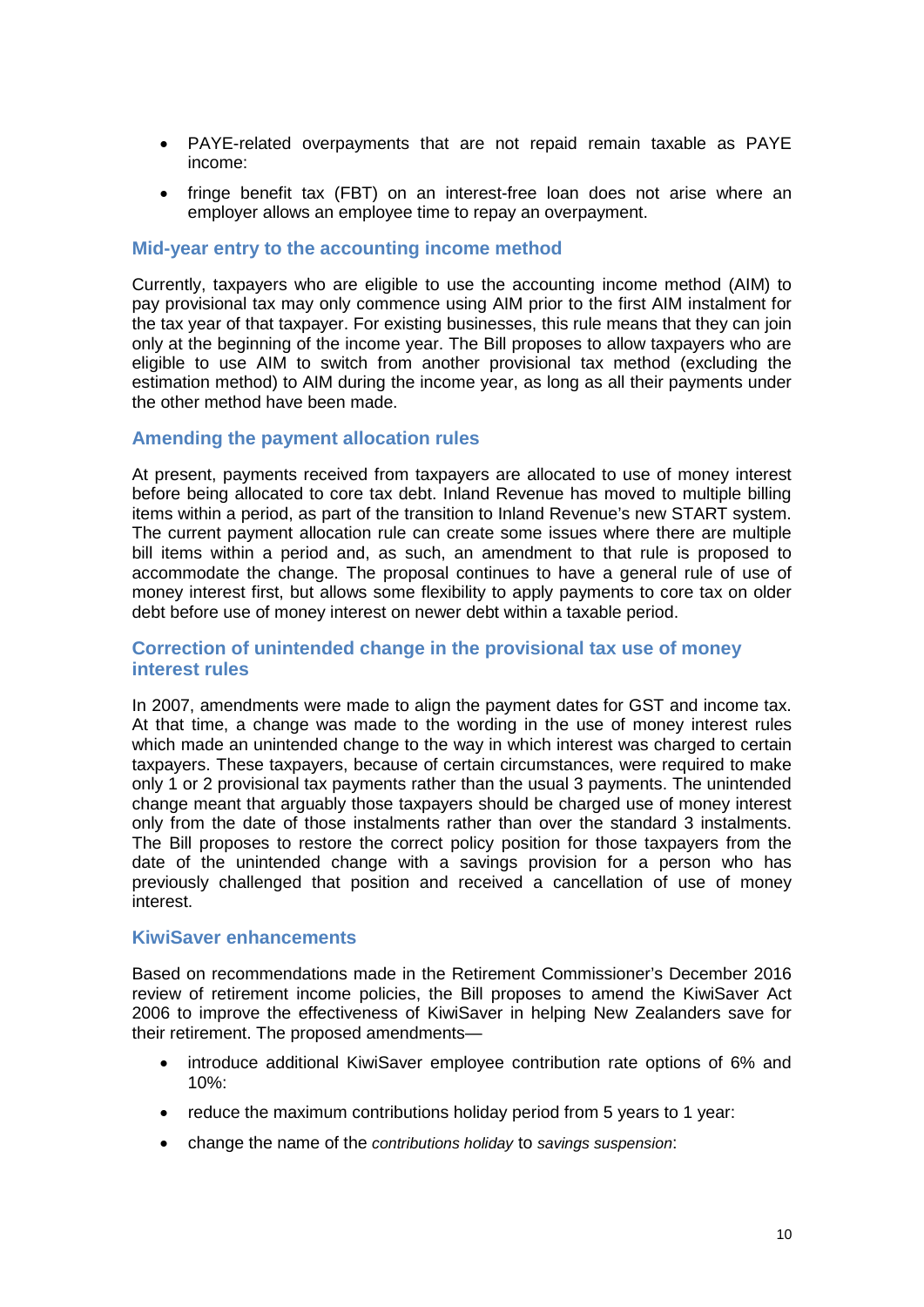- allow over 65 year olds to opt-in to KiwiSaver:
- remove the 5 year lock in period (which currently affects members who join KiwiSaver between the ages of 60 and 65 years old):
- retain the 5 year lock in period for individuals who are already subject to it to enable them to continue to receive employer and Government contributions:
- allow individuals that are subject to the lock in period to opt out (and cease to be eligible for compulsory employer contributions and Government contributions) from 1 April 2020.

## **Tax status of public purpose Crown-controlled companies and public authorities**

The Bill proposes to give certain Crown-controlled companies listed in schedule 4A of the Public Finance Act 1989 their own income tax exemption, and a goods and services (GST) provision comparable to that of public authorities to help ensure that they can claim back GST input credits.

The qualifying *public purpose Crown-controlled companies* will be listed in a new schedule to the Income Tax Act 2007, and an Order in Council mechanism is inserted into the Act to facilitate amendments to this schedule.

The Bill also proposes to extend the definitions of *public authority* in the Income Tax Act 2007 and Goods and Service Act 1985 by specifically including a number of additional Crown/Parliamentary entities.

## **Schedule 32 overseas donee status**

The Bill proposes to amend the Income Tax Act 2007 by adding 13 charities to the list of donee organisations in schedule 32. New Zealand charities that support activities overseas must be listed in schedule 32 in order for their donors to be eligible for tax benefits (in particular, the donations tax credit). The new additions to schedule 32 are—

- Books for Cambodia Trust
- Children of the Light
- Effective Altruism NZ Charitable Trust
- Flame Cambodia
- Forgotten Sherpas of Nepal
- Global Development Group Limited
- Good Trust
- INF Humanitarian Aid Trust
- LIFT International NVADER
- Nvingie Trust
- Rwenzori Special Needs Foundation (NZ)
- St Columban's Mission Society Trust Board
- Flow Foundation. Talkingtech Foundation Trust.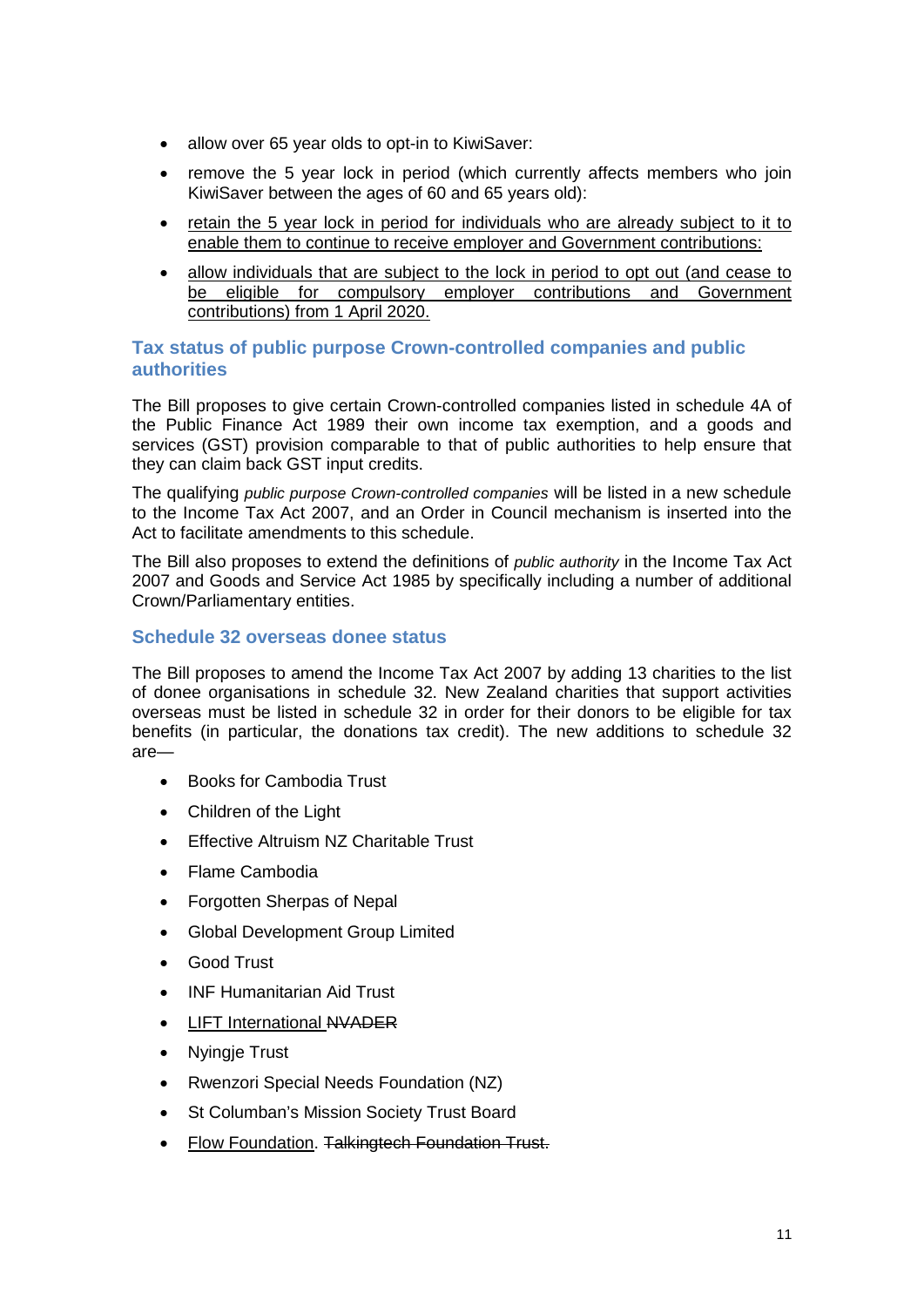Existing schedule 32 donee organisation "Partners Relief and Development NZ" has changed its name to "Circuit International". The Bill proposes an amendment to reflect this.

In addition, the New Zealand Memorial Museum Trust – Le Quesnoy is proposed to be granted overseas donee status and treated as though it was listed in Schedule 32 for the period from 1 April 2018 to three years after the enactment of the Bill (enactment is expected to be in March 2019).

## **Direct funding disability support payments**

The Bill proposes that the direct funding of disability support payments will be treated as exempt income in the hands of the disabled person for income tax purposes. Direct funding of disability support payments involves making payments directly to a disabled person to enable them to purchase disability support services or products. The direct funding disability support payments that would currently be covered by this exemption would be:

- "Enabling Good Lives" Waikato payments
- "MidCentral prototype" payments
- "Flexible Respite Budgets".

Exempting these payments from income tax ensures that the recipients are not financially worse off than they would be under other existing disability support arrangements where the products and services would be purchased for them.

## **Backdated ACC payments**

The Bill proposes amendments to remedy anomalies that arise when payments of ACC for attendant care are back-dated. Currently the recipient of the payment from ACC can only take payments made to carers in the current year into account when determining the tax treatment of the amount received from ACC. The changes would allow payments to carers made by the recipient of the ACC payment in prior years to be taken into account in determining the tax treatment of the back-dated payment received in the current year.

## **Fringe benefit tax: market interest rate for employment related loans**

Banks and other employers in the business of lending money are required to pay FBT if they provide a loan to an employee at a rate below the market interest rate. However, the legislative definition of the *market interest rate* is out-dated and no longer reflects the lending practices of banks and other money lenders. This approach can result in the over-taxation of loans made by banks and other money lenders to their employees. To address this problem, the Bill proposes to add a new definition of *market interest rate* to the Income Tax Act 2007. Under this new definition, the market rate for a given employee and loan type will be the lowest rate given around the same time in the ordinary course of business to a customer with a similar profile to the employee.

## **Corporate securitisations**

A securitisation is a funding mechanism that involves a special purpose vehicle (SPV) issuing securities that are backed by the expected cash flows from specific assets. Securitisations can have a number of commercial benefits compared with other funding mechanisms, including providing access to a lower cost of financing.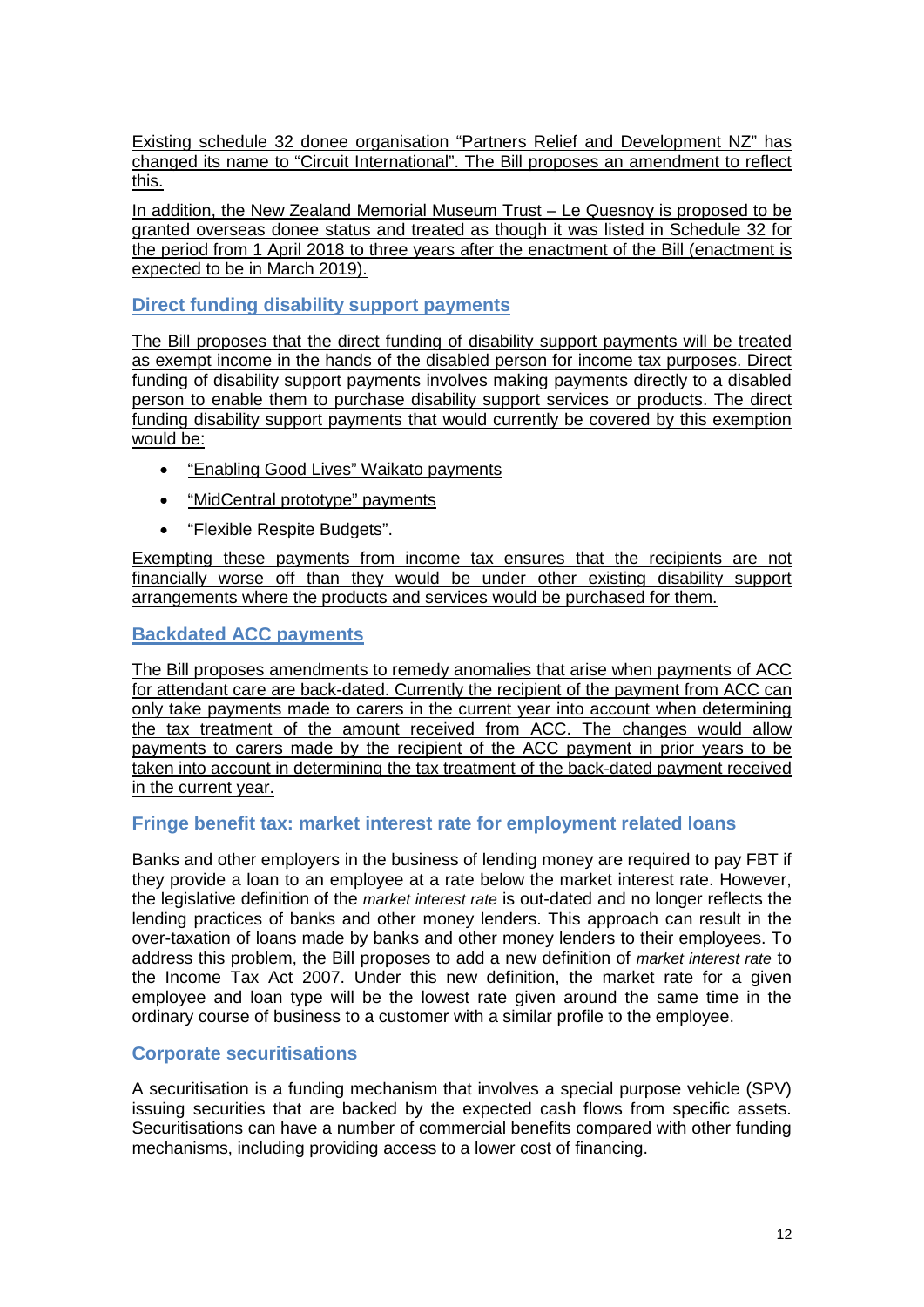An important commercial objective of a securitisation is maintaining tax neutrality while ensuring the vehicle is bankruptcy-remote. The current tax rules may not achieve tax neutrality, so may discourage securitisations. The securitisation rules for financial institutions in the Income Tax Act 2007 were introduced as a result of the Reserve Bank's response to the global financial crisis. The rules ensure there are no tax consequences arising from the securitisation transactions between the financial institution and the SPV.

This Bill extends the current securitisation rules beyond financial institutions to other corporate securitisations, with appropriate modifications.

### **Land tainting and Housing New Zealand Corporation**

The land-tainting rules impose tax on certain disposals of land by an associate of a person who deals in, develops, subdivides, or improves land. The rules were introduced to prevent the land sale rules from being undermined, but are leading to an incorrect policy result for the Housing New Zealand Group (HNZ) by imposing tax on sales that are not a policy concern, impeding HNZ's ability to implement the Government's building programme, as well as distorting the decision-making of the group and imposing excessive compliance costs. The Bill proposes an exclusion from the land tainting rules for HNZ.

#### **Bank account requirement for IRD numbers: change of application date**

Amendments were made by the Taxation (Annual Rates for 2017–18, Employment and Investment Income, and Remedial Matters) Act 2018 giving the Commissioner a discretion to issue IRD numbers to offshore persons without New Zealand bank accounts if satisfied with their identity and background. This amendment was primarily made to assist taxpayers with meeting their New Zealand tax obligations. The Bill proposes to change the application date of this amendment to 15 October 2015, the date of the original requirement that offshore persons need to provide the Commissioner with their New Zealand bank accounts to obtain an IRD number.

#### **Noise mitigation expenditure**

The Bill proposes to amend the Income Tax Act 2007 to ensure that businesses incurring expenditure to mitigate noise can deduct such expenditure under the relevant pollution remediation provisions. The amendment applies to expenditure incurred for the 2018–19 and later income years.

#### **Repeal of the adverse event scheme**

The Bill proposes the repeal of the adverse event scheme, which is, in practice, not used much, because a different scheme, the main income equalisation scheme, offers more flexibility. The Bill proposes the transfer of existing balances in the adverse event scheme to the main income equalisation scheme.

### **Wind-up of a listed PIE**

A transitional provision allows a company to become a listed PIE before they become listed on a recognised exchange on the expectation they will eventually do so. The Bill proposes a remedial amendment introducing an equivalent transitional provision for a listed PIE that delists as part of the wind-up process so that the PIE rules will continue to apply to distributions after de-listing as part of the wind-up.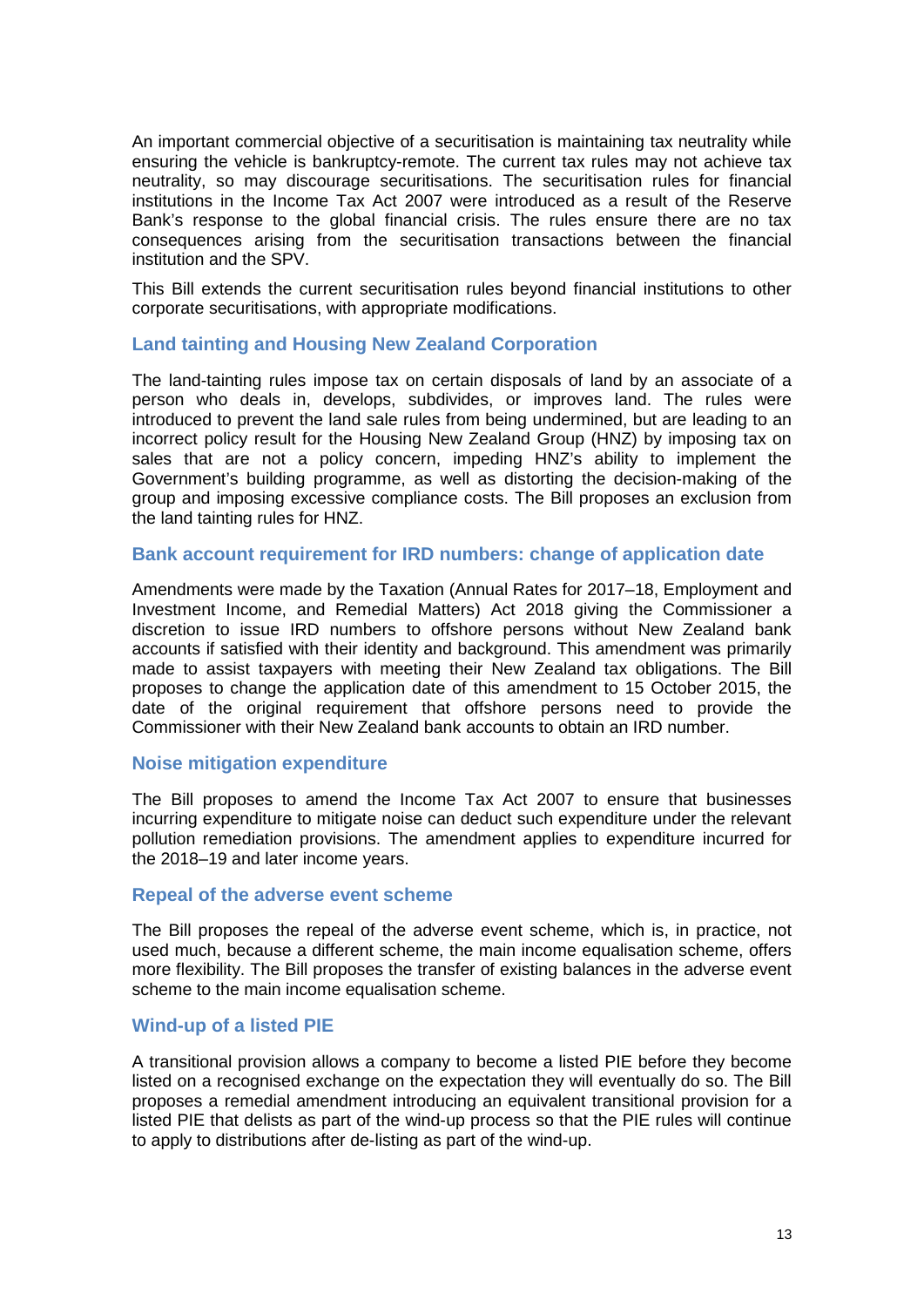## **Notional single person concession for public unit trusts**

An existing concession for public unit trusts allows them to choose to be treated as owned by a notional single person. This option is equivalent to the same concession for widely-held companies and allows an entity partly or wholly-owned by a public unit trust to calculate their shareholder continuity more efficiently. However, the concession applies only when the public unit trust chooses to apply it and some may not have done so (for example, when they are non-resident and have no New Zealand tax liability). The Bill proposes a remedial amendment to allow an entity partially- or wholly-owned by a public unit trust to treat the public unit trust as being owned by a notional single person, even where the public unit trust has not chosen to do so.

## **Schedule 29: Northland Regional Council**

The Bill proposes adding Northland Regional Council to schedule 29 of the Income Tax Act 2007 to allow it to hold more than 20% of a PIE and for the minimum 20 investor requirement to not apply on the basis Northland Regional Council is acting on behalf of ratepayers and is effectively widely-held.

## **Remedial amendments following the recently enacted Families Package**

The Bill proposes 3 amendments that arose during the design implementation of the Families Package.

#### **Working for Families abatement rates and thresholds**

The Families Package made changes to the Working for Families tax credit from 1 July 2018. As the changes are made part way through the tax year, the legislation sets out an average abatement rate, threshold, and family tax credit rates for that year. The Bill proposes that instead of average annual rates, the actual income earned before 1 July be squared up using the old abatement rate and threshold and the income earned from 1 July be squared up using the new rate and threshold.

#### **Interaction between Best Start and paid parental leave**

The Families Package legislation includes the introduction of the new Best Start tax credit. It was intended that a person could receive paid parental leave and once it ceases to be payable, Best Start payments can be made for the rest of the eligible period. The Bill proposes that the legislation be amended to clarify this policy intent.

#### **Parental tax credit clarification**

The Families Package legislation repeals the parental tax credit for children born on or after 1 July 2018, but is still available for children born before that date. The Bill proposes a minor retrospective technical amendment to enable the parental tax credit to be paid on a pro-rata basis to qualifying persons to reinstate the original policy intent.

### **GST on assets sold by non-profit bodies**

The Bill clarifies the GST treatment on non-profit bodies for non-income earning assets, with effect from 15 May 2018. The Bill also proposes a transitional opt-out option for assets on hand at 15 May 2018 that may reduce the GST payable under the main rule.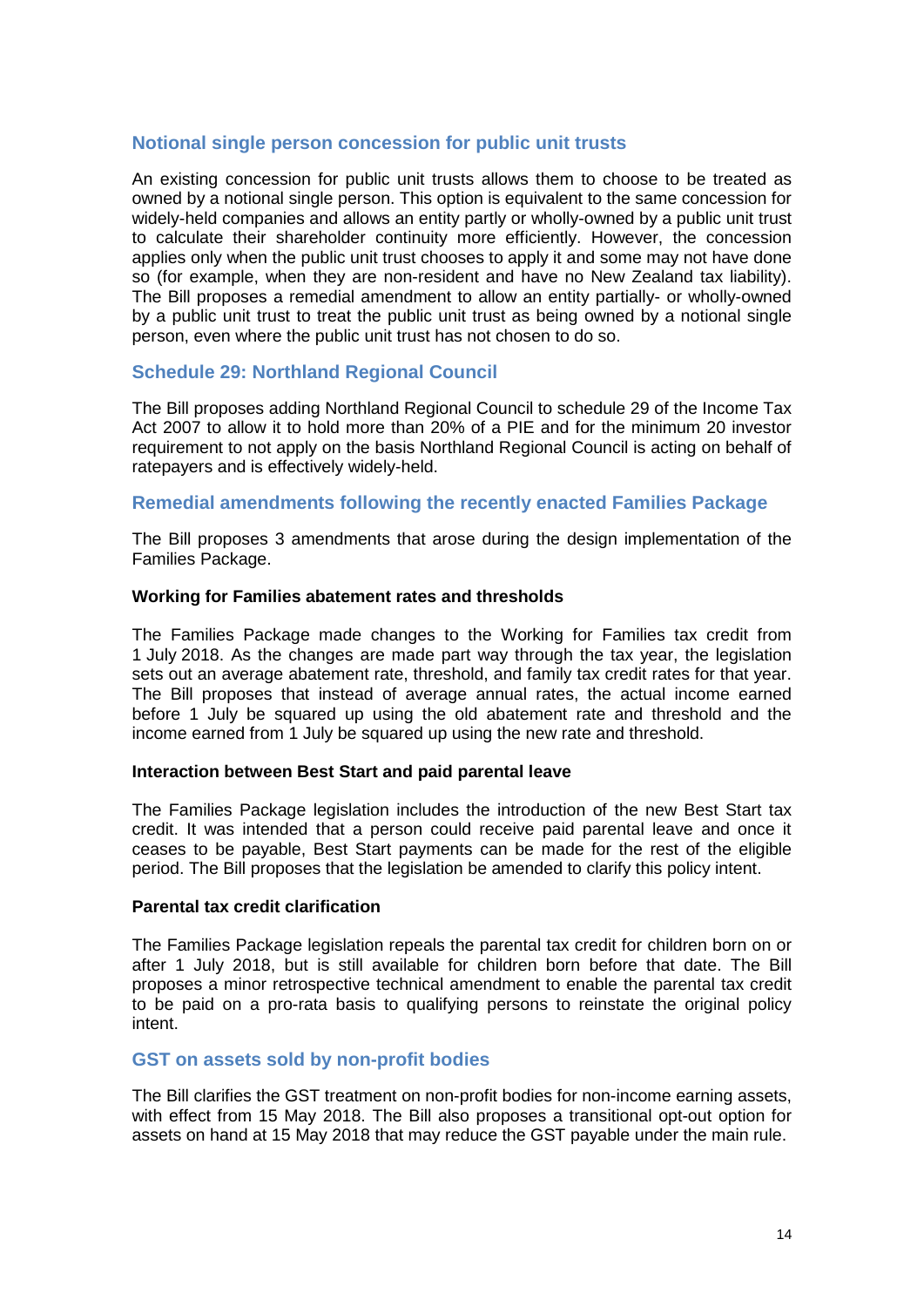These changes will ensure that non-profit bodies are required to return GST on supplies of goods and services if they have received GST deductions in respect of those goods and services.

#### **GST remedial amendments**

The Bill proposes a number of remedial amendments to the Goods and Services Tax Act 1985. These amendments are primarily intended to correct a number of crossreferencing errors or improve the drafting of a number of sections. One amendment proposes to remove the requirement for registered persons to notify the Commissioner of a change in their company constitution as it is of little relevance to the Commissioner and few companies comply.

## **Financial arrangement rules: treatment of foreign currency agreements for the supply of goods and services**

Amendments are proposed for a foreign exchange denominated agreement for the sale and purchase of goods and services (ASAP) with a contingent amount (an amount payable or receivable depending on a future event, for example, future performance). Accounting practice treats adjustments to these as being on revenue account in the financial arrangement rules. As a result, contingent payments are automatically treated as *interest* under the Income Tax Act 2007 (and assessable or deductible). This outcome is inconsistent with the policy intent and the amendment ensures that these adjustments have regard to the underlying transaction. The Bill proposes that a savings provision is given for this amendment.

## **Resettlements by foreign trusts with at least 1 resident trustee**

The Bill would correct unintended outcomes for resettlements by trustees of a trust that has no settlor resident in New Zealand at the time of resettlement. This amendment is intended to ensure that income derived from that resettled property is taxed only if it is derived from New Zealand (providing the settlor of the new trust remains non-resident), beneficiaries are not exposed to a 45% tax rate on distributions, the resettled trust is able to register under the foreign trust disclosure rules, and the resettlement is fully counted as corpus of the new trust. The Bill also clarifies the relationship between the trust rules for foreign trusts and the rules that treat resettlements of trust property as a sale and purchase of the property at market value.

### **Binding rulings on tax record-keeping requirements**

The Bill proposes to provide the Commissioner with a general power to issue a binding ruling on the record-keeping requirements under a tax law. At present, this power exists only for GST record-keeping.

## **Technical amendments to the trust rules**

Technical amendments are proposed to the trust rules to ensure internal consistency in the Income Tax Act 2007 in relation to the test for tax residence, transitional residence, and certain trustee administrative elections, to correct some minor unintended changes arising from the rewrite of the trust rules, to correct some cross-references, and to improve relationships of some trust provisions with other parts of that Act. The proposals arise from an administrative review of the income tax treatment of trusts and respond to stakeholder feedback on the review.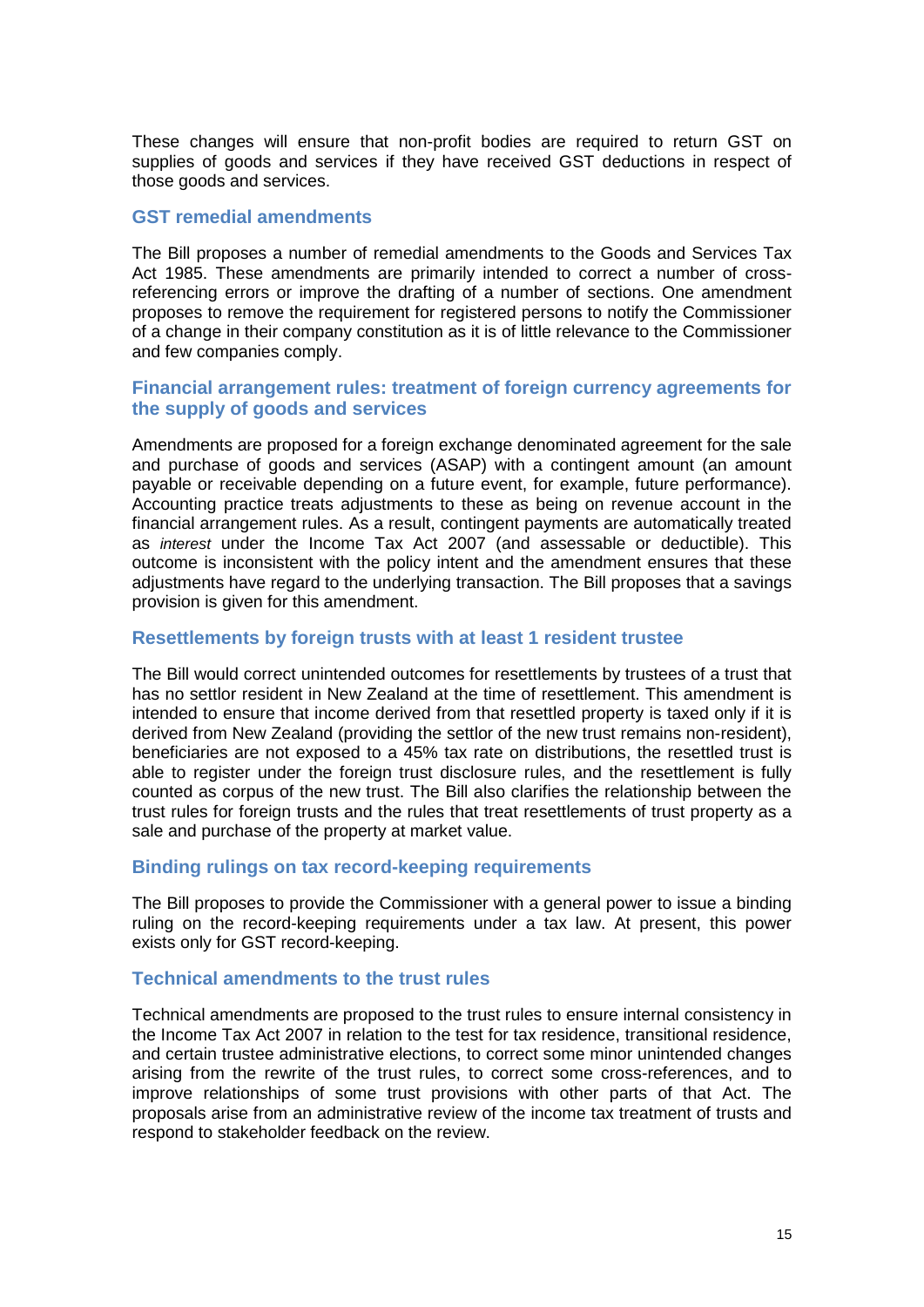## **Remedial changes to the tax rules regarding not-for-profit entities**

The Bill contains a number of remedial changes to address unintended gaps in the current law governing the tax treatment of not-for-profit entities. These proposed changes are intended to ensure greater transparency from entities that receive not-forprofit tax treatment and improve the overall integrity and coherency of the rules. Changes are proposed to ensure—

- the charitable business income tax exemption applies only to charities registered under the Charities Act 2005:
- organisations seeking donee status must obtain donee status approval by the Commissioner of Inland Revenue:
- organisations with charitable purposes must be registered charities in order to obtain donee status:
- refinements are made to the tax rules for deregistered charities:
- relevant penalty, interest, and avoidance provisions apply to donation tax credits:
- the deemed disposal provision for depreciation recovery income applies when a taxable entity becomes a registered charity:
- the disclosure requirements which apply to foreign trusts also apply to foreign trusts that are registered charities.

### **Calculation of average tax rate for an extra pay**

A retrospective amendment to the beginning of the 2008–09 income year is proposed to correct an unintended change in the amounts taken into account in calculating the PAYE payable on an extra pay (that is, an amount paid over and above normal regular wages).

## **Pre-consolidation imputation credits for consolidated groups of companies**

Amendments were made in section 174 of the Taxation (Annual Rates for 2017–18, Employment and Investment Income, and Remedial Matters) Act 2018 to the way in which pre-consolidation imputation credits can be transferred from an individual company's imputation credit account to the consolidated group's account. The Bill proposes that a savings provision is given for this amendment.

## **Company demerger rules**

Several technical changes are proposed to the company demerger rules introduced in the Taxation (Annual Rates for 2017–18, Employment and Investment Income, and Remedial Matters) Act 2018. The company demerger rules are intended to provide tax relief for New Zealand taxpayers who receive shares because of a demerger by an ASX-listed Australian company and the changes aim to ensure that they operate as they were intended to.

## **Extending Canterbury earthquake roll-over relief**

The Bill proposes changes to extend the depreciation roll-over relief provisions for Canterbury earthquakes for a further five years, to the end of the 2023–24 income year.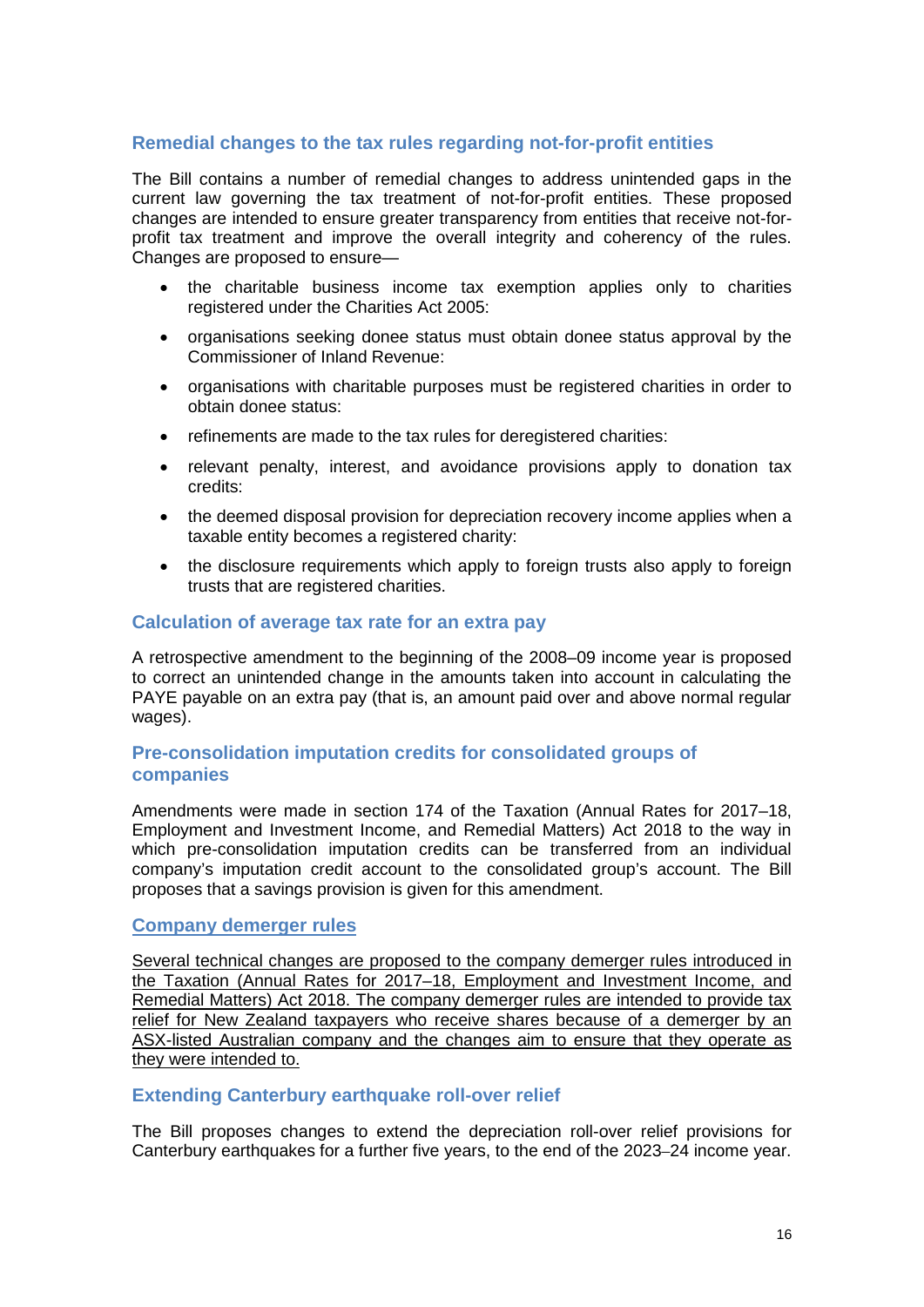## **Hurunui/Kaikoura earthquake roll-over relief**

The Bill proposes depreciation roll-over relief provisions for revenue account property affected by the November 2016 Hurunui/Kaikoura earthquake.

### **Honoraria payments to fire and emergency volunteers**

The Bill proposes treating honoraria payments to fire and emergency volunteers as salary and wages and therefore subject to the PAYE rules. This would mean that these volunteers would no longer need to file tax returns in order to pay small amounts of **ACC** levies.

## **Bloodstock initiative**

The Bill proposes changes to the tax treatment of investment in high quality yearlings acquired with an intention to breed for profit in the future. The amendments entitle new investors to claim tax deductions, as if they had a bloodstock breeding business, where they notify the Commissioner of Inland Revenue of their intention to breed from the horse for profit in the future and provide certain information supporting their intention. The amendments apply from 1 January 2019.

## **Remedial amendments**

A number of remedial matters are addressed in the Bill. In addition to correcting minor faults of expression, reader's aids, and incorrect cross-references, the following specific issues are dealt with by—

- broadening the grandparenting protection for certain cross border debt issued by registered banks. This will mean that capital issued by banks for regulatory purposes before the introduction of the Taxation (Neutralising Base Erosion and Profit Shifting) Bill will not be subject to the hybrid rules introduced by the enactment of that Bill as was intended:
- amending a technical flaw in legislation recently enacted in the Taxation (Neutralising Base Erosion and Profit Shifting) Act, in relation to the disregarded hybrid payment rule, to ensure the legislation meets its policy intent:
- amending the residential and main home exclusions under the rules that tax sales of land, to ensure those exclusions work as intended:
- amending the rules that tax sales of land where the land is a freehold estate converted from a lease with a perpetual right of renewal and also where the land is purchased of the plans so that the application date for the bright line test is appropriate:
- amending 1 of the income calculation methods in the foreign investment fund rules in the Income Tax Act 2007 to ensure the law works as intended:
- clarifying the rule that applies to disposals of land to an associated person to ensure that the disposal is neither over- nor under-taxed retrospective to the beginning 2008–09 income year:
- correcting an unintended legislative change arising in the rewrite of the trust rules relating to services provided to the trust for less than market value: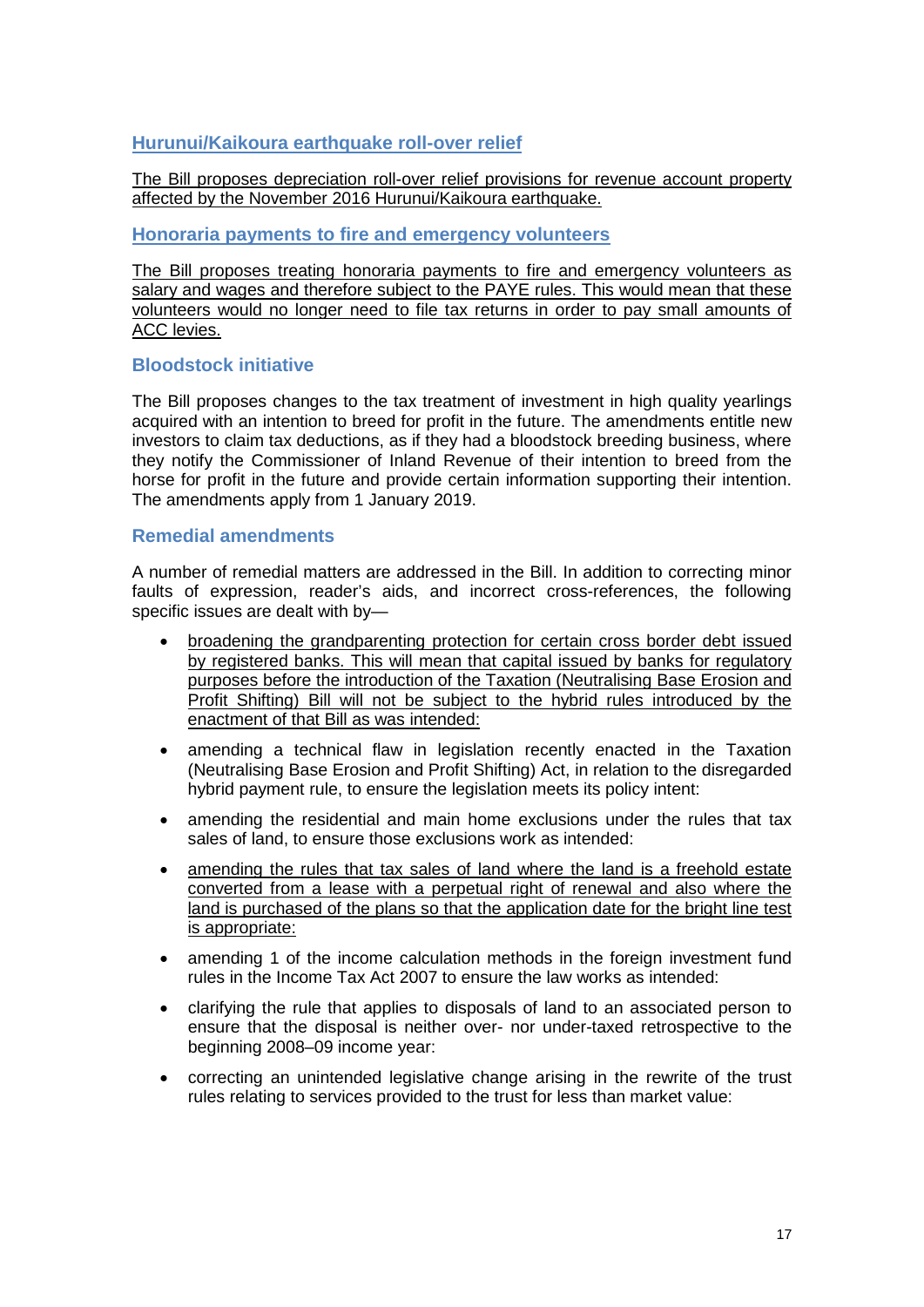- correcting a rewrite change to the relationship between an individual and their in-laws to restore the correct policy intent in relation to the definition of *associated person*:
- clarifying that incidental services provided by a trustee (such as bookkeeping and trustee services) for less than market value are not a transfer of value, which aligns the general meaning of settlement with current practice.

## **Departmental disclosure statement**

Inland Revenue is required to prepare a disclosure statement to assist with the scrutiny of this Bill. The disclosure statement provides access to information about the policy development of the Bill and identifies any significant or unusual legislative features of the Bill.

A copy of the statement can be found at [http://disclosure.legislation.govt.nz/bill/government/2018/.](http://disclosure.legislation.govt.nz/bill/government/2018/)

A copy of the revised statement can be found at [http://disclosure.legislation.govt.nz/sop/government/2018/.](http://disclosure.legislation.govt.nz/sop/government/2018/)

A copy of the updated revised disclosure statement can be found at [http://disclosure.legislation.govt.nz/sop/government/2018/.](http://disclosure.legislation.govt.nz/sop/government/2018/)

A copy of this updated revised disclosure statement can be found at [http://disclosure.legislation.govt.nz/sop/government/2019/.](http://disclosure.legislation.govt.nz/sop/government/2019/)

### **Regulatory impact assessments**

Inland Revenue produced regulatory impact assessments on 26 July 2017, 7 February 2018, 15 February 2018, 1 March 2018, 14 March 2018, 19 March 2018, 3 May 2018, 26 July 2018 and 11 September 2018 to help inform the main policy decisions taken by the Government relating to the contents of this Bill.

Copies of these regulatory impact assessments can be found at—

- <http://taxpolicy.ird.govt.nz/publications/type/ris>
- [https://treasury.govt.nz/publications/legislation/regulatory-impact-assessments.](https://treasury.govt.nz/publications/legislation/regulatory-impact-assessments)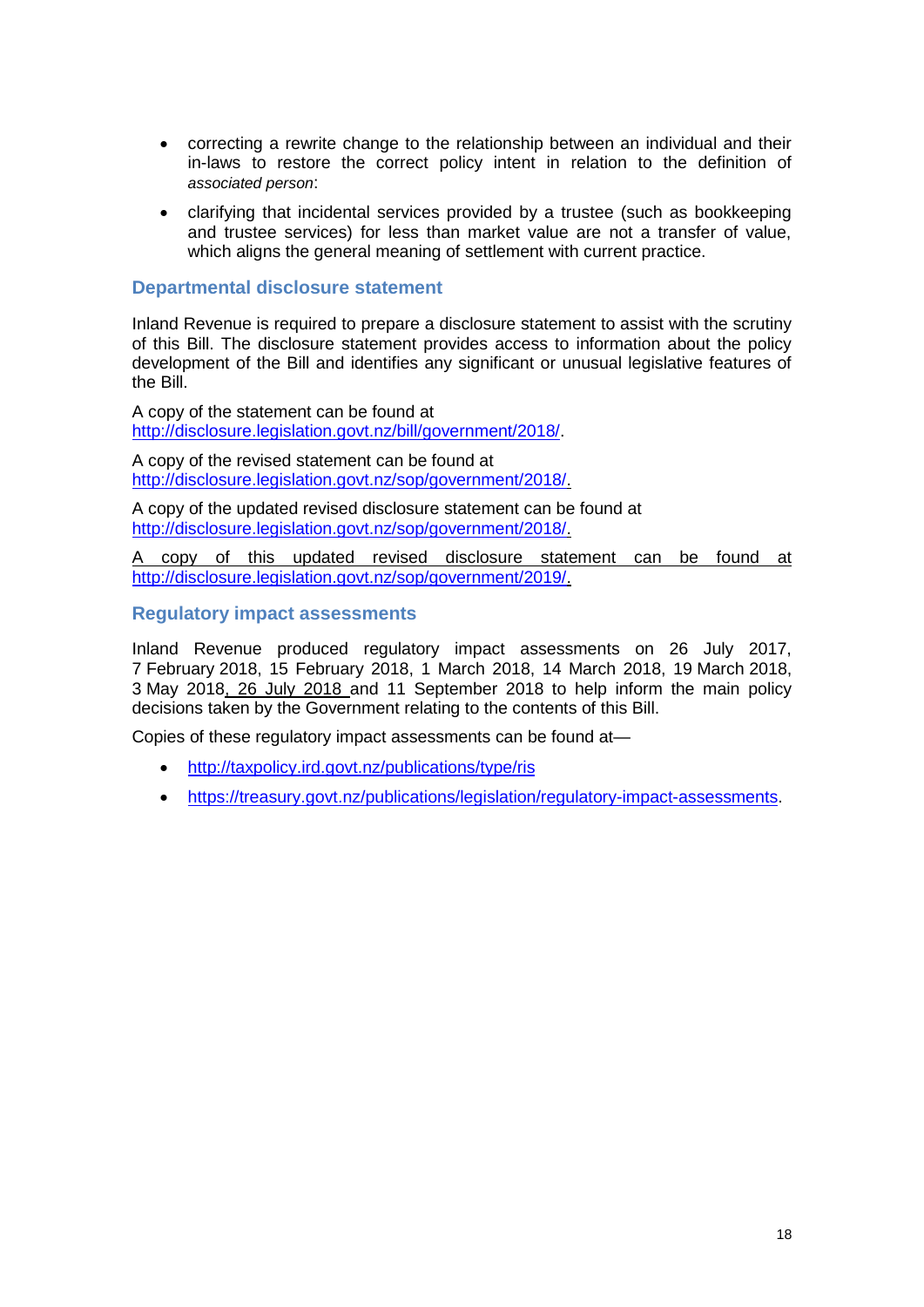## <span id="page-18-0"></span>**Part Two: Background Material and Policy Information**

### **Published reviews or evaluations**

**2.1. Are there any publicly available inquiry, review or evaluation reports that have informed, or are relevant to, the policy to be given effect by this Bill?**

**YES**

A Commentary on the Bill is available at [http://taxpolicy.ird.govt.nz/publications/2018](http://taxpolicy.ird.govt.nz/publications/2018-commentary-armtarm-bill/overview) [commentary-armtarm-bill/overview.](http://taxpolicy.ird.govt.nz/publications/2018-commentary-armtarm-bill/overview) The commentary provides a more detailed explanation of the main proposed legislative changes in the Bill.

In addition, the documents listed in appendix one are all publicly available at the locations indicated.

### **Relevant international treaties**

| 2.2. Does this Bill seek to give effect to New Zealand action in relation | <b>NO</b> |
|---------------------------------------------------------------------------|-----------|
| to an international treaty?                                               |           |

### **Regulatory impact analysis**

| 2.3. Were any regulatory impact statements provided to inform the<br>policy decisions that led to this Bill?                                                                                  | <b>YES</b> |
|-----------------------------------------------------------------------------------------------------------------------------------------------------------------------------------------------|------------|
| <b>Eight-Eleven regulatory impact assessments (RIAs) were prepared by Inland Revenue and are</b><br>available at http://taxpolicy.ird.govt.nz/publications/2018-ria-armtarm-bill/overview and |            |
| https://treasury.govt.nz/publications/legislation/regulatory-impact-assessments. These RIAs are                                                                                               |            |
| listed in appendix one.                                                                                                                                                                       |            |

The remaining policy items in the Bill are exempt from Cabinet's impact analysis requirements, as the proposed changes result in little or no change to the status quo legislative position. A number of the items (particularly those of a remedial nature) involve technical "revisions" or consolidations that substantially re-enact the current law to improve legislative clarity and understanding (including the fixing of errors, the clarification of the existing legislative intent, and the reconciliation of inconsistencies). Other items repeal or remove redundant legislative provisions, or have no or only minor impacts on businesses, individuals or not-for-profit entities.

| 2.3.1. If so, did the RIA Team in the Treasury provide an independent<br>opinion on the quality of any of these regulatory impact statements? | <b>NO</b> |
|-----------------------------------------------------------------------------------------------------------------------------------------------|-----------|
|                                                                                                                                               |           |

The RIAs for this Bill did not meet the threshold for requiring an independent opinion on their quality from the Treasury's Regulatory Quality Team.

|  | 2.3.2. Are there aspects of the policy to be given effect by this Bill that<br>were not addressed by, or that now vary materially from, the policy<br>options analysed in these regulatory impact statements? | NO. |
|--|---------------------------------------------------------------------------------------------------------------------------------------------------------------------------------------------------------------|-----|
|--|---------------------------------------------------------------------------------------------------------------------------------------------------------------------------------------------------------------|-----|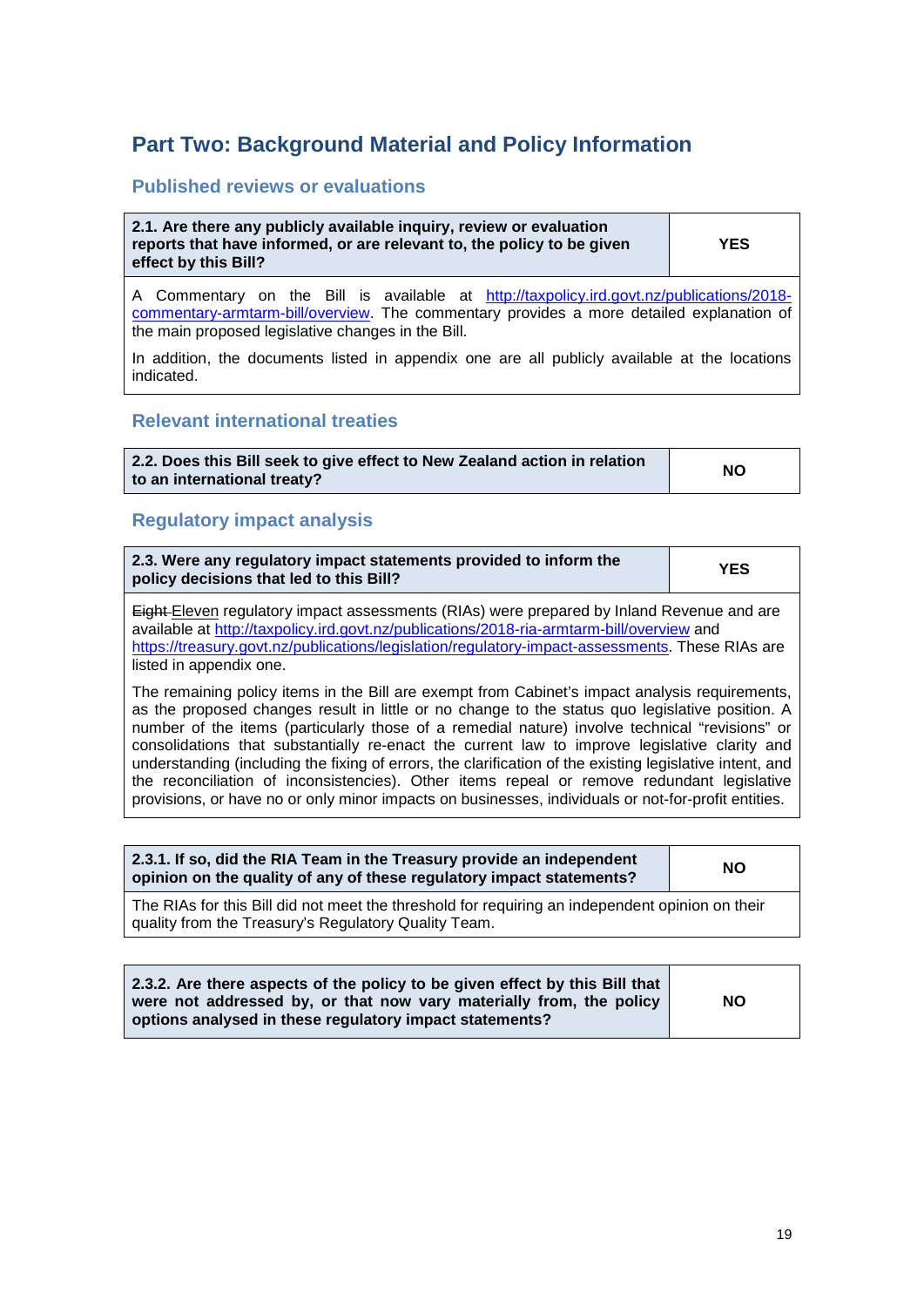## **Extent of impact analysis available**

| 2.4. Has further impact analysis become available for any aspects of | <b>NO</b> |
|----------------------------------------------------------------------|-----------|
| the policy to be given effect by this Bill?                          |           |

No significant further impact analysis has become available for any aspects of the policy to be given effect by the Bill. Therefore, for the purposes of this statement, the answer is "No" as per the scope of this question explained in page 29 of the Disclosure Statements for Government Legislation: Technical Guide for Departments (June 2013).

However, the Commentary on the Bill, available at [http://taxpolicy.ird.govt.nz/publications/2018](http://taxpolicy.ird.govt.nz/publications/2018-commentary-armtarm-bill/overview) [commentary-armtarm-bill/overview,](http://taxpolicy.ird.govt.nz/publications/2018-commentary-armtarm-bill/overview) contains analysis of the proposals included in the Bill at its introduction. This may supplement existing published analysis, or, for proposals that did not require a RIA, may provide impact analysis of the proposals.

| 2.5. For the policy to be given effect by this Bill, is there analysis<br>available on:                     |            |
|-------------------------------------------------------------------------------------------------------------|------------|
| (a) the size of the potential costs and benefits?                                                           | <b>YES</b> |
| (b) the potential for any group of persons to suffer a substantial<br>unavoidable loss of income or wealth? | <b>YES</b> |

#### *2.5.(a) Size of potential costs and benefits*

The RIAs listed in appendix one provide analysis on the size of the potential costs and benefits for the policy items included in the Bill that are subject to Cabinet's impact analysis requirements. It should be noted that, for the remaining policy items in the Bill, there is little or no publicly available analysis on the size of potential costs and benefits, as these items have been assessed as having no or a very minor impact on businesses, individuals or organisations.

#### *2.5.(b) Potential for any group of persons to suffer a substantial unavoidable loss of income or wealth*

This omnibus Bill contains amendments to tax legislation which, by its nature and to varying degrees, will have an impact on resident and non-resident individuals, businesses and organisations.

Analysis on the potential for any particular group of persons to suffer a substantial unavoidable loss of income or wealth may be available in the RIAs listed in appendix one or, where appropriate, in the Commentary on the Bill. For the majority of the items in the Bill, there is no analysis available that indicates that any group of persons has the potential to suffer a substantial unavoidable loss of income or wealth because of these policy changes.

The changes to the income tax year-end processes for most individuals mean a significant number of clients will no longer need to use a personal tax summary intermediary to file a tax return or personal tax summary on their behalf.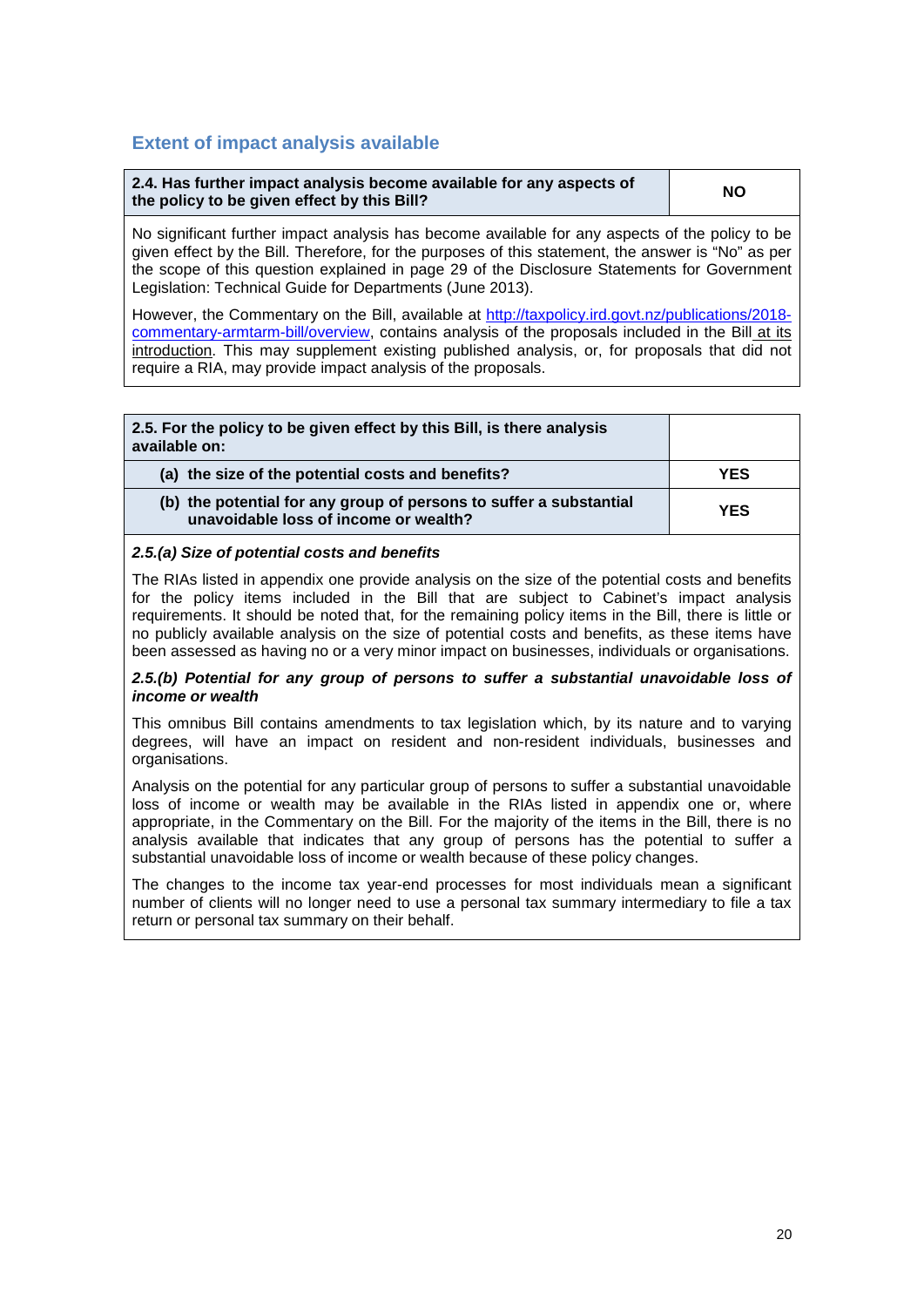| 2.6. For the policy to be given effect by this Bill, are the potential costs<br>or benefits likely to be impacted by: |            |
|-----------------------------------------------------------------------------------------------------------------------|------------|
| (a) the level of effective compliance or non-compliance with<br>applicable obligations or standards?                  | <b>YES</b> |
| (b) the nature and level of regulator effort put into encouraging or<br>securing compliance?                          | <b>YES</b> |

The effectiveness of taxation legislation is, by its nature, reliant on effective and voluntary compliance. The level of effective compliance or non-compliance with specific applicable obligations or standards, and the nature of regulator effort, may have an impact on the potential costs or benefits for some policy items to be given effect by the Bill. For the appropriate policy items, this may be discussed in more detail in RIAs listed in appendix one or, where appropriate, in the Commentary on the Bill.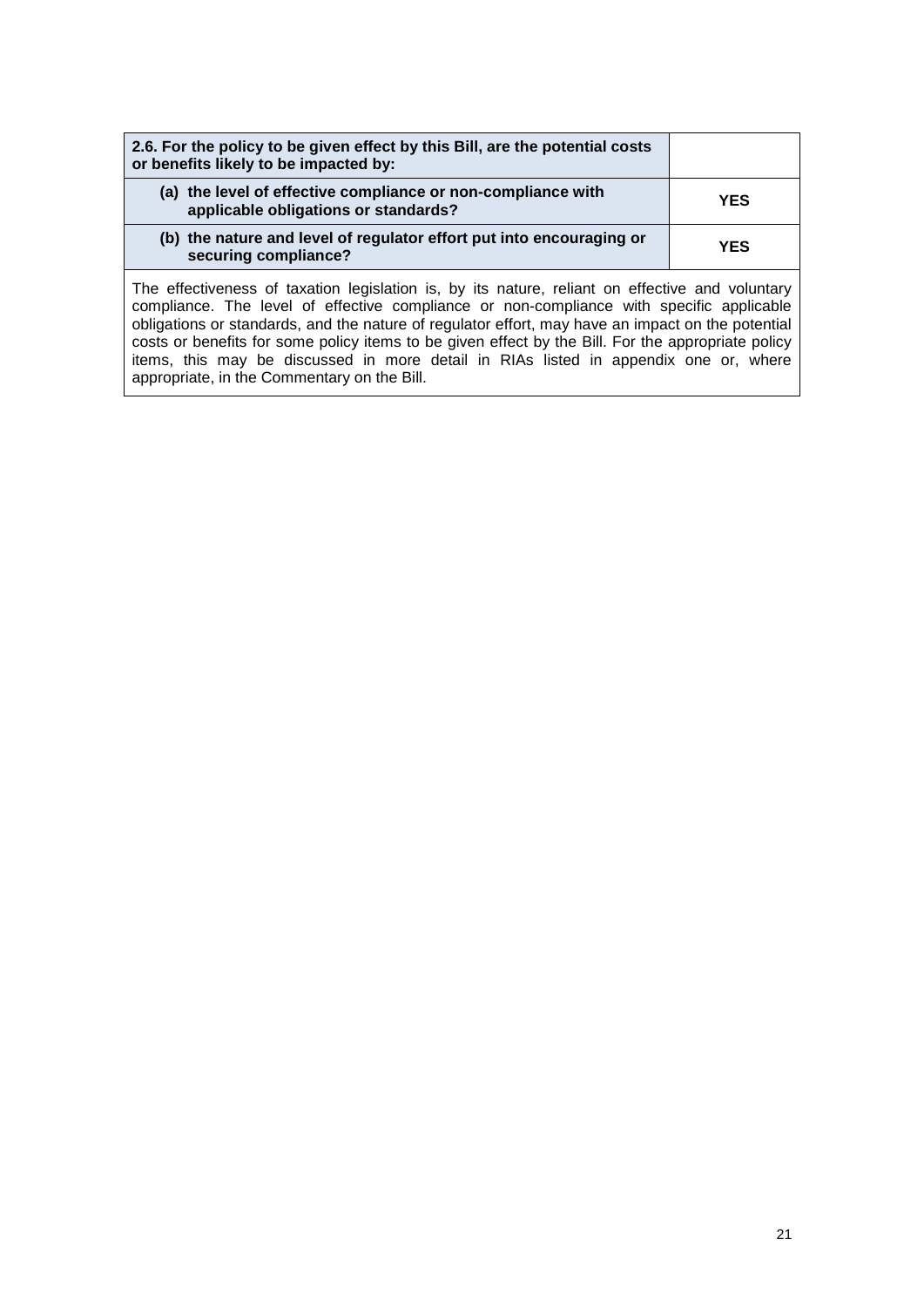## <span id="page-21-0"></span>**Part Three: Testing of Legislative Content**

## **Consistency with New Zealand's international obligations**

**3.1. What steps have been taken to determine whether the policy to be given effect by this Bill is consistent with New Zealand's international obligations?**

Unless it has been specifically identified in the development of the policy that there may be relevant international obligations, there have been no formal steps to determine whether the policy to be given effect by this Bill is consistent with New Zealand's international obligations.

## **Consistency with the government's Treaty of Waitangi obligations**

**3.2. What steps have been taken to determine whether the policy to be given effect by this Bill is consistent with the principles of the Treaty of Waitangi?**

Unless it has been identified in the development of the policy that there may be implications for the rights and interests of Māori protected by the Treaty of Waitangi, no formal steps have been taken to determine whether the policy to be given effect by this Bill is consistent with the principles of the Treaty of Waitangi.

Under the GTPP (described in part one of this statement), there is focus on consultation (both with Māori and non-Māori interested parties) during the development of the relevant policy measures contained in the Bill. This is directly in line with the "duty to consult" principle of the Treaty of Waitangi.

## **Consistency with the New Zealand Bill of Rights Act 1990**

**3.3. Has advice been provided to the Attorney-General on whether any provisions of this Bill appear to limit any of the rights and freedoms affirmed in the New Zealand Bill of Rights Act 1990?**

**YES**

Advice provided to the Attorney-General by the Ministry of Justice, or a section 7 report of the Attorney-General, is generally expected to be available on the Ministry of Justice's website upon introduction of a Bill. Such advice, or reports, will be available on the Ministry's website at [https://www.justice.govt.nz/justice-sector-policy/constitutional-issues-and-human-rights/bill-of](https://www.justice.govt.nz/justice-sector-policy/constitutional-issues-and-human-rights/bill-of-rights-compliance-reports/)[rights-compliance-reports/.](https://www.justice.govt.nz/justice-sector-policy/constitutional-issues-and-human-rights/bill-of-rights-compliance-reports/)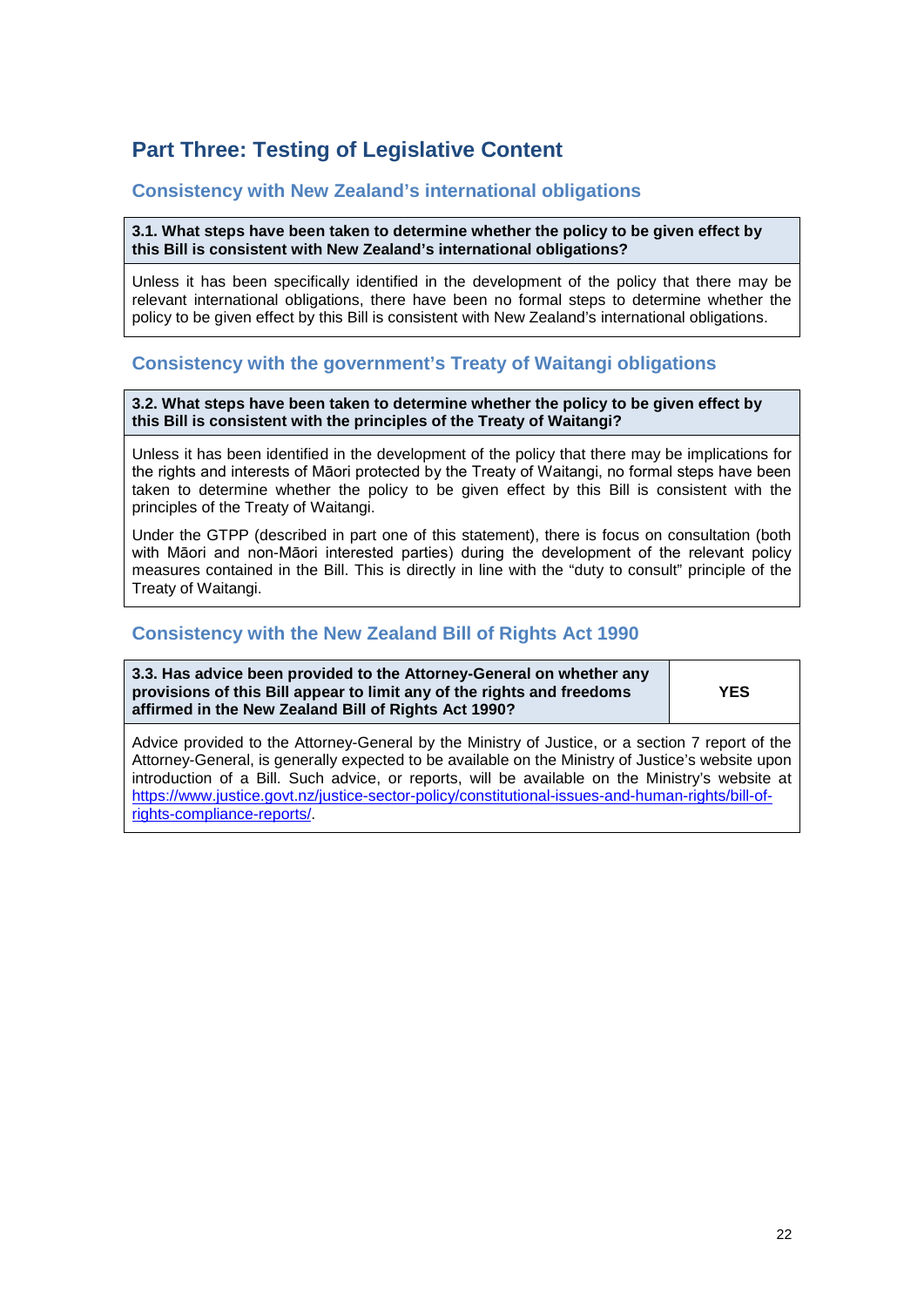## **Offences, penalties and court jurisdictions**

| 3.4. Does this Bill create, amend, or remove:                                                                    |            |
|------------------------------------------------------------------------------------------------------------------|------------|
| (a) offences or penalties (including infringement offences or<br>penalties and civil pecuniary penalty regimes)? | <b>YES</b> |
| (b) the jurisdiction of a court or tribunal (including rights to judicial<br>review or rights of appeal)?        | <b>NO</b>  |

#### *Remedial changes to the tax rules regarding not-for-profit entities*

Clauses 5(58) and 157 propose to make donation tax credits subject to late payment penalties, penalties relating to unacceptable and abusive tax positions and evasion, and anti-avoidance provisions, to provide an incentive not to overstate donation tax credit entitlements.

#### *Modernising core aspects of the Tax Administration Act*

Clause 96 proposes a rewrite of the secrecy penalty provisions. However, this does not involve a policy change, but is merely a modernisation of the relevant sections.

| 3.4.1. Was the Ministry of Justice consulted about these provisions? | ΝO |
|----------------------------------------------------------------------|----|
|----------------------------------------------------------------------|----|

The amendments are of a technical nature and are consistent with the original policy intent.

### **Privacy issues**

| 3.5. Does this Bill create, amend or remove any provisions relating to<br>the collection, storage, access to, correction of, use or disclosure of | <b>YES</b> |
|---------------------------------------------------------------------------------------------------------------------------------------------------|------------|
| personal information?                                                                                                                             |            |

The provisions in this Bill that create, amend or remove provisions relating to the collection, storage, access to, correction of, use or disclosure of personal information are identified and explained in appendix two.

| provisions?                                                                                  |  |  | 3.5.1. Was the Privacy Commissioner consulted about these |  |  |  | <b>YES</b> |
|----------------------------------------------------------------------------------------------|--|--|-----------------------------------------------------------|--|--|--|------------|
| The nature and extent of consultation undertaken with the Office of the Privacy Commissioner |  |  |                                                           |  |  |  |            |

for the provisions in this Bill that create, amend or remove provisions relating to the collection, storage, access to, correction of, use or disclosure of personal information, and the nature of any action taken to address issues raised, is outlined in appendix two.

### **External consultation**

| 3.6. Has there been any external consultation on the policy to be given<br>effect by this Bill, or on a draft of this Bill? | <b>YES</b> |
|-----------------------------------------------------------------------------------------------------------------------------|------------|
|-----------------------------------------------------------------------------------------------------------------------------|------------|

There has been extensive external consultation on much of the policy to be given effect by this Bill, as per the GTPP (described in part one of this statement). Refer to appendix two of this statement and the documents listed in appendix one (questions 2.1 and 2.3) for further information on the various parties consulted and the form in which consultation was undertaken for the policy items.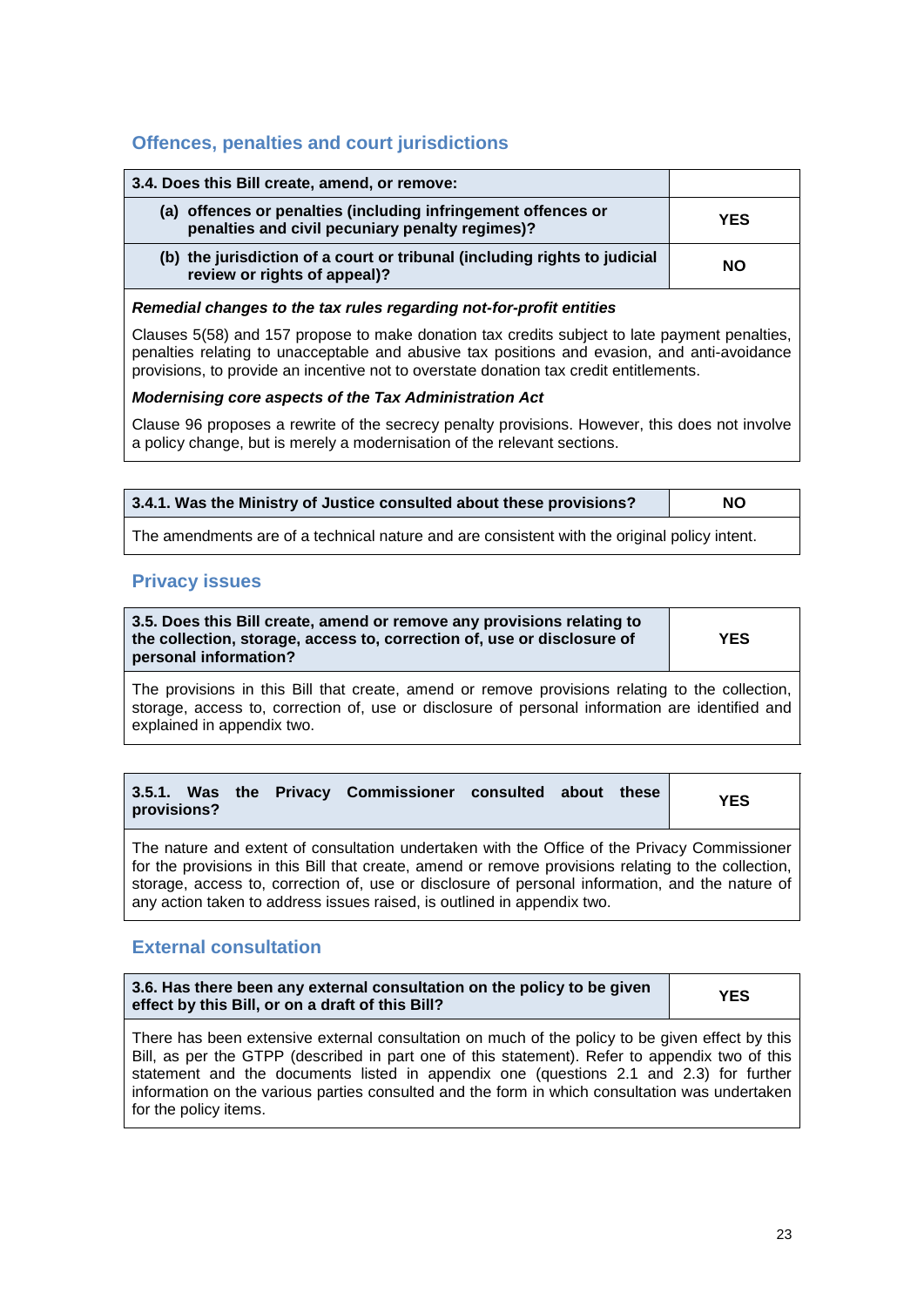## **Other testing of proposals**

| 3.7. Have the policy details to be given effect by this Bill been       |            |
|-------------------------------------------------------------------------|------------|
| otherwise tested or assessed in any way to ensure the Bill's provisions | <b>YES</b> |
| are workable and complete?                                              |            |

Preliminary (high level) testing of the proposals regarding the administration of individuals' income tax and aspects of modernising the Tax Administration Act with internal subject matter experts and solution architects has been undertaken, and no issues with the workability or completeness of the proposals were identified. Detailed design work and business process modelling has commenced. This will, at a later stage of the process, include unit and scaled business simulation testing to test end-to-end processes.

All other proposals in the Bill have been reviewed by internal operational subject matter experts under Inland Revenue's standard process for assessing the administrative impacts of any new policy initiatives and ensuring they are workable and complete. This involves assessing whether systems need to be changed and, if so, whether formal testing needs to be carried out. Other than the individuals' income tax and aspects of the Tax Administration Act proposals, none of the measures in the Bill have required formal testing.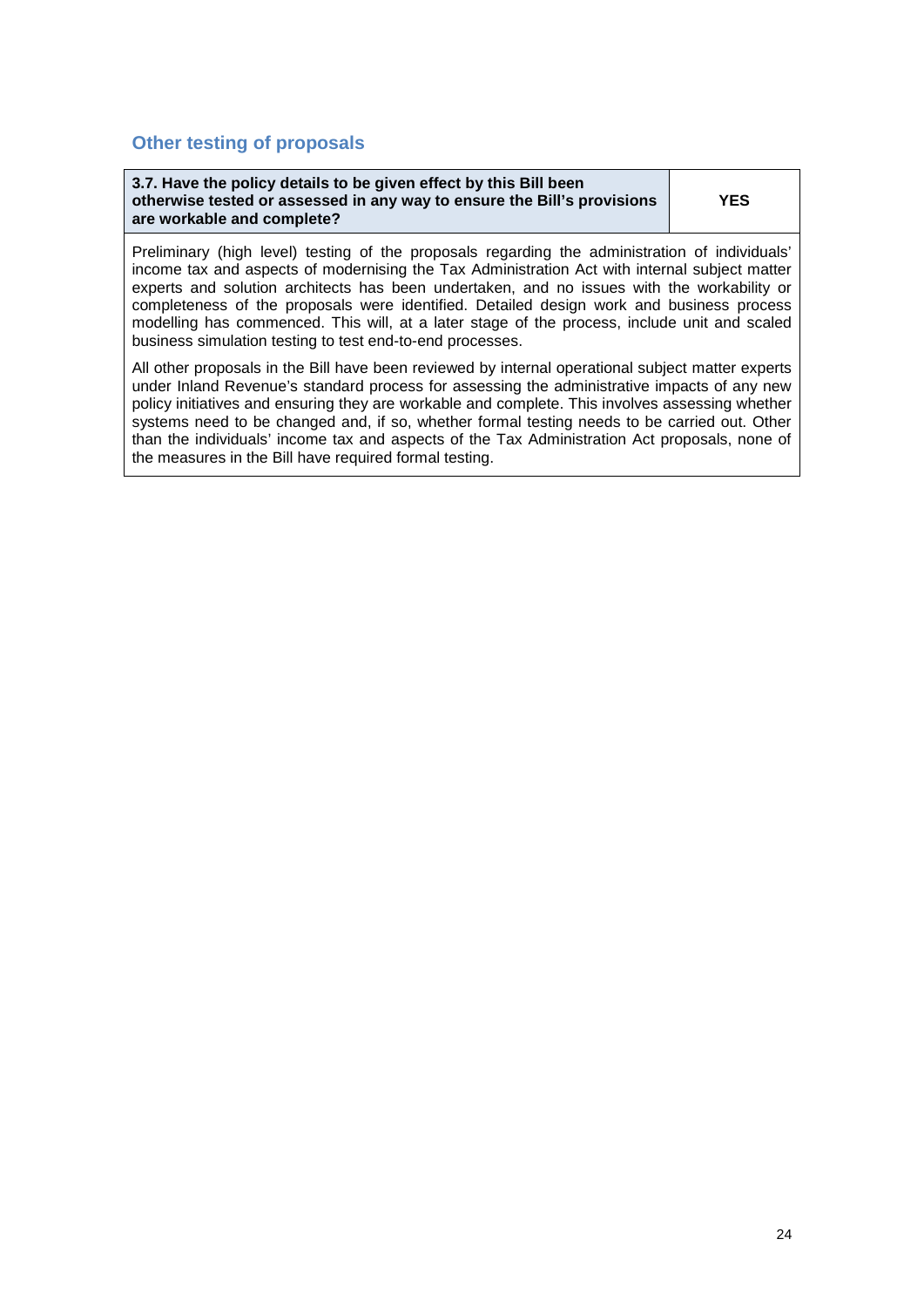## <span id="page-24-0"></span>**Part Four: Significant Legislative Features**

## **Compulsory acquisition of private property**

| 4.1. Does this Bill contain any provisions that could result in the | <b>NO</b> |
|---------------------------------------------------------------------|-----------|
| compulsory acquisition of private property?                         |           |

Given the nature of tax, this Bill does contain provisions that could result in the compulsory acquisition of private property. However, for the purposes of this statement, the answer is "No" as per the scope of this question explained in pages 50 and 51 of the Disclosure Statements for Government Legislation: Technical Guide for Departments (June 2013).

## **Charges in the nature of a tax**

**4.2. Does this Bill create or amend a power to impose a fee, levy or charge in the nature of a tax? NO**

Given this Bill is amending tax legislation, it does contain provisions that create or amend a power to impose a charge that is a tax. However, for the purposes of this statement, the answer is "No" as per the scope of this question explained in pages 53 and 54 of the Disclosure Statements for Government Legislation: Technical Guide for Departments (June 2013).

## **Retrospective effect**

| 4.3. Does this Bill affect rights, freedoms, or impose obligations,<br>retrospectively? |  |  |  |  | <b>YES</b> |  |  |  |  |  |  |  |  |  |  |
|-----------------------------------------------------------------------------------------|--|--|--|--|------------|--|--|--|--|--|--|--|--|--|--|
|                                                                                         |  |  |  |  |            |  |  |  |  |  |  |  |  |  |  |

There are policy items in the Bill that may have a retrospective effect and, given the nature of tax, the retrospective application may have some impacts on the rights of specific taxpayers. A list of all items which are proposed to apply prior to the enactment of this Bill is included in appendix three. Further information on the retrospective application of these amendments can be found in the Commentary on the Bill, available at

[http://taxpolicy.ird.govt.nz/publications/2018-commentary-armtarm-bill/overview.](http://taxpolicy.ird.govt.nz/publications/2018-commentary-armtarm-bill/overview)

## **Strict liability or reversal of the usual burden of proof for offences**

| 4.4. Does this Bill:                                                                                       |           |
|------------------------------------------------------------------------------------------------------------|-----------|
| (a) create or amend a strict or absolute liability offence?                                                | YES       |
| (b) reverse or modify the usual burden of proof for an offence or a<br>civil pecuniary penalty proceeding? | <b>NO</b> |

Clause 93 amends section 143 which deals with absolute liability offences as a consequence of a terminology change from "income statement" to "individual's final account".

Clause 96 relating to new proposed section 143EB concerns the disclosure of certain information by employers and directors. The new provision restates existing penalties for employers or directors and is a modernisation of current rules to ensure they continue to clearly apply to persons given access to sensitive Inland Revenue Information, and does not represent a policy change.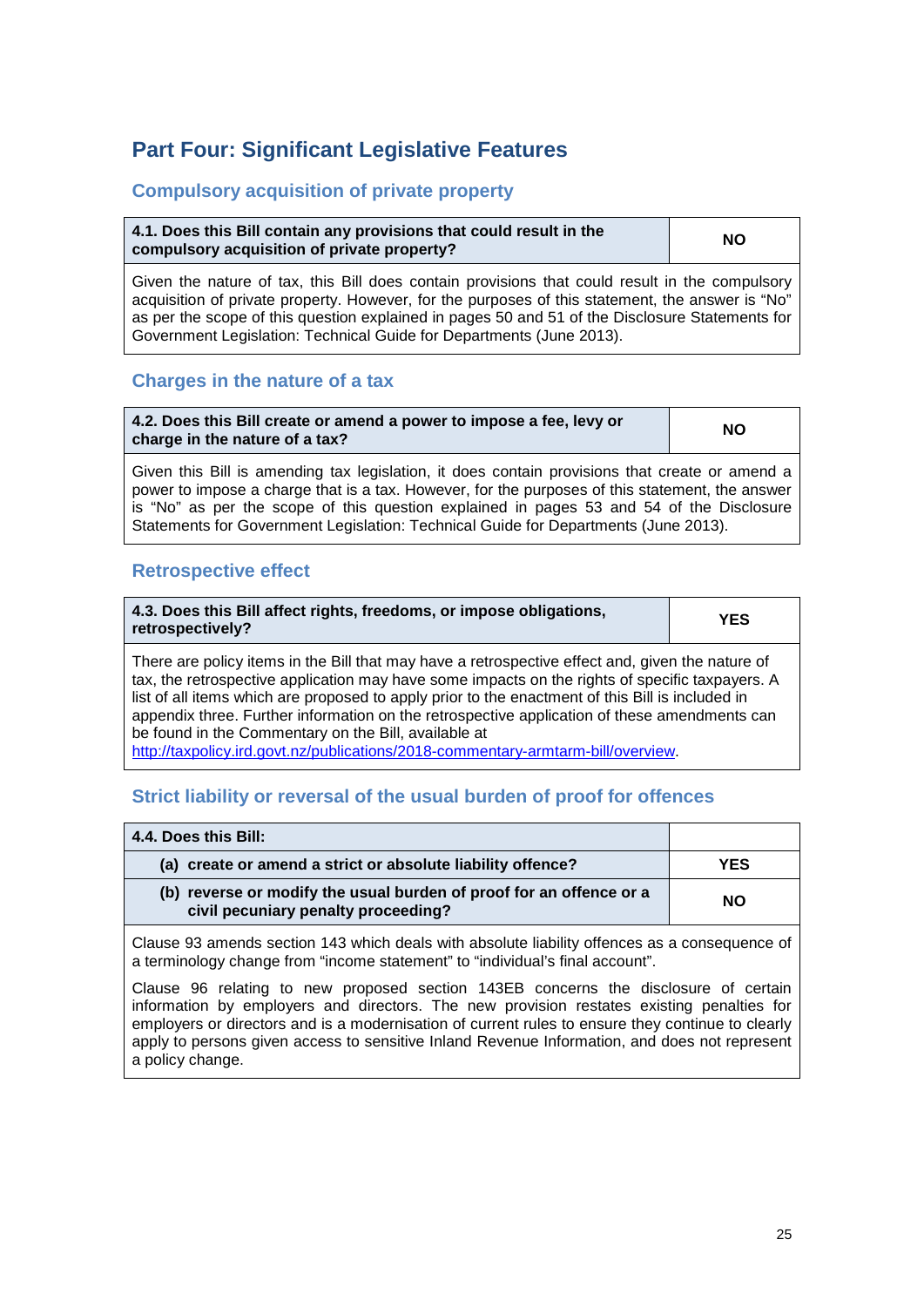## **Civil or criminal immunity**

| 4.5. Does this Bill create or amend a civil or criminal immunity for any | <b>NO</b> |
|--------------------------------------------------------------------------|-----------|
| person?                                                                  |           |

## **Significant decision-making powers**

| 4.6. Does this Bill create or amend a decision-making power to make a<br>determination about a person's rights, obligations, or interests<br>protected or recognised by law, and that could have a significant<br>impact on those rights, obligations, or interests? | <b>YES</b> |
|----------------------------------------------------------------------------------------------------------------------------------------------------------------------------------------------------------------------------------------------------------------------|------------|
|----------------------------------------------------------------------------------------------------------------------------------------------------------------------------------------------------------------------------------------------------------------------|------------|

#### *Individuals' income tax*

Clause 21, which introduces new subpart 3B, allows the Commissioner of Inland Revenue to notify a person that the Commissioner is satisfied that their income information is correct and complete. This will cause an assessment of the individual's income tax liability to arise. Subpart 3B also deals with correcting incorrect information and amending assessments.

#### *The Commissioner's care and management role*

A key aspect of the Commissioner's care and management role is applying and explaining the law to taxpayers. Generally, tax law can be interpreted in a way that is consistent with the policy intent. Sometimes when tax law cannot be interpreted consistently with the policy intent, this can tie up Commissioner and taxpayer resources in cases and outcomes that are inconsistent with both parties' practices and outcomes. This situation is also inconsistent with the objective of helping taxpayers to get it right from the start.

Clause 9 proposes a toolbox approach, giving a range of options for the Commissioner's discretion to deal with legislative anomalies with a number of safeguards. The options and safeguards are further set out in appendix three.

#### *Remedial changes to the tax rules regarding not-for-profit entities*

Clauses 176 and 42(5) propose that the entities seeking to qualify for donee status for the purposes of section LD 3(2))a), (ab), (b), (c) or (d) of the Income Tax Act 2007 must have details, such as their name, published on the Inland Revenue's donee list. For the large majority of organisations already on Inland Revenue's donee list there will be no change, Under this proposed change, organisations that have self-assessed their donee status, but have not informed the Commissioner will be required to inform the Commissioner and be included on the Inland Revenue's donee list in order to qualify. Currently, the Commissioner exercises a similar power when a donor applies for a donation tax credit. Under section 41A(10) of the Tax Administration Act he Commissioner must notify the person of the amount of the tax credit under sections LD 1 to LD 3 of the Income Tax Act 2007 and of the amount of refund allowed. This involves deciding whether an organisation has charitable, benevolent, philanthropic or cultural purposes and whether it meets the wholly or mainly test. The proposed amendment makes the existing power more transparent and moves it upfront in the process for certainty.

## **Powers to make delegated legislation**

| 4.7. Does this Bill create or amend a power to make delegated<br>legislation that could amend an Act, define the meaning of a term in an<br>Act, or grant an exemption from an Act or delegated legislation? | <b>YES</b> |
|--------------------------------------------------------------------------------------------------------------------------------------------------------------------------------------------------------------|------------|
|--------------------------------------------------------------------------------------------------------------------------------------------------------------------------------------------------------------|------------|

The Bill contains provisions creating a power for delegated legislation (OICs) to be made to amend an Act. The Bill also contains provisions that allow the Commissioner of Inland Revenue to vary particular legislative requirements for groups or classes of persons. Further information on these provisions is set out in appendix three.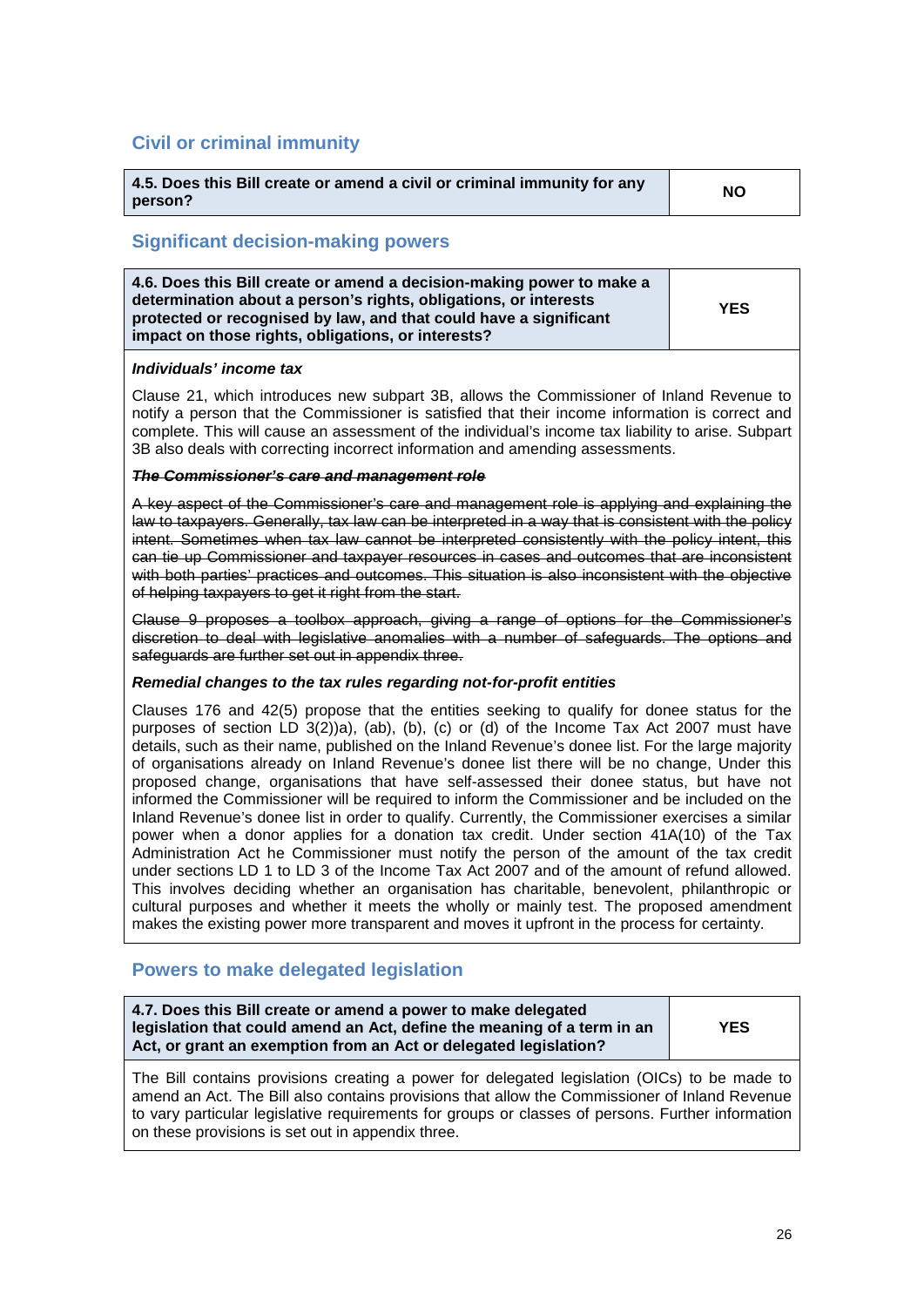| 4.8. Does this Bill create or amend any other powers to make delegated<br>legislation? | <b>YES</b> |
|----------------------------------------------------------------------------------------|------------|
|----------------------------------------------------------------------------------------|------------|

This Bill creates several other powers to make delegated legislation. Information on the empowering clauses is set out in appendix three. Some of these delegated legislation making powers are subject to consultation requirements, as noted in appendix three. Any regulations will be drafted by the Parliamentary Counsel Office, subject to Cabinet scrutiny, and not come into force until at least 28 days after their making. The regulations will be subject to the Acts and Regulations Publication Act 1989, disallowance under the Regulations Disallowance Act 1989, and subject to review by the Regulations Review Committee under Standing Order 314.

## **Any other unusual provisions or features**

| 4.9. Does this Bill contain any provisions (other than those noted | <b>NO</b> |
|--------------------------------------------------------------------|-----------|
| above) that are unusual or call for special comment?               |           |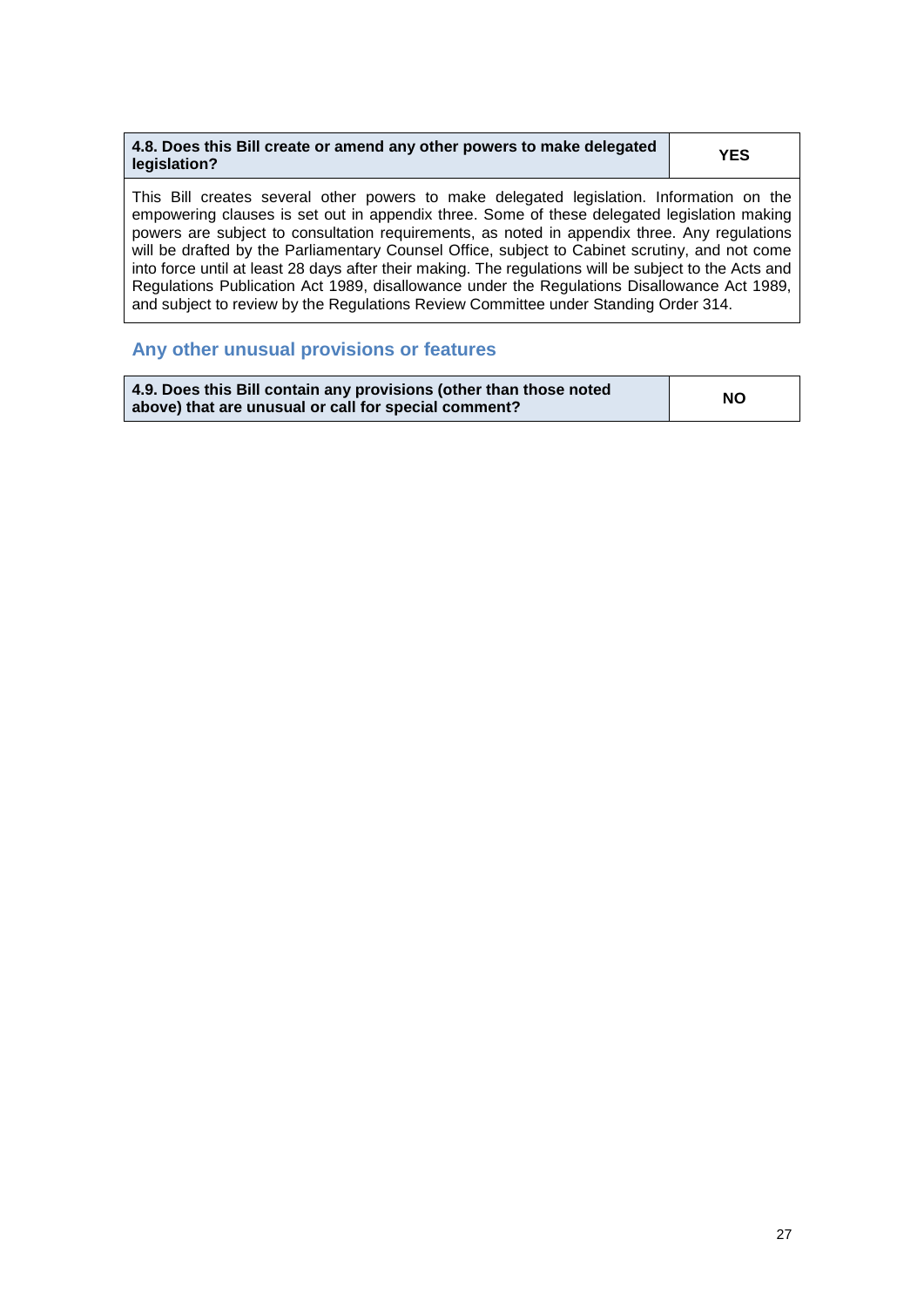## <span id="page-27-0"></span>**Appendix One: Further Information Relating to Part Two**

## **Published reviews or evaluations – question 2.1**

#### **Inland Revenue's business transformation programme**

*Programme Update and Detailed Business Case: Business Transformation Programme*, Inland Revenue, November 2015, available at [http://www.ird.govt.nz/transformation/bt-programme/publications/business](http://www.ird.govt.nz/transformation/bt-programme/publications/business-transformation-reports.html)[transformation-reports.html](http://www.ird.govt.nz/transformation/bt-programme/publications/business-transformation-reports.html)

#### **Better administration of individuals' income tax**

*Making Tax Simpler – Better administration of individuals' income tax*, A Government discussion document, June 2017, available at <http://taxpolicy.ird.govt.nz/publications/2017-dd-mts-8-individuals/overview>

### **Modernising core aspects of the Tax Administration Act**

*Making Tax Simpler – Towards a new Tax Administration Act*, A Government discussion document, November 2015, available at <http://taxpolicy.ird.govt.nz/publications/2015-dd-mts-3-tax-administration/overview>

*Making Tax Simpler – Proposals for modernising the Tax Administration Act*, A Government discussion document, December 2016, available at <http://taxpolicy.ird.govt.nz/publications/2016-dd-mts-7-tax-administration/overview>

#### **Error correction of employment income information**

*PAYE error correction and adjustment*, An officials' issues paper, Inland Revenue and the Treasury, August 2017, available at <http://taxpolicy.ird.govt.nz/publications/2017-ip-paye-error-correction/overview>

#### **KiwiSaver enhancements**

*2016 Review of Retirement Income Policies*, Commission for Financial Capability, 19 December 2016, available at [https://www.cffc.org.nz/assets/Uploads/2016-Review-of-Retirement-Income-Policies-](https://www.cffc.org.nz/assets/Uploads/2016-Review-of-Retirement-Income-Policies-Tabled-Report-19.12.06.pdf)[Tabled-Report-19.12.06.pdf](https://www.cffc.org.nz/assets/Uploads/2016-Review-of-Retirement-Income-Policies-Tabled-Report-19.12.06.pdf)

### **GST on assets sold by non-profit bodies**

*GST on assets sold by non-profit bodies*, An officials' issues paper, Inland Revenue, May 2018, available at <http://taxpolicy.ird.govt.nz/publications/2018-ip-gst-non-profit-bodies/overview>

### **Regulatory impact analysis – question 2.3**

Regulatory impact assessments prepared by Inland Revenue, available at [http://taxpolicy.ird.govt.nz/publications/2018-ria-armtarm-bill/overview.](http://taxpolicy.ird.govt.nz/publications/2018-ria-armtarm-bill/overview)

• *Making Tax Simpler – Improvements to the administration of tax for individuals*, Inland Revenue, 27 March 2018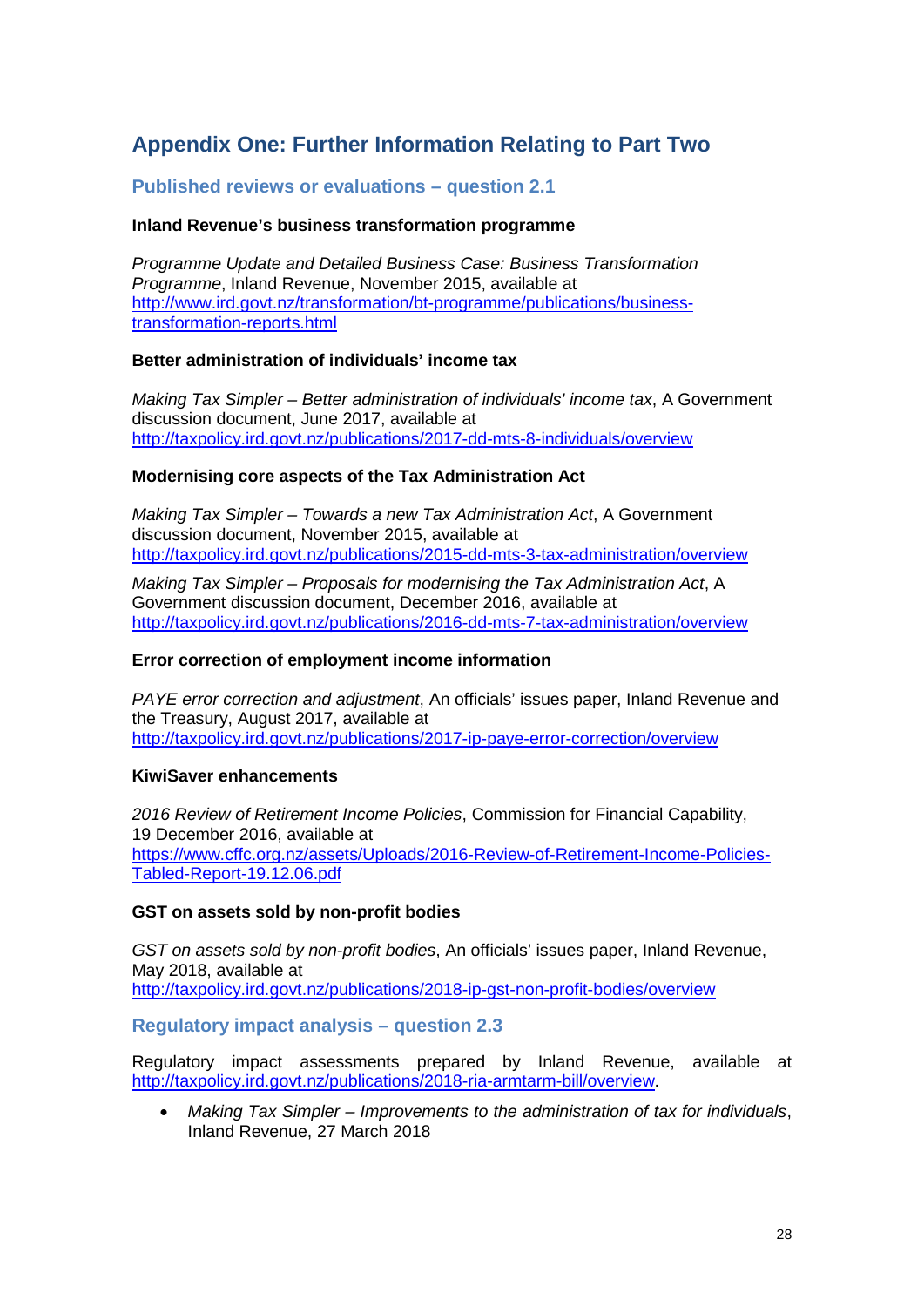- *Making Tax Simpler: Proposals for modernising the Tax Administration Act – collection, use and disclosure of information*, Inland Revenue, 15 February 2018
- *Making Tax Simpler: Proposals for modernising the Tax Administration Act – flexibility for dealing with legislative anomalies*, Inland Revenue, 15 February 2018
- *Making Tax Simpler: Proposals for modernising the Tax Administration Act – rulings, amendments and tax intermediaries*, Inland Revenue, 15 February 2018
- *Modernising the correction of errors in PAYE information*, Inland Revenue, 7 February 2018
- *KiwiSaver enhancements resulting from the Retirement Commissioner's review*, Inland Revenue, 1 March 2018
- *Fringe benefit tax on employment related loans – Market interest rate*, Inland Revenue, 27 March 2018
- *Taxation of non-bank securitisation vehicles*, Inland Revenue, 26 July 2017
- *GST on assets sold by non-profit bodies*, Inland Revenue, 3 May 2018
- *New Zealand Memorial Museum Trust – Le Quesnoy: tax benefits for monetary donations*, Inland Revenue, 26 July 2018
- *Proposed changes to bloodstock tax rules,* Inland Revenue, 11 September 2018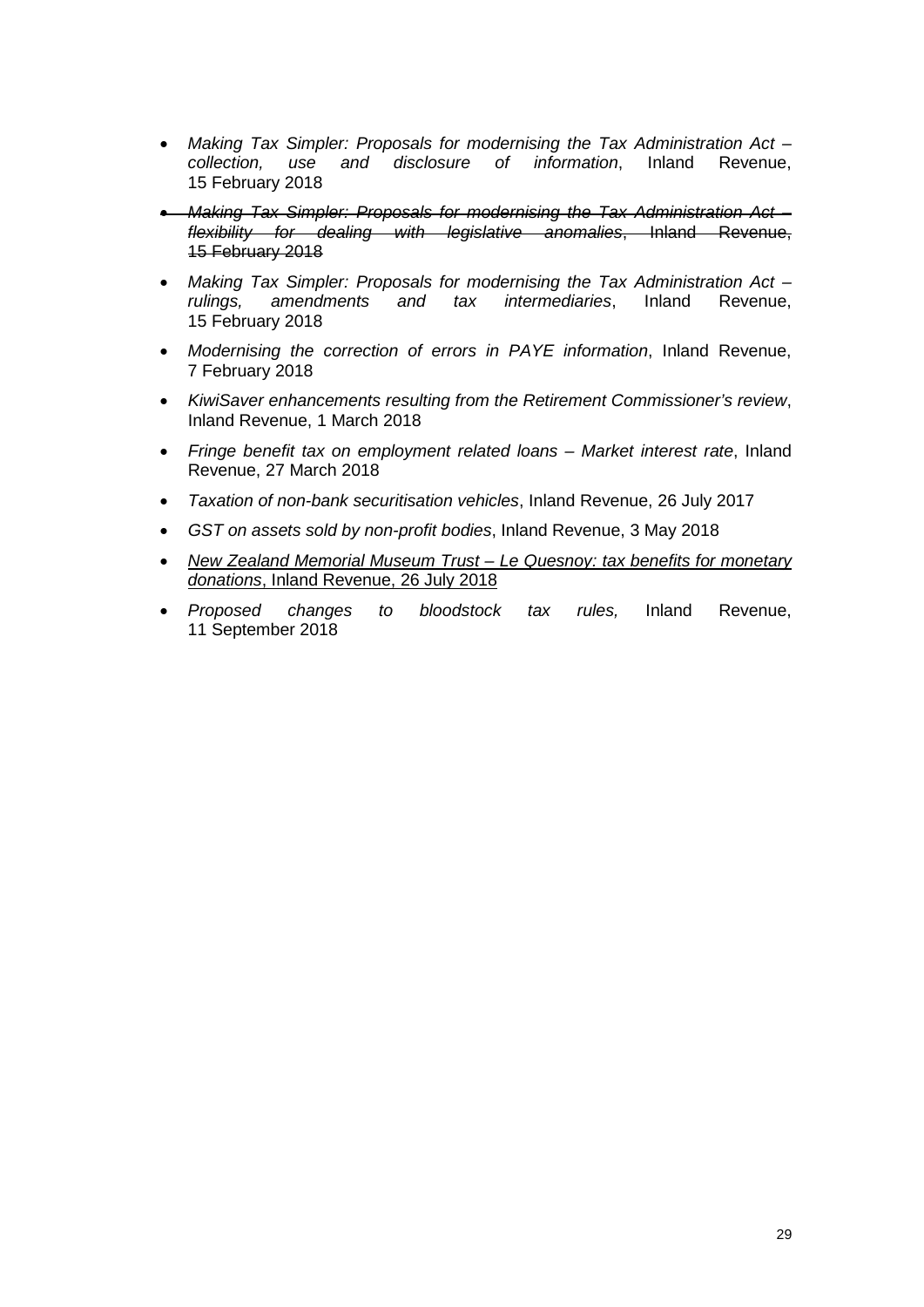## <span id="page-29-0"></span>**Appendix Two: Further Information Relating to Part Three**

## **Privacy issues – question 3.5**

#### **Better administration of individuals' income tax**

Clause 21 inserts a new subpart 3B into the Tax Administration Act. This new subpart sets out the requirements for the reporting of income information by individuals and introduces the concept of a pre-populated account. Proposed section 22E requires the Commissioner of Inland Revenue to include all relevant information held by the Commissioner in an individual's pre-populated account. The individual will then be able to access their pre-populated account to view their information and add any further relevant information.

Clause 28 allows the Commissioner to recommend a potentially more suitable or accurate tax rate or code to an individual for use in relation to employment income or schedular payments. With the consent of the employee or payee, the Commissioner would be allowed to notify the employer or payer of the tax rate or code.

Clause 30 allows the Commissioner to recommend a potentially more suitable or accurate RWT rate to an individual for use in relation to interest income. The Commissioner would be allowed to notify the interest payer of the change to the RWT rate if the recipient of the interest consented or on the expiry of 20 working days after the date of making the recommendation if the recipient has not objected.

#### **Modernising the Tax Administration Act**

Clause 15 inserts a new subpart 3A into the Tax Administration Act. This new subpart:

- Contains a rewrite of the information collection provisions currently contained in sections 16 to 19, and 21 of the Tax Administration Act. There is no policy change in relation to these provisions and a transitional provision is included at clause 99 to confirm that these are rewritten provisions that are intended to have the same effect.
- Sets out a new regulation-making power in relation to collection of large datasets. This information can currently be collected under existing powers however where the collection is to be sought on a regular, repeating basis regulations provide a more transparent process.
- Clarifies expressly that information collected for one revenue purpose can be used for other revenue purposes.
- Narrows the coverage of the confidentiality rule to information that relates to the affairs of, or would identify, a taxpayer while retaining a discretion for the Commissioner to withhold certain non-taxpayer specific information in order to protect revenue collection.
- Sets out a new legislative framework for the existing confidentiality rules, grouping them into a clearer more cohesive structure. Other than as specifically identified there are no changes to these exceptions. The detail of the exceptions is set out in clause 102 (new schedule 7).
- Provides a more flexible, cohesive and transparent regulatory framework governing the sharing of Inland Revenue information for the provision of public services.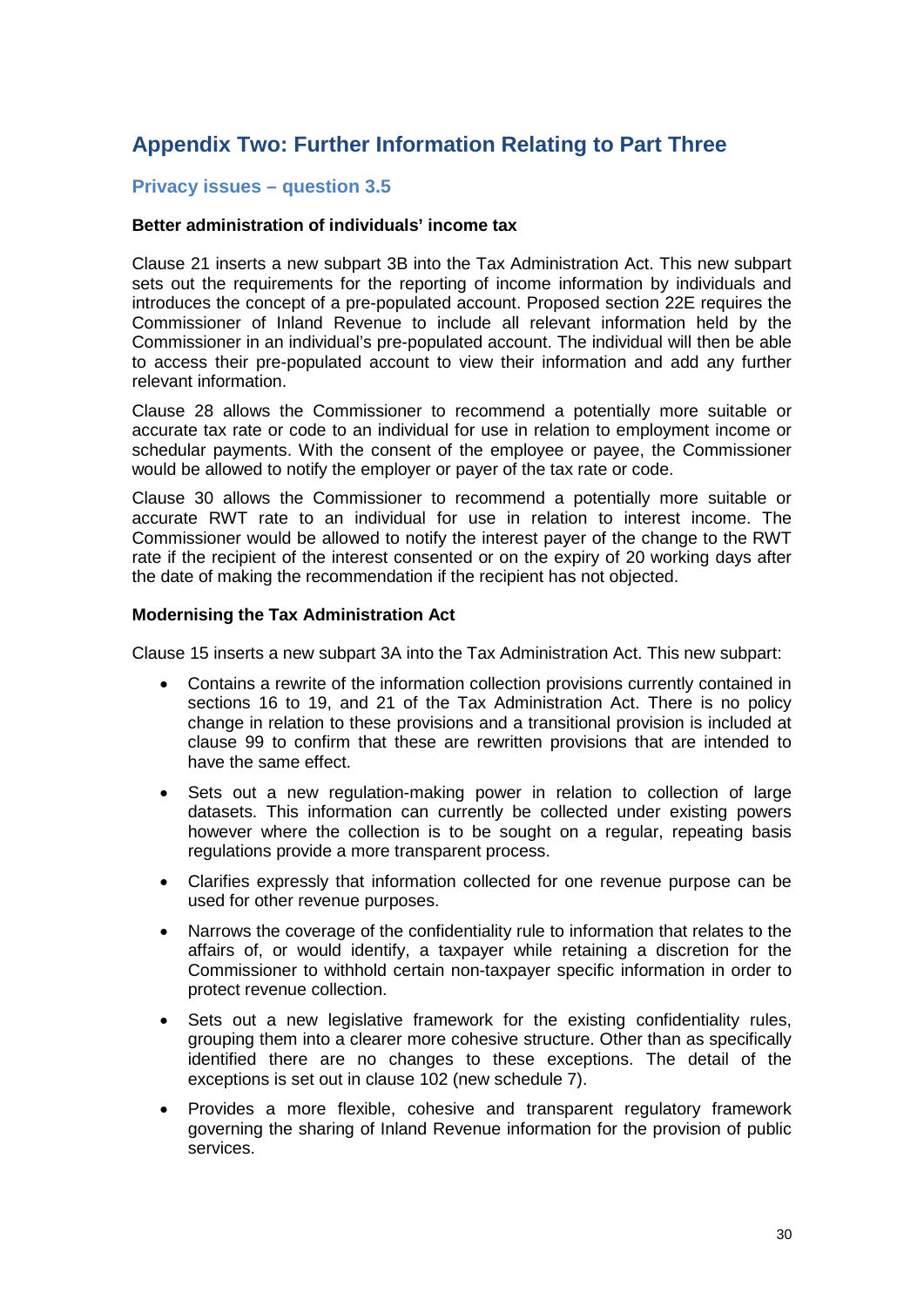• Allows Inland Revenue to enter into agreements for information to be shared for the delivery of public services where the taxpayer has consented, without the need for regulations.

## **Privacy issues – question 3.5.1**

#### **Better administration of individuals' income tax**

Inland Revenue engaged with the Office of the Privacy Commissioner prior to the release of the discussion document and in the preparation for reporting on final policy proposals. The Office acknowledged the consultation and did not raise any concerns at either stage.

#### **Modernising the Tax Administration Act**

Inland Revenue engaged with the Office of the Privacy Commissioner prior to the release of both discussion documents and in the preparation for reporting on final policy proposals. The Office made a formal submission on the second discussion document (Proposals for Modernising the Tax Administration Act) and a comment was included in the Cabinet paper seeking final policy decisions. In that comment one area of concern was raised, in relation to the proposed regulation-making power for repeat collection of datasets in clause 15 (proposed new section 17L).

The Office expressed concern about the potential to accumulate large amounts of information and for this information to then be shared with other agencies. Inland Revenue considers there are sufficient protections in place to mitigate the concerns – for example, as with all information collected by Inland Revenue, the datasets must be necessary or relevant to Inland Revenue's functions, and the proposed regulationmaking power includes a requirement to consult with the Privacy Commissioner prior to any new collection regulation being made. In relation to the sharing of information, a key criterion for the proposed updated information sharing provision is that agencies are only able to access information necessary to carry out their functions. It is very unlikely that an external dataset would ever meet the criteria for sharing with another agency. There may be cases where, for example, income data of a person is created or amended as a result of data obtained in this way, and on occasion that income data might be shared with another agency, where that agency is entitled to access that data, for example to determine access to entitlements.

### **External consultation – question 3.6**

External consultation on numerous items contained in this Bill was undertaken in various forms. Information on the consultation, including the form that the consultation took, what was covered, and the nature and the extent of feedback received is available in:

- The Commentary on the Bill, available at <http://taxpolicy.ird.govt.nz/publications/2018-commentary-armtarm-bill/overview>
- Public consultation documents on measures in the Bill, available at <http://taxpolicy.ird.govt.nz/publications/type/consultation-document>
- Online consultation on the proposed changes to the administration of individuals' income tax, available at [http://taxpolicy.ird.govt.nz/archived-websites#mts](http://taxpolicy.ird.govt.nz/archived-websites%23mts) (*Better administration of individuals' income tax* (2017))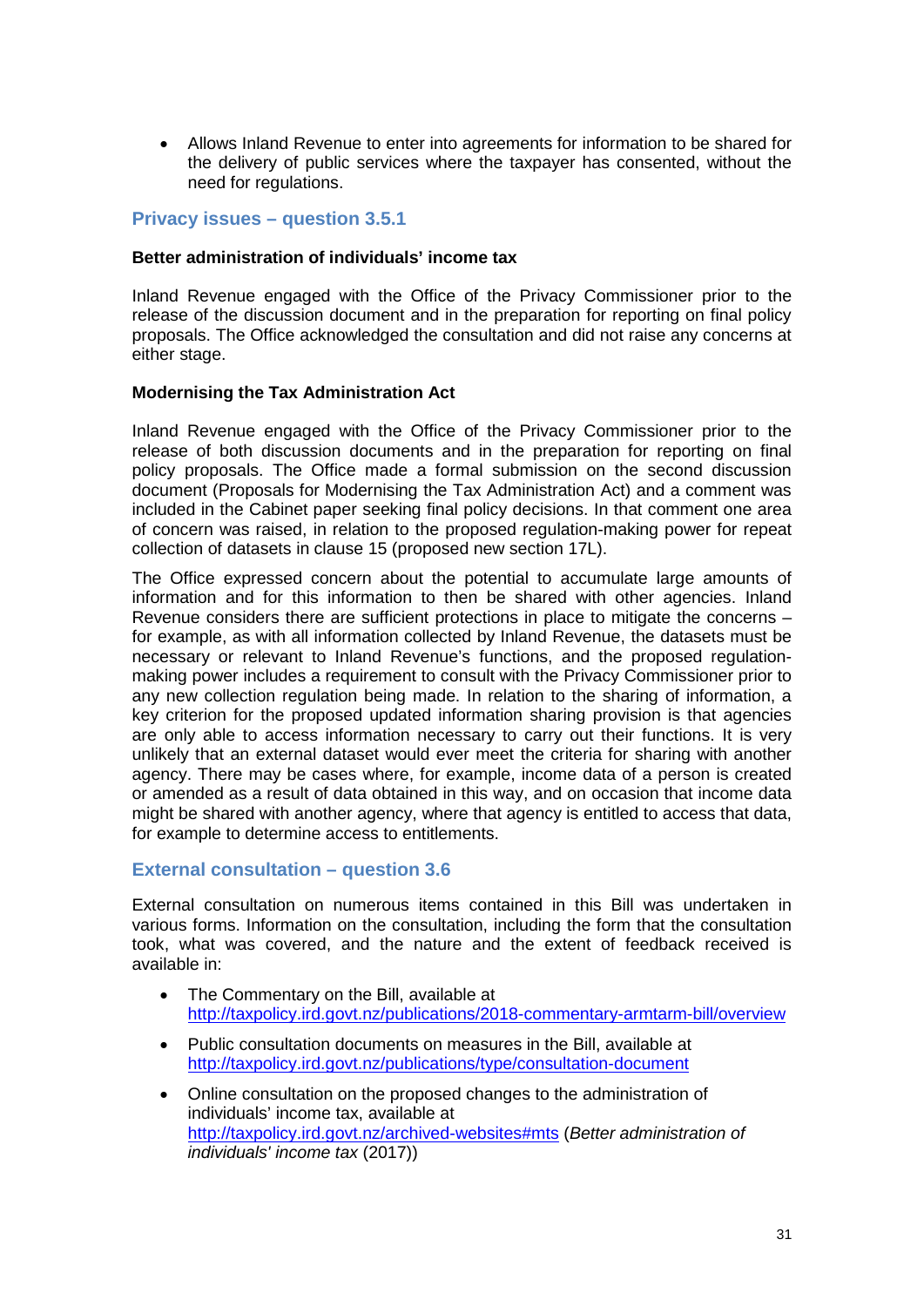- A summary of feedback on the June 2017 discussion document *Making Tax Simpler – Better administration of individuals' income tax*, available at [http://taxpolicy.ird.govt.nz/publications/2018-other-mts-feedback](http://taxpolicy.ird.govt.nz/publications/2018-other-mts-feedback-individuals/overview)[individuals/overview](http://taxpolicy.ird.govt.nz/publications/2018-other-mts-feedback-individuals/overview)
- Online consultation on the proposals for modernising the Tax Administration Act, available at [http://taxpolicy.ird.govt.nz/archived-websites#mts](http://taxpolicy.ird.govt.nz/archived-websites%23mts) (*Towards a new Tax Administration Act* (2015–16)); and [http://taxpolicy.ird.govt.nz/archived-websites#mts](http://taxpolicy.ird.govt.nz/archived-websites%23mts) (*Proposals for modernising the Tax Administration Act* (2016–17))
- A summary of feedback on the November 2015 discussion document *Making Tax Simpler – Towards a new Tax Administration Act*, available at [http://taxpolicy.ird.govt.nz/publications/2018-other-mts-feedback-taa-1](http://taxpolicy.ird.govt.nz/publications/2018-other-mts-feedback-taa-1-new/overview) [new/overview](http://taxpolicy.ird.govt.nz/publications/2018-other-mts-feedback-taa-1-new/overview)
- A summary of feedback on the December 2016 discussion document *Making Tax Simpler – Proposals for modernising the Tax Administration Act*, available at [http://taxpolicy.ird.govt.nz/publications/2018-other-mts-feedback-taa-2](http://taxpolicy.ird.govt.nz/publications/2018-other-mts-feedback-taa-2-proposals/overview) [proposals/overview](http://taxpolicy.ird.govt.nz/publications/2018-other-mts-feedback-taa-2-proposals/overview)
- A summary of feedback on the August 2017 officials' issues paper *PAYE error correction and adjustment*, available at <http://taxpolicy.ird.govt.nz/publications/2018-other-mts-cabinet-papers/overview>
- Regulatory impact assessments outlining the consultation undertaken on measures in the Bill, available at <http://taxpolicy.ird.govt.nz/publications/2018-ria-armtarm-bill/overview>

The following is a list of the main government bodies (excluding New Zealand government departments), representative organisations, and other groups, organisations and entities that have been consulted in the preparation of this Bill.

## **Government bodies**

- Accident Compensation Corporation
- Department of Internal Affairs
- Office of the Privacy Commissioner
- Housing New Zealand

### **Representative organisations**

- Accountants and Tax Agents Institute of New Zealand
- BusinessNZ
- Chartered Accountants Australia and New Zealand
- Corporate Taxpayers Group
- Federated Farmers of New Zealand
- Financial Services Council of New Zealand
- Financial Services Federation
- New Zealand Bankers' Association
- New Zealand Law Society
- Online Tax Association of New Zealand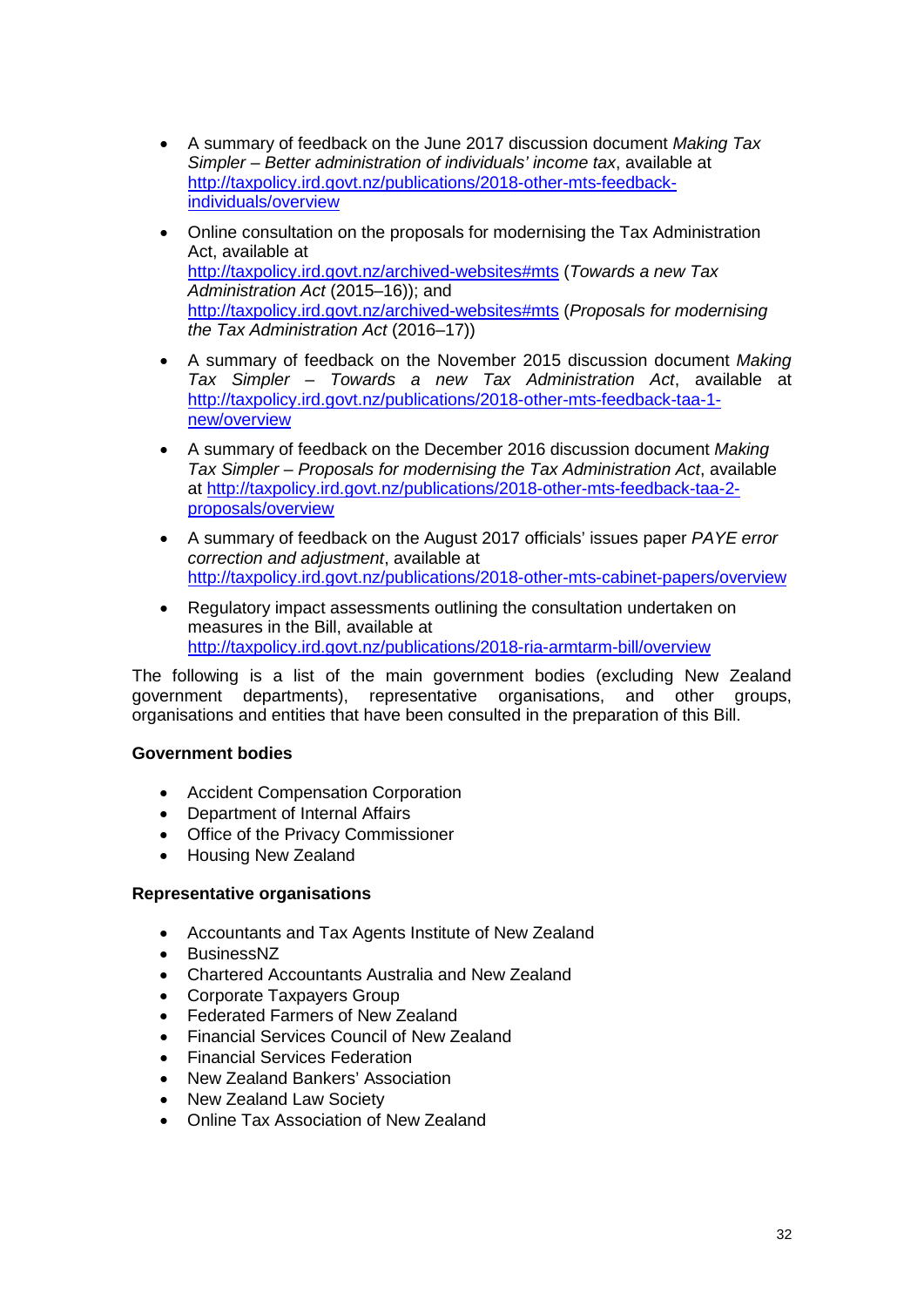## **Other parties/organisations/entities**

- AMP Services (NZ) Limited
- Anglican Church Pension Board (Koinonia scheme)
- ANZ Bank New Zealand
- ANZ Investments (NZ) Limited
- Aon New Zealand Limited
- Arotahi Trust Limited (Brethren Community Fund KiwiSaver scheme)
- ASB Group Investments Limited
- Ascender Pay Tax Working Group
- Bell Gully
- BNZ Investment Services Limited
- Booster Investment Management Limited
- Chapman Tripp
- Craigs Investment Partners
- Crystal Payroll
- Datacom Payroll
- Deloitte
- Deloitte on behalf of Māori organisations
- Ernst & Young
- Fisher Funds Management Limited
- Forsyth Barr
- Funds Administration New Zealand Limited (Lifestages scheme)
- Generate Investment Management Limited
- Kiwi Wealth Limited
- KPMG
- Link Market Services Limited
- MMC Limited
- Maritime KiwiSaver Scheme
- Medical Assurance Society KiwiSaver
- Mercer New Zealand
- Milford Funds Limited
- New Zealand Guardian Trust
- New Zealand Racing Board
- NZ Funds Management Limited
- Olivershaw
- PricewaterhouseCoopers
- Russell McVeagh
- RSM
- SAP
- Simplicity (NZ) Limited
- Spark
- Sue Barker Charities Law
- SuperLife Limited
- The Interchurch Bureau
- The New Zealand Standardbred Breeders Association
- The New Zealand Thoroughbred Breeders Association
- Thoroughbred Racing New Zealand
- Trustee Executors Limited
- Westpac (NZ) Limited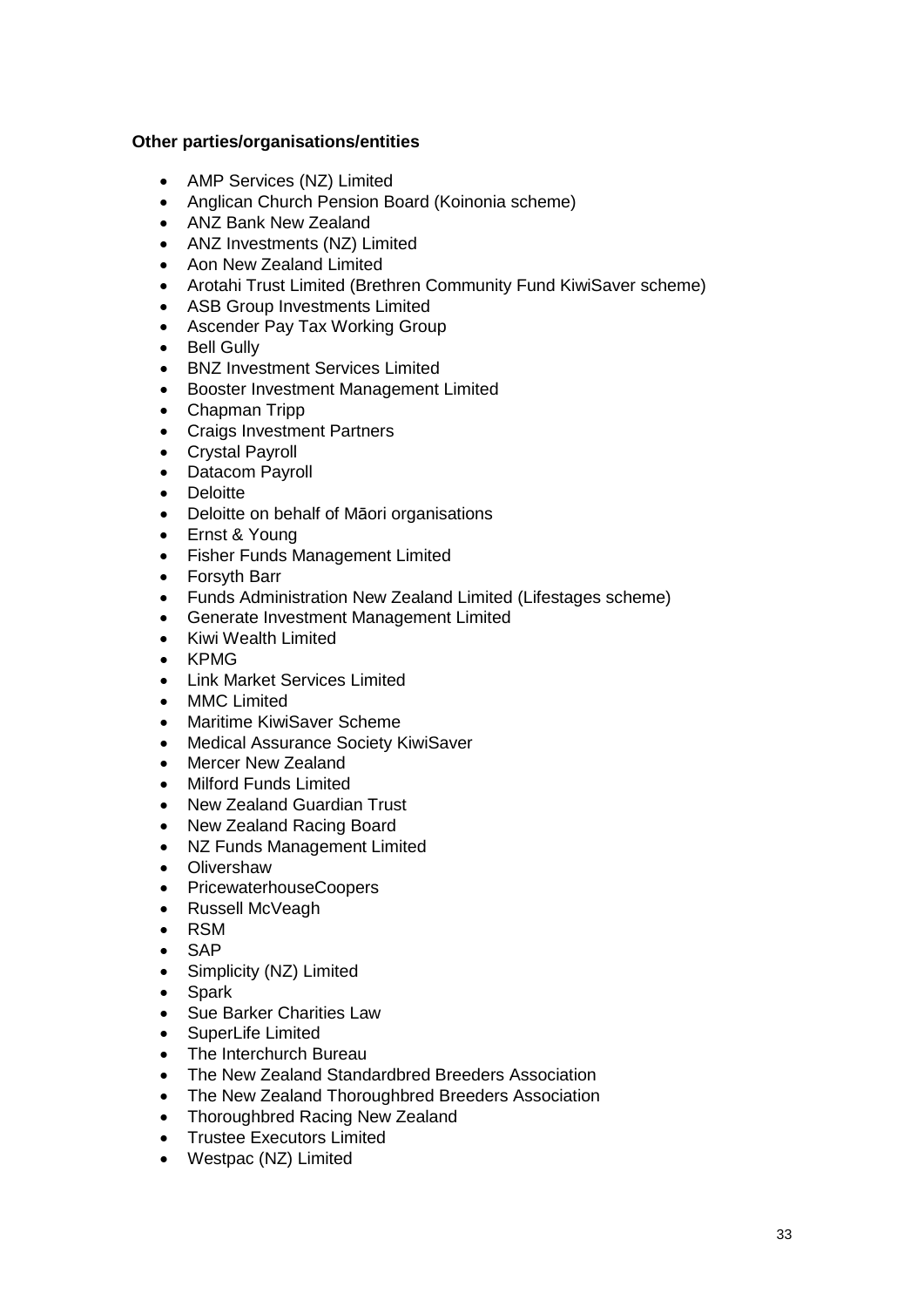## <span id="page-33-0"></span>**Appendix Three: Further Information Relating to Part Four**

## **Retrospective effect - question 4.3**

Items shown below include application dates that are proposed to apply before the enactment of this Bill.

#### **Provisional tax and use of money interest**

Clause 76 corrects an unintended legislative change made in 2007 which arguably altered the way use of money interest applies to taxpayers who pay provisional tax in one or two instalments instead of the standard three instalments. The Bill proposes to clarify the legislation and restore the correct policy position for those taxpayers from the date of the unintended change with a savings provision for any person who has previously challenged that position and received a cancellation of use of money interest based on that alternative interpretation. If this measure applied from the date of enactment it would continue to leave uncertainty for taxpayers in the application of the rules to previous income years.

#### **Payment allocation rules**

Clause 75 amends the current payment allocation rules. The result of the provision is that, generally, most taxpayers will receive the same use of money interest charge as they do currently, however, some taxpayers will receive less use of money interest charge than under the current rule. This change is beneficial to taxpayers as in no cases would a taxpayer receive a higher charge for use of money interest than under the current payment allocation rules. This measure will apply from 17 April 2018 to match the date administration around the allocation commenced.

#### **Notional single person concession for public unit trusts**

Clause 214, which extends the notional single person concession for public unit trusts to taxpayers that the public unit trust has an ownership interest in without the public unit trust having to make a separate choice, applies for the 2008-09 and later income years to align with the start of the Income Tax Act 2007. This measure is taxpayer favourable and consistent with the policy intent of the concession.

#### **Housing New Zealand – land tainting**

Clause 109, which excludes the Housing New Zealand Group (HNZ) from the land tainting rules, applies from 1 July 2017 – the beginning of HNZ's income year. HNZ is set to undertake building activities before their 1 July 2017 – 30 June 2018 income year is complete. This has implications under the land tainting rules. Ensuring the amendment applies from the beginning of HNZ's income year is for ease of compliance and because the exact date HNZ will begin building is uncertain.

#### **Remedial amendments to the land sale rules**

The remedial amendments to the residential exclusions from the land sale rules in clauses 111 to 113 will apply from the start of the 2008–09 income year, the first year to which the Income Tax Act 2007 applies.

The remedial amendment to the main home exclusion from the bright-line test in clause 110 will apply from 1 October 2015, when the bright-line test came into force.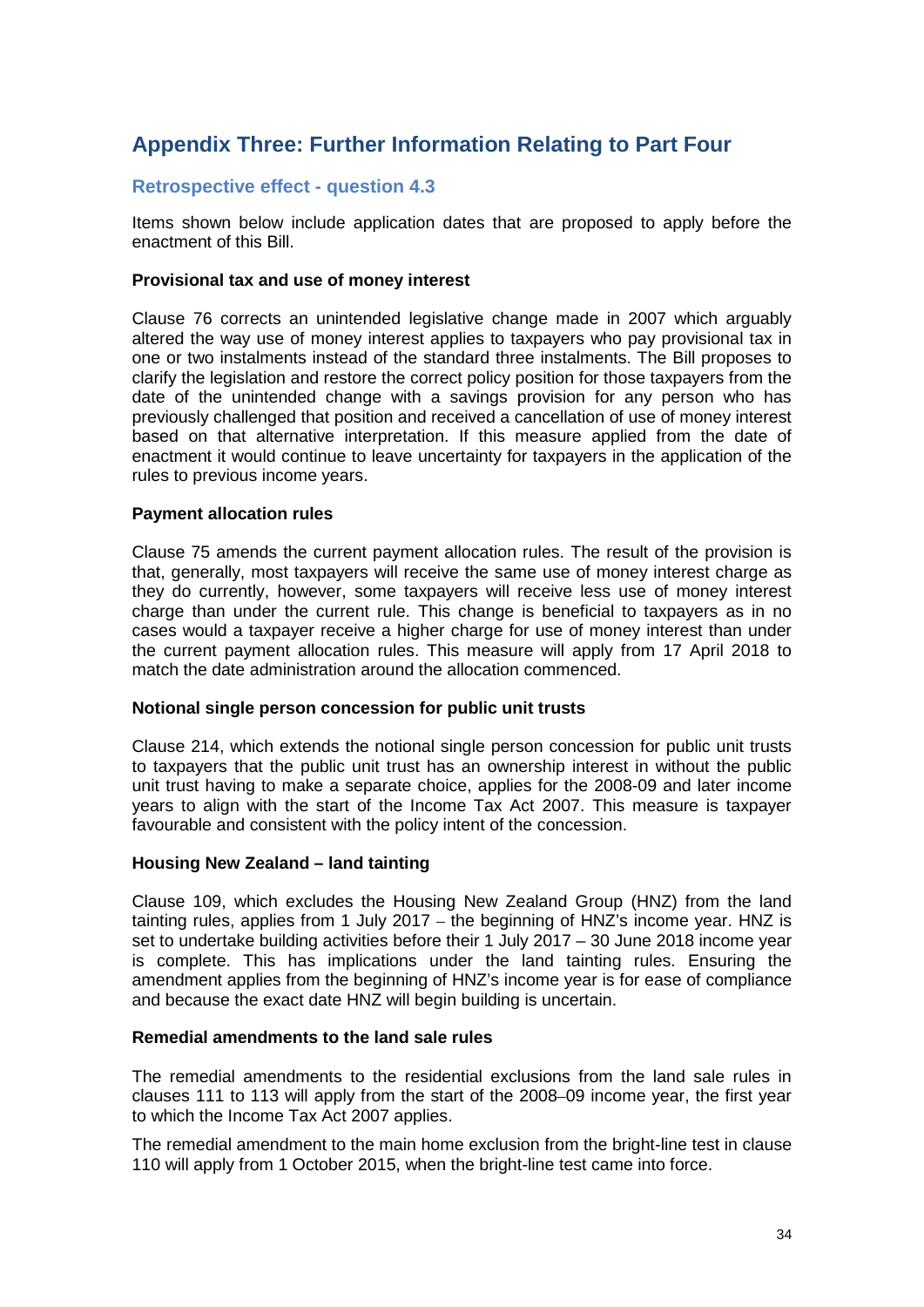## **Remedial amendment to the company demerger rules**

The remedial amendments to the company demerger rules in clause 118B will apply for the 2016–17 and later income years.

#### **Direct funding of disability support services**

The treatment of direct funding for disability support services as exempt from income tax in the hands of the disable person under clause 125B will apply for the 2015–16 and later income years.

#### **Back-dated ACC payments**

The changes to the treatment of back-dated ACC payments for attendant care will extend to payments made since 2008 under clause 128E.

#### **Remedial amendment to the foreign investment fund rules**

The remedial amendment to one of the calculation methods in the foreign investment fund rules in clause 151 will apply from 1 April 2008, when the Income Tax Act 2007 came into force.

#### **New Zealand Memorial Museum Trust – Le Quesnoy**

The addition of the New Zealand Memorial Museum Trust – Le Quesnoy to schedule 32 under clause 214BA will apply from 1 April 2018.

#### **GST remedial amendments**

Clause 228, which removes outdated references to the former principal purpose test in section 55(7) of the Goods and Services Tax Act 1985, applies from 1 April 2011. The apportionment rules were significantly reformed in 2011 and the principal purpose test was removed. This clause therefore applies from the date that the principal purpose test was removed.

Clause 225, which creates a cross-reference in section 10(3C) and (3D) of the Goods and Services Tax Act 1985 to section 20(3JC), applies from 1 October 2016. Section 10(3C) and (3D) link to services treated as being made in New Zealand by section 8(4B). Services treated as being made in New Zealand by section 8(4B) are subject to a reverse charge under section 5B. However, since the GST on remote services rules were introduced some services have instead been subject to a reverse charge under section 20(3JC). This amendment therefore applies from the date the remote services rules were introduced.

#### **Remedial amendments following the recently enacted Families Package**

The parental tax credit amendments in clauses 180 to 182, 263, 264 and 269 are retrospective to 2002. The amendments correct an unintended consequence of an amendment made at that time.

The Working for Families tax credit part year payments, clauses 179, 183, 260 and 261, and the interaction between Best Start and paid parental leave in clause 178 will be retrospective (as they will apply from 1 July 2018).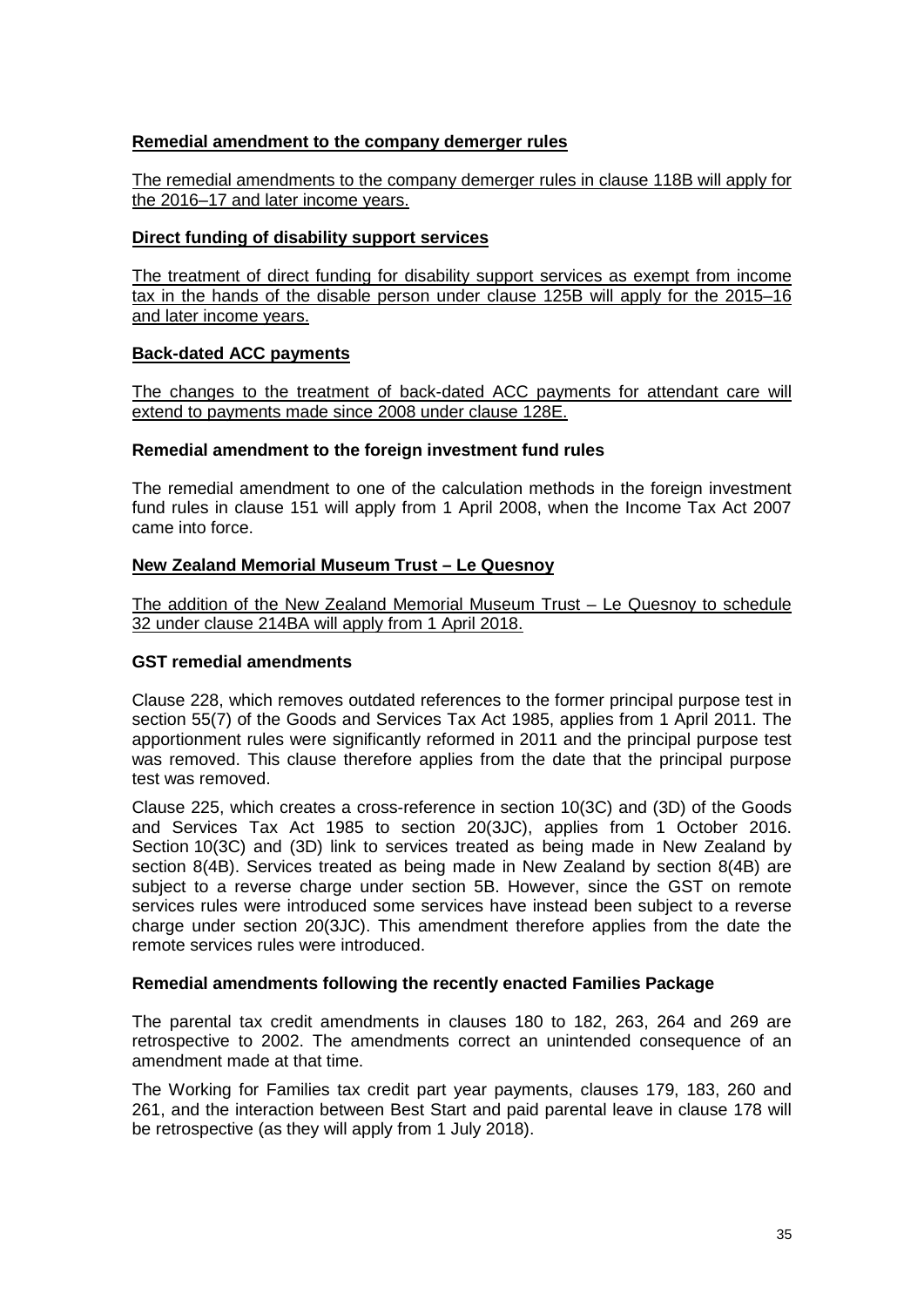#### **Bank account requirement for IRD numbers: change of application date**

Amendments were made by the Taxation (Annual Rates for 2017–18, Employment and Investment Income, and Remedial Matters) Act 2018 giving the Commissioner a discretion to issue IRD numbers to offshore persons without New Zealand bank accounts if she is satisfied with their identity and background. This amendment was primarily made to assist taxpayers with meeting their New Zealand tax obligations. Clause 46 proposes to change the application date of this amendment to 15 October 2015, the date of the original requirement that offshore persons need to provide the Commissioner with their New Zealand bank accounts to obtain an IRD number, to provide certainty.

#### **Monetary gifts made within one year of deregistration**

Under current law, a deregistered charity that is a company or Māori authority may make a monetary donation to another charity within 12 months of deregistration and this donation will both reduce its deregistration tax liability and be eligible for a gift deduction under the charitable giving rules. This is contrary to the policy intent. Clauses 129 and 132 proposes to clarify that assets transferred in accordance with the deregistration rules do not also qualify for a gift deduction. This is proposed to apply from 14 April 2014, when the deregistration tax rules were first enacted, as it is addressing an unintended gap in the law.

#### **Applying deemed disposal for depreciation recovery income**

The depreciation rules treat a change in the use of an asset as if there has been a disposal of that asset for consideration equal to market value (despite there being no change in the actual ownership of the asset), if the change of use results in the asset exiting the income tax base. One of the events which could trigger this deemed disposal occurs when a business changes its constitution or rules in order to become registered as a charity. Clause 134 proposes to change the date of this deemed disposal to immediately before the entity leaves the tax base, in order to ensure that any depreciation recovery income that arises is subject to tax before the entity becomes exempt. It is proposed that this applies from the date of introduction of this bill in order to prevent taxpayers from taking advantage of this unintended gap in the law.

### **Carve-out for marae assets from deregistration tax**

Generally, a deregistered charity can reduce the amount of tax payable under the deregistration rules by disposing of or transferring their assets within one year of the day they were deregistered. However, "reservation land" upon which marae are built is unable to be disposed of or transferred to pay the resulting tax bill due to restrictions on alienation of reservation land under the Te Ture Whenua Māori Act 1993. This means that marae that are registered as charities are unable to reduce their deregistration tax liabilities, unlike other deregistered charities. Clause 174(7) proposes amendments to ensure that for marae built on reservation land established under the Te Ture Whenua Māori Act, the value of the land and improvements on the land will be excluded from the net asset calculation. This is proposed to apply from 14 April 2014, when the deregistration tax rules were first enacted.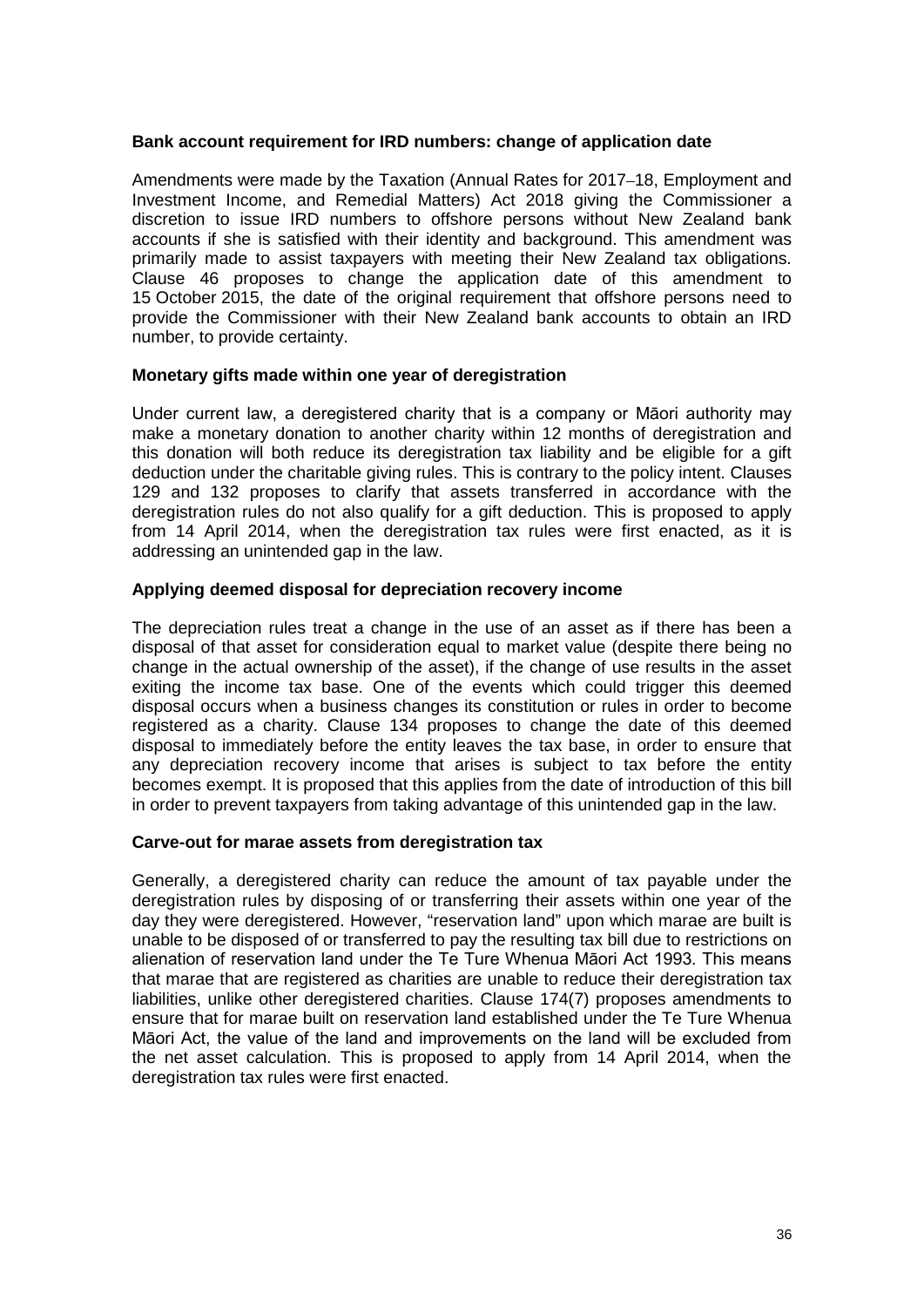#### **GST on assets sold by non-profit bodies**

Clause 2(19B) is proposed to apply from 15 May 2018 clarifying that from that date assets sold by non-profit bodies for which GST input tax credits had been claimed would be subject to GST. The 15 May 2018 is the date the Minister of Revenue announced the proposed change and the related officials' issues paper was released.

To address the retrospectivity of the proposed clarification, clause 2(19B) also proposes a transitional opt-out option for assets on hand at 15 May 2018. Within 24 month after enactment a non-profit body can elect to remove from the GST base an asset which is not part of a taxable activity by paying GST on all costs directly attributable to the asset for which GST input tax deductions have been claimed within the last 7 years. In addition, within 24 months after enactment any non-profit body which at the date of enactment was no longer carrying on a taxable activity can deregister from GST based on the amount determined under the same basis, instead of the current deregistration rules in the GST Act.

#### **BEPS remedial modifying exclusion to the disregarded hybrid payment rule**

Clause 153B addresses a technical flaw in legislation recently enacted in the Taxation (Neutralising Base Erosion and Profit Shifting) Act 2018, to ensure the legislation meets its policy intent. The changes are proposed to apply retrospectively to income years starting on or after 1 July 2018, which is the date the recently enacted changes apply from.

#### **Bloodstock initiative**

Clauses 98B, 119B, 133B–133D, 151AB, 213, and 214B will be retrospective as they come into force on 1 January 2019. This application date ensures that amendments apply to the premier yearling sales that begin in January 2019.

#### **Miscellaneous amendments**

A number of minor faults of expression, readers' aids and incorrect cross-references are corrected, sometimes with various retrospective application dates. These amendments will not affect the interpretation or application of the existing legislation.

### **Significant decision-making powers - question 4.6**

#### **The Commissioner's care and management role**

Clause 9 contains expanded powers to give the Commissioner greater discretion to deal with legislative anomalies. A key aspect of the Commissioner's care and management role is applying and explaining the law to taxpayers. Generally, tax law can be interpreted in a way that is consistent with the policy intent. Sometimes when tax law cannot be interpreted consistently with the policy intent, this can tie up Commissioner and taxpayer resources in cases and outcomes that are inconsistent with both parties' practices and outcomes. This situation is also inconsistent with the objective of helping taxpayers to get it right from the start.

The Bill proposes a toolbox approach, giving a range of options by which the discretion could be exercised, specifically by a determination, or administrative action. The Bill also proposes the Commissioner could seek an Order in Council where the issue is sensitive or has fiscal implications. The proposed discretion and regulation-making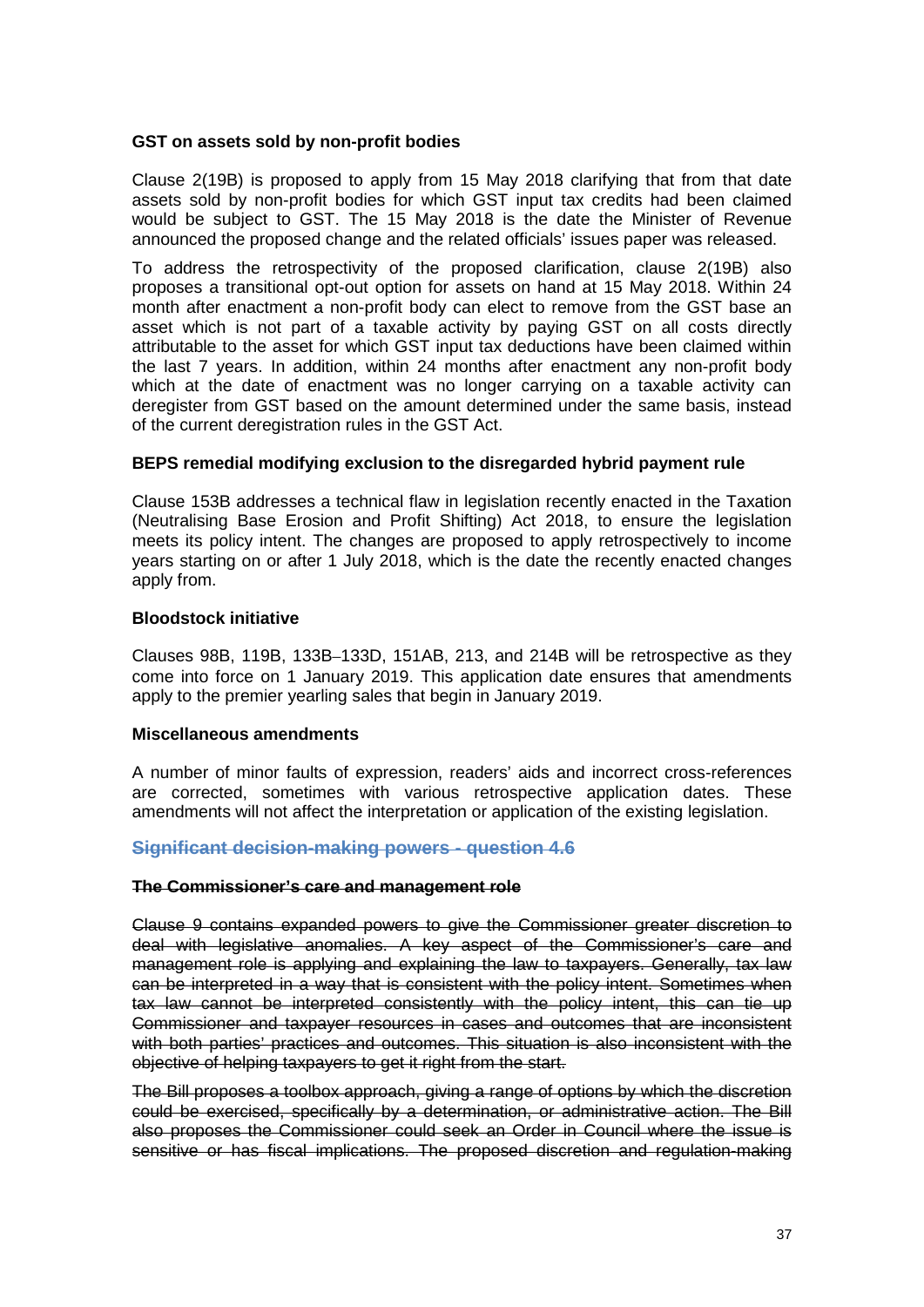power would not be able to modify the application of a tax law for a particular taxpayer, but rather is limited to groups or classes of taxpayers to ensure it is used only to remedy objectively determined legislative anomalies.

There are a number of safeguards proposed, specifically that application of the discretion is optional for taxpayers, time-limited to no more than three years, and not able to override a court decision. Consultation would be required before the exercise of the discretion, and any exercise of the discretion would be required to be published.

## **Powers to make delegated legislation - question 4.7**

#### **The Commissioner's care and management role**

As detailed at question 4.6, clause 9 contains a proposed toolbox of options to give the Commissioner greater discretion to deal with legislative anomalies. This includes an option whereby in less sensitive cases with no fiscal implications, the Commissioner may exercise her discretion to fix the legislative anomaly via a determination or administrative action.

The proposed regulation-making power or discretion would not be able to modify the application of a tax law for a particular taxpayer, but rather is limited to groups or classes of taxpayers to ensure it is used only to remedy objectively determined legislative anomalies. Examples of when it could be used include: when a drafting error means that the provision is inconsistent with the intended policy; and when a gap in legislation is discovered that means there is uncertainty as to whether the legislation is consistent with the policy intent. In these situations, the regulation or discretion would provide a temporary bridge to allow taxpayers to adopt an approach that is consistent with the intended policy. This would avoid the Commissioner and taxpayers having to commit resources to the unintended outcomes.

There are a number of safeguards proposed, specifically that application of the regulation or discretion is optional for taxpayers, time-limited to no more than three years, and not able to override a court decision. Consultation would be required before the exercise of the discretion, and any exercise of the discretion would be required to be published.

### **Rulings**

Proposed section 91EL of the Tax Administration Act 1994, clause 61, adds an Order in Council mechanism into that Act to vary the thresholds for eligibility to apply for a short-process ruling.

#### **Tax status of public purpose Crown-controlled companies**

Clause 124 [s CW 38B] proposes adding an Order in Council mechanism into the Income Tax Act 2007 to expedite future amendments to the proposed new schedule 35. That schedule lists the public purpose Crown-controlled companies that will be exempt from income tax.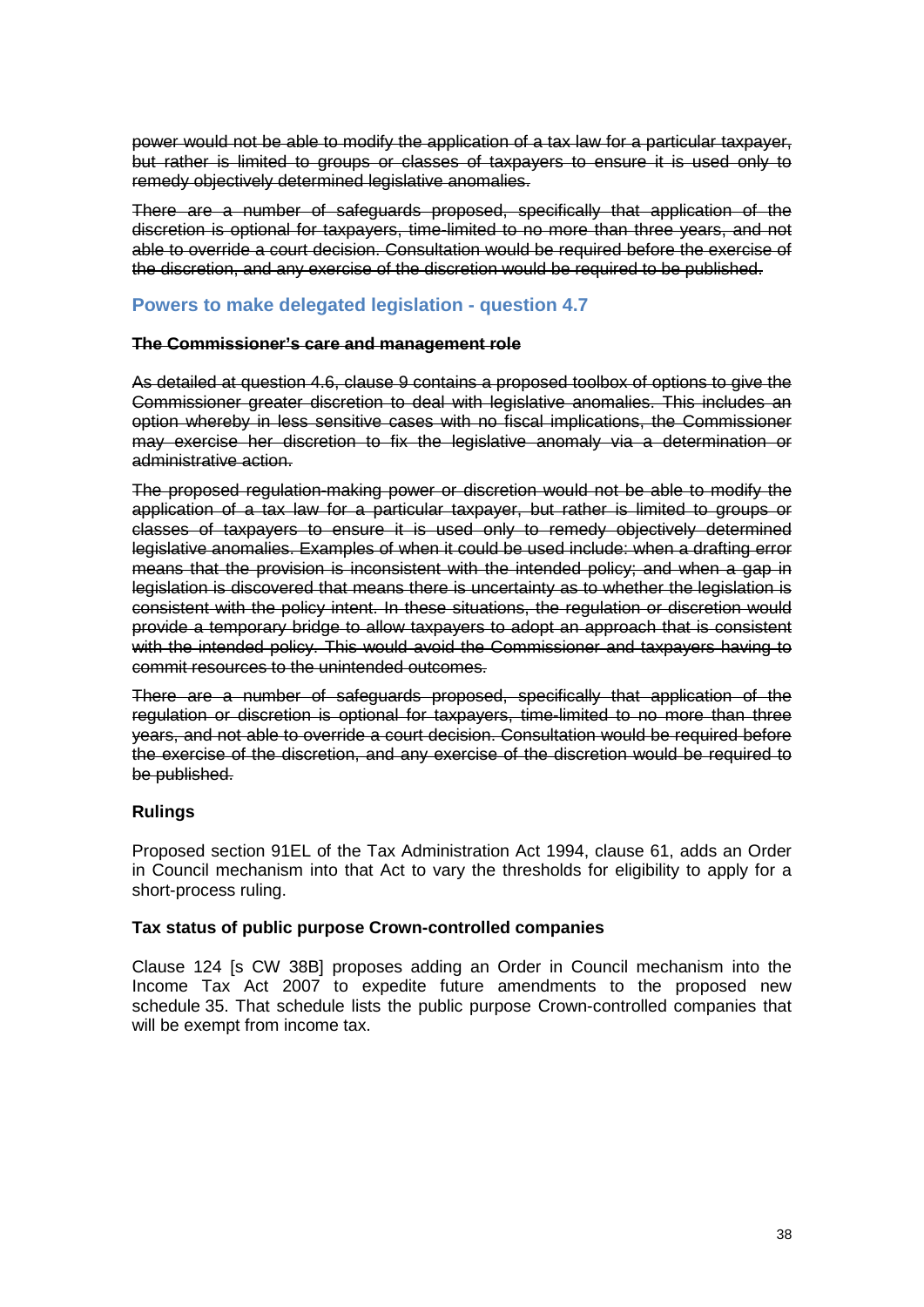## **Powers to make delegated legislation- question 4.8**

#### **Information collection, use and disclosure**

In addition to the proposed new power detailed above, there are two provisions that enable delegated legislation. Both are contained in clause 15, specifically proposed new sections 17L and 18F.

#### *Proposed section 17L*

Proposed new section 17L empowers the making of regulations by Order in Council governing the repeat collection of bulk data. Inland Revenue is currently able to collect such information using existing powers, however where the collection is to be regular and repeating, a regulation was considered a more transparent process. The collection must be necessary or relevant for revenue purposes. A regulation would specify:

- the type of information to be collected;
- the person, or class of persons from whom it would be collected;
- the frequency of collection; and
- the form and specifications for the collection of the information.

The proposed provision has a number of safeguards built in. Prior to recommending regulations, the Minister of Revenue must be satisfied:

- the regulations are necessary for the administration or enforcement of any of the Inland Revenue Acts or any other function lawfully conferred on the Commissioner;
- the proposed use of the information is consistent with the Inland Revenue Acts; and
- a consultation process has been undertaken with those the Commissioner of Inland Revenue considers it is reasonable to consult, including consultation with the Privacy Commissioner. Consultation would include provision of draft regulations and an explanation of why they are considered necessary and how the proposed use of the information is consistent with the Inland Revenue Acts.

The proposed provision also contains a statutory review requirement. This would require the Commissioner to conduct a review of the operation of the proposed provision, in consultation with the Privacy Commissioner. This review would be required to be carried out five years after the proposed provision comes into force.

#### *Proposed section 18F*

Proposed new section 18F sets out a regulation-making power authorising informationsharing for the provision of public services. This proposed section is an updated and amended version of the regulation-making power currently set out in section 81BA of the Tax Administration Act. It would allow regulations to be made by Order in Council authorising the sharing of Inland Revenue information to facilitate the provision of public services. This provision would generally be used in situations where the information to be shared was primarily non-personal (entity) information or the Privacy Act Part 9A rules (approved information sharing agreements or AISAs) were otherwise not considered suitable.

The proposed provision enables sharing when: